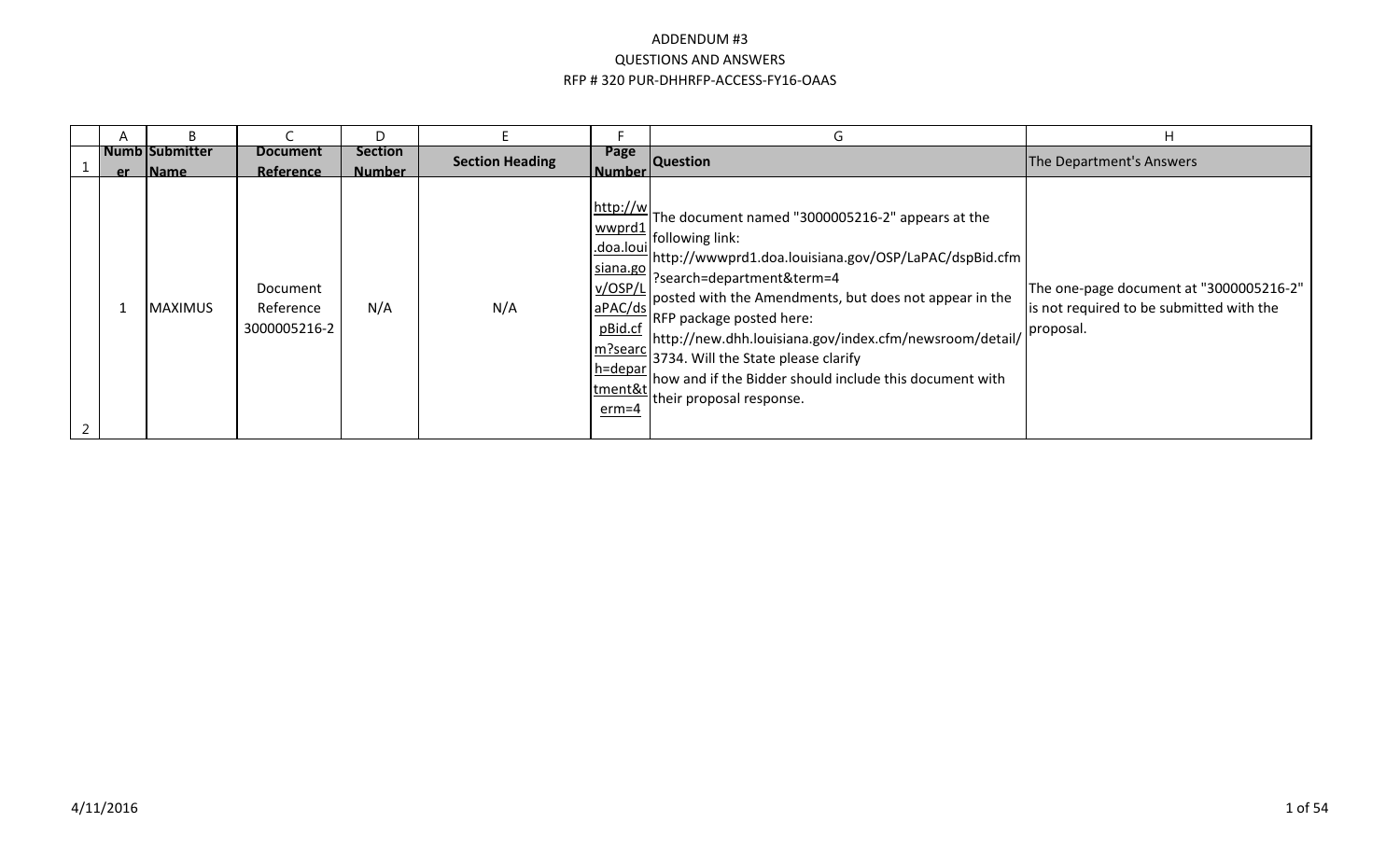|   | A              | B                                    | $\mathsf{C}$                 | D                               | E.                     | F.                    | G                                                                                                                                                                                                                                                                                                                                                                                                                                                                                                                                                                                                                                                                                                                                                                                                                                                                                                                                                                                                                                                                                                                                                                                                    | H                        |
|---|----------------|--------------------------------------|------------------------------|---------------------------------|------------------------|-----------------------|------------------------------------------------------------------------------------------------------------------------------------------------------------------------------------------------------------------------------------------------------------------------------------------------------------------------------------------------------------------------------------------------------------------------------------------------------------------------------------------------------------------------------------------------------------------------------------------------------------------------------------------------------------------------------------------------------------------------------------------------------------------------------------------------------------------------------------------------------------------------------------------------------------------------------------------------------------------------------------------------------------------------------------------------------------------------------------------------------------------------------------------------------------------------------------------------------|--------------------------|
|   | er             | <b>Numb Submitter</b><br><b>Name</b> | <b>Document</b><br>Reference | <b>Section</b><br><b>Number</b> | <b>Section Heading</b> | Page<br><b>Number</b> | <b>Question</b>                                                                                                                                                                                                                                                                                                                                                                                                                                                                                                                                                                                                                                                                                                                                                                                                                                                                                                                                                                                                                                                                                                                                                                                      | The Department's Answers |
|   | $\overline{2}$ | <b>MAXIMUS</b>                       | <b>RFP</b>                   | $9.17.7 -$<br>9.17.9            | Proposal Format        | 73                    | RFP Requirement 9.11.3 on RFP page 69 states the<br>following "The cost proposal and financial statements<br>should be submitted separately from the technical<br>proposal"; However, the requirements at RFP sections<br>9.17.8 and 9.17.9 contradict RFP requirement 9.11.3 on<br>RFP page 73 by stating the following:<br>9.17.8. Responses to Parts II $-$ XV should be included an<br>additional binder(s) and clearly labeled with contents. The<br>Proposer should duplicate "Proposal Submission and<br>Evaluation Requirements," Parts II $-$ XV and use as the<br>Table of Contents. The response to each Part should be<br>clearly tabbed and labeled. Attachments should only be<br>provided as requested in the "Proposal Submission and<br>Evaluation Requirements," and should be clearly labeled,<br>including the Part and question number from the<br>Requirements document. Any information not meeting<br>these criteria will be deemed extraneous and will in no way<br>contribute to the evaluation process.<br>9.17.9. The response to Section XV (Financial<br>Requirements) should be in a separate binder and clearly<br>labeled with contents. Attachments should only be | See Addendum 2.          |
|   |                |                                      |                              |                                 |                        |                       | provided as requested in the "Proposal Submission and<br>Evaluation Requirements," and should be clearly labeled,<br>including the Part and question number from the<br>Requirements. Any information not meeting these criteria                                                                                                                                                                                                                                                                                                                                                                                                                                                                                                                                                                                                                                                                                                                                                                                                                                                                                                                                                                     |                          |
| 3 |                |                                      |                              |                                 |                        |                       | a deemed extraneque and will in no way contribute to this                                                                                                                                                                                                                                                                                                                                                                                                                                                                                                                                                                                                                                                                                                                                                                                                                                                                                                                                                                                                                                                                                                                                            |                          |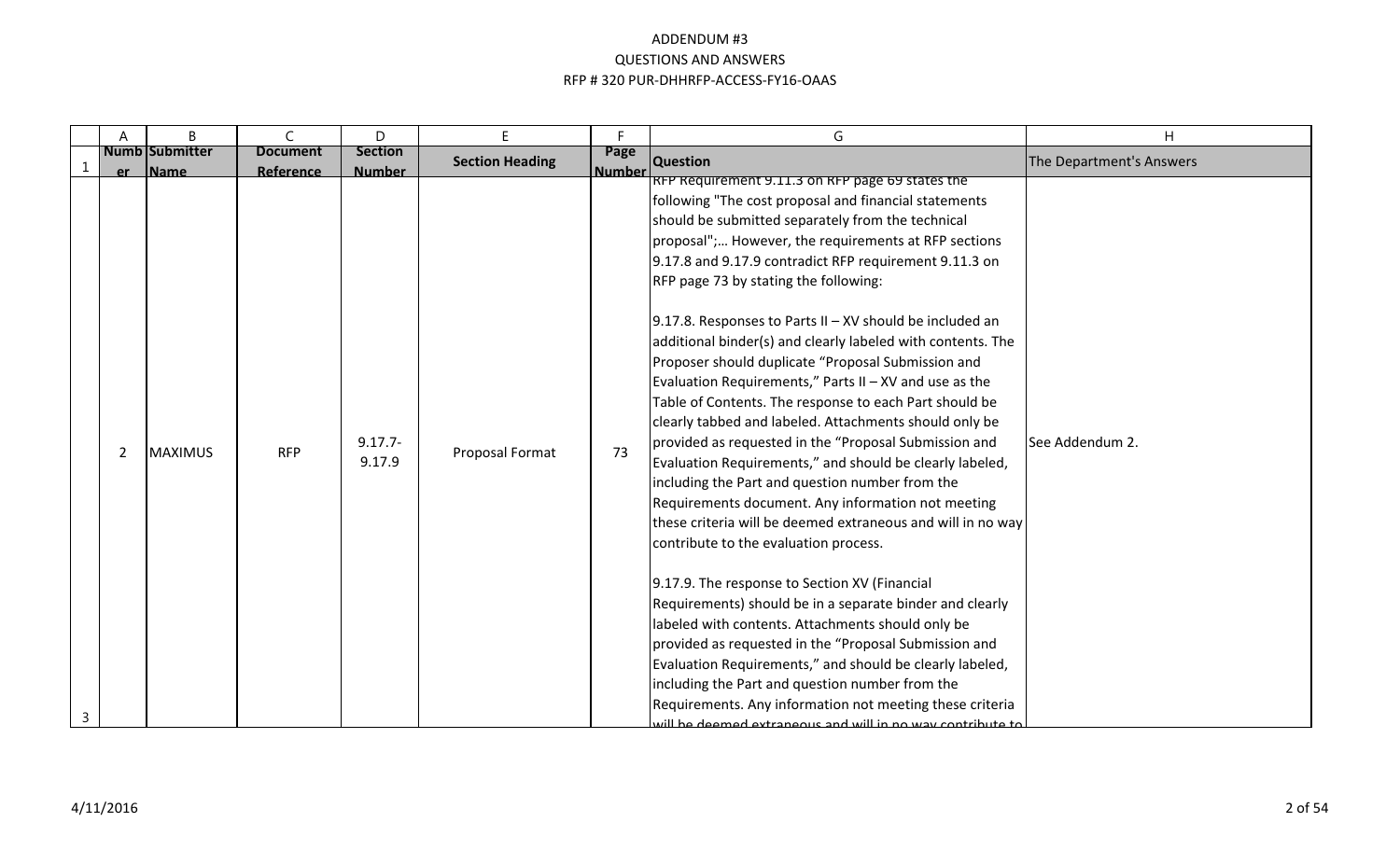| Α | B                                | $\mathsf{C}$                 | D                               | E.                             | п                     | G                                                                                                                                                                                                                                                                                                                                                                                                                                                                                                                                                                                                                                                                                                                                                                                                                                    | H                        |
|---|----------------------------------|------------------------------|---------------------------------|--------------------------------|-----------------------|--------------------------------------------------------------------------------------------------------------------------------------------------------------------------------------------------------------------------------------------------------------------------------------------------------------------------------------------------------------------------------------------------------------------------------------------------------------------------------------------------------------------------------------------------------------------------------------------------------------------------------------------------------------------------------------------------------------------------------------------------------------------------------------------------------------------------------------|--------------------------|
|   | <b>Numb Submitter</b><br>er Name | <b>Document</b><br>Reference | <b>Section</b><br><b>Number</b> | <b>Section Heading</b>         | Page<br><b>Number</b> | <b>Question</b>                                                                                                                                                                                                                                                                                                                                                                                                                                                                                                                                                                                                                                                                                                                                                                                                                      | The Department's Answers |
| 3 | <b>MAXIMUS</b>                   | Appendix E,<br>Appendix A    | N/A                             | <b>Certification Statement</b> | 1                     | The first page of Appendix E states the following, "The<br>Proposer should complete only the first column of this<br>form to provide an index referencing the location of your<br>response to each item listed (page and section number).<br>This completed form should be included as Appendix A of<br>your proposal." However, the Bidder is also instructed to<br>submit "Appendix A: Certification Statement" with their<br>proposal response. This brings up two questions. Firstly,<br>does the State expect to see two (2) Appendix As<br>submitted with the Bidder's proposal, if so, in what order<br>should they appear, specifically, which Appendix A should<br>appear first in the response, the Appendix A: Certification<br>Statement, or Appendix E which we are instructed to<br>rename Appendix A. Please clarify. | <b>See Addendum 2.</b>   |
| 4 | <b>MAXIMUS</b>                   | <b>RFP</b>                   | 9.16.4.                         | Proposal Content               | 72                    | The requirement states, "Proposals should include,<br>whenever possible, supporting data in responses to<br>questions about experiences, outcomes and/or practices in See Addendum 2.<br>other dates. Failure to do so will be reflected in scoring."<br>We believe "dates" is a typo and should read "States"<br>please confirm, or clarify.                                                                                                                                                                                                                                                                                                                                                                                                                                                                                        |                          |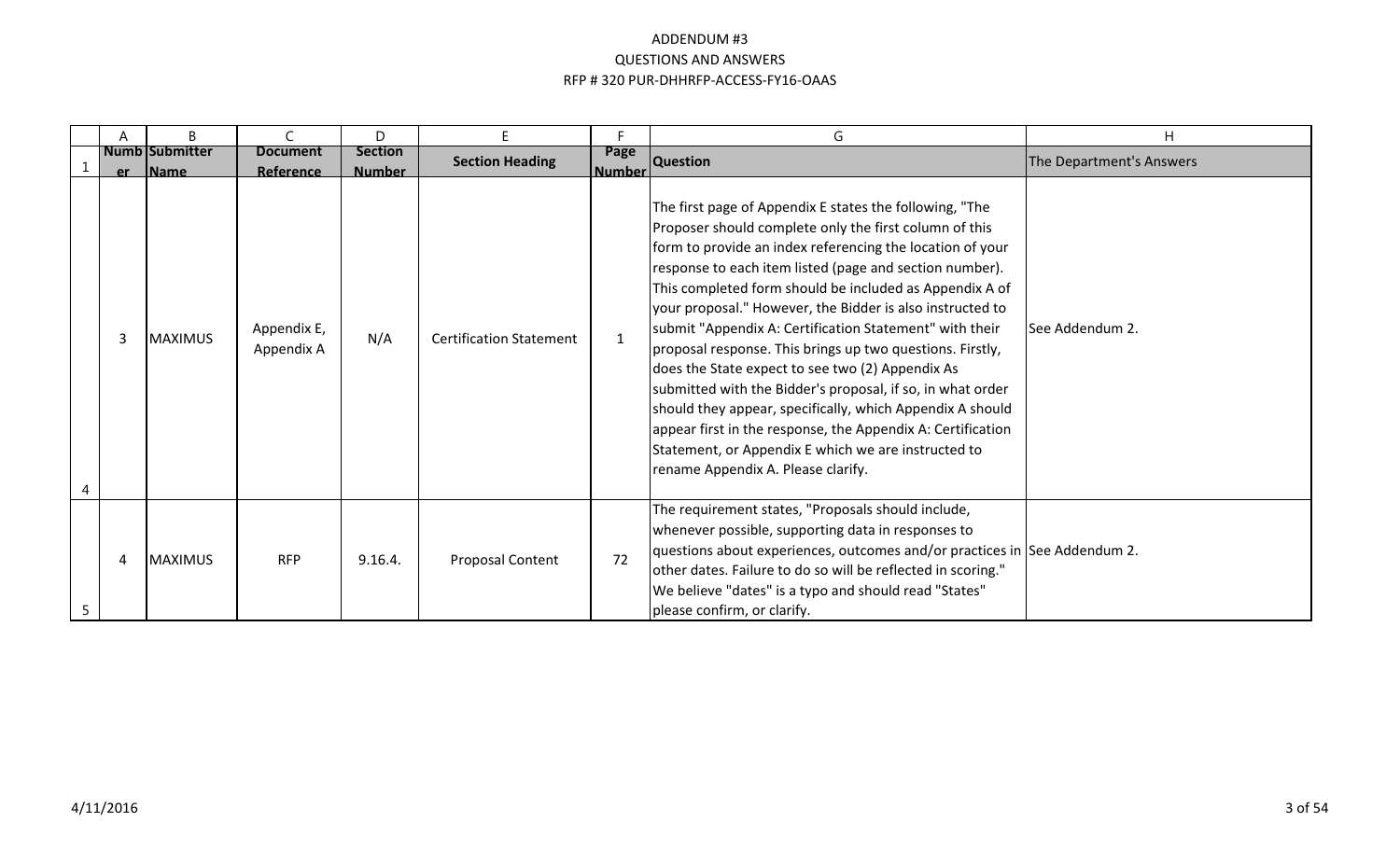|                | Α   | B                                    | $\mathsf{C}$                 | D                               | E                      | Е.                    | G                                                                                                                                                                                                                                                                                                                                                                                                                                                                                                          | H                                                                                                                                                                                                                                                                                                                                                                                                                 |
|----------------|-----|--------------------------------------|------------------------------|---------------------------------|------------------------|-----------------------|------------------------------------------------------------------------------------------------------------------------------------------------------------------------------------------------------------------------------------------------------------------------------------------------------------------------------------------------------------------------------------------------------------------------------------------------------------------------------------------------------------|-------------------------------------------------------------------------------------------------------------------------------------------------------------------------------------------------------------------------------------------------------------------------------------------------------------------------------------------------------------------------------------------------------------------|
|                | er. | <b>Numb Submitter</b><br><b>Name</b> | <b>Document</b><br>Reference | <b>Section</b><br><b>Number</b> | <b>Section Heading</b> | Page<br><b>Number</b> | <b>Question</b>                                                                                                                                                                                                                                                                                                                                                                                                                                                                                            | The Department's Answers                                                                                                                                                                                                                                                                                                                                                                                          |
| 6              | 5   | MAXIMUS                              | <b>RFP</b>                   | 9.15.1                          | n/a                    | $71 - 72$             | Can the Department please clarify how the proposer can<br>address each "shall", "must", and "required" statements<br>while remaining within the allotted page limits? In order to Pleae see Addendum 2 related to Sections<br>stay within those limits, is it considered compliant to<br>provide an overall statement agreeing to meet these<br>requirements? If not, would the State like the proposer to<br>address each of these statements in an appendix that is<br>exempt from the page limitations? | 9.15.1 and 9.15.2. Proposers shall use the<br>template and instructions in Appendices E<br>and F regarding page limitations.                                                                                                                                                                                                                                                                                      |
| $\overline{ }$ | 6   | <b>MAXIMUS</b>                       | <b>RFP</b>                   | 9.12.6                          | n/a                    | 71                    | Does the Department prefer that the redacted copy be<br>submitted as hard copy (paper) or electronic (CD/flash<br>drive)?                                                                                                                                                                                                                                                                                                                                                                                  | The redacted copy of the proposal should be<br>submitted in hardcopy.                                                                                                                                                                                                                                                                                                                                             |
| 8              | 7   | MAXIMUS                              | <b>RFP</b>                   | $\overline{2}$                  | Organization of RFP    | 8                     | For the requirement to address both FFS and MLTSS scopes<br>of work, is the State expecting that the Proposer write to<br>both scopes within the stipulated page limits for each<br>section?                                                                                                                                                                                                                                                                                                               | Correct.                                                                                                                                                                                                                                                                                                                                                                                                          |
| 9              | 9   | MAXIMUS                              | <b>RFP</b>                   | 1.7                             | Schedule of Events     | 6                     | Due to the complexity of the program, due the State<br>anticipate extending the Contract Begin Date in the event a<br>Inon-incumbent bidder is successful and will not have the<br>advantages of the incumbent with existing infrastructure<br>and staff in place?                                                                                                                                                                                                                                         | The state does not anticipate extending the<br>contract begin date. Please see the<br>anticipated phase in of responsibility as<br>descriped in Section 10.0 Transition<br>Requirements. The contractor may not<br>invoice for or be paid the administrative<br>component until they successfully<br>demonstrate performance of contract<br>functions. The contractor therefore<br>assumes the cost of any delay. |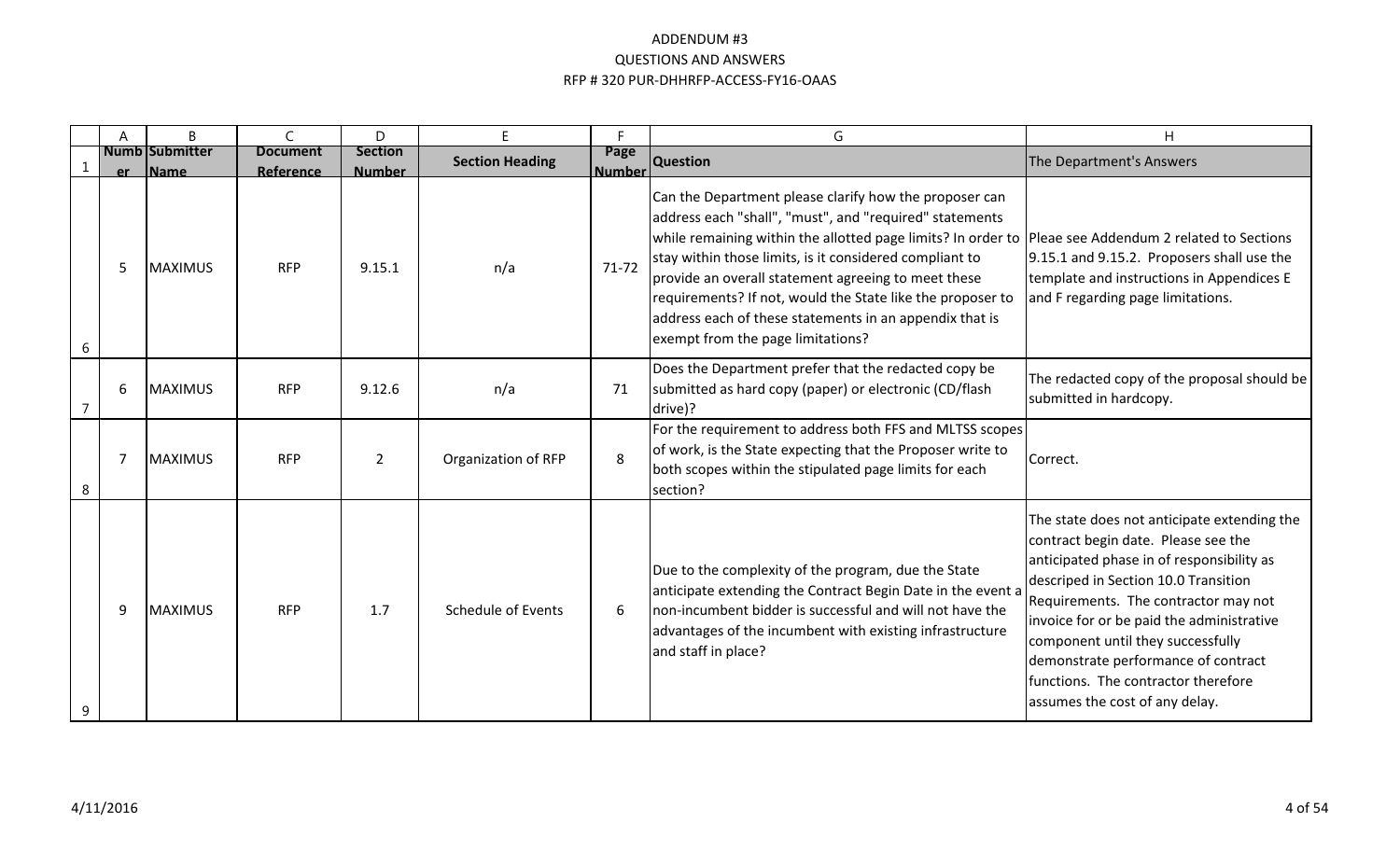|             | A   | B                                    | $\mathsf{C}$                 | D                               | E.                                            | Е.                    | G                                                                                                                                                                                                                                                                                                                                                                                                                                                                        | H                                                                                                                                                                                                                                                                                                                                                                                                                            |
|-------------|-----|--------------------------------------|------------------------------|---------------------------------|-----------------------------------------------|-----------------------|--------------------------------------------------------------------------------------------------------------------------------------------------------------------------------------------------------------------------------------------------------------------------------------------------------------------------------------------------------------------------------------------------------------------------------------------------------------------------|------------------------------------------------------------------------------------------------------------------------------------------------------------------------------------------------------------------------------------------------------------------------------------------------------------------------------------------------------------------------------------------------------------------------------|
| $\mathbf 1$ | er. | <b>Numb Submitter</b><br><b>Name</b> | <b>Document</b><br>Reference | <b>Section</b><br><b>Number</b> | <b>Section Heading</b>                        | Page<br><b>Number</b> | <b>Question</b>                                                                                                                                                                                                                                                                                                                                                                                                                                                          | The Department's Answers                                                                                                                                                                                                                                                                                                                                                                                                     |
| 10          | 10  | MAXIMUS                              | Appendix                     | Appendix G                      | Cost Template                                 |                       | Will the State consider a leveling factor to accommodate<br>for non-payment of transition costs in light of the<br>advantage that the incumbent would have in this area?                                                                                                                                                                                                                                                                                                 | INo.                                                                                                                                                                                                                                                                                                                                                                                                                         |
| 11          | 11  | <b>MAXIMUS</b>                       | <b>RFP</b>                   | 2.8.3.1                         | <b>Written Translation</b><br><b>Services</b> | 18                    | The RFP states that written materials must be available in<br>any language that is spoken as a primary language for four<br>percent (4%) or more of participants. According to the "LA<br>Language Distribution" report in the Procurement Library,<br>there is only one parish (Jefferson) that has any non-<br>English language (Spanish) at or above the 4% threshold.<br>Do we need to provide materials for that parish only in<br>Spanish or for the entire state? | The contractor must provide materials for<br>the entire state.                                                                                                                                                                                                                                                                                                                                                               |
| 12          | 13  | MAXIMUS                              | <b>RFP</b>                   | 5.3                             | <b>Staffing Requirements</b>                  | 47                    | Training and certification by OASS is required for<br>Telephone Counselors, Assessment Specialists, and<br>Assessment Specialist Supervisors. How can anyone other<br>than the incumbent contractor fulfill this requirement?                                                                                                                                                                                                                                            | OAAS will provide the training and<br>certificaton to contractor staff prior to Go-<br>Live.                                                                                                                                                                                                                                                                                                                                 |
| 13          | 14  | <b>MAXIMUS</b>                       | <b>RFP</b>                   | 12.1.5                          | <b>General Requirements</b>                   | 89                    | Contractor requests language that would allow pricing<br>equitable adjustment in the event of material increased<br>costs as a result of changes in law.                                                                                                                                                                                                                                                                                                                 | At this time, DHH will not consider revising<br>the RFP language as requested. After the<br>contract has been awarded, DHH and the<br>successful proposer will have the<br>opportunity to consider and discuss possible<br>revisions to be included in the language of<br>the final executed contract. DHH expressly<br>disclaims any intention to make a binding<br>commitment that it will agree to any such<br>revisions. |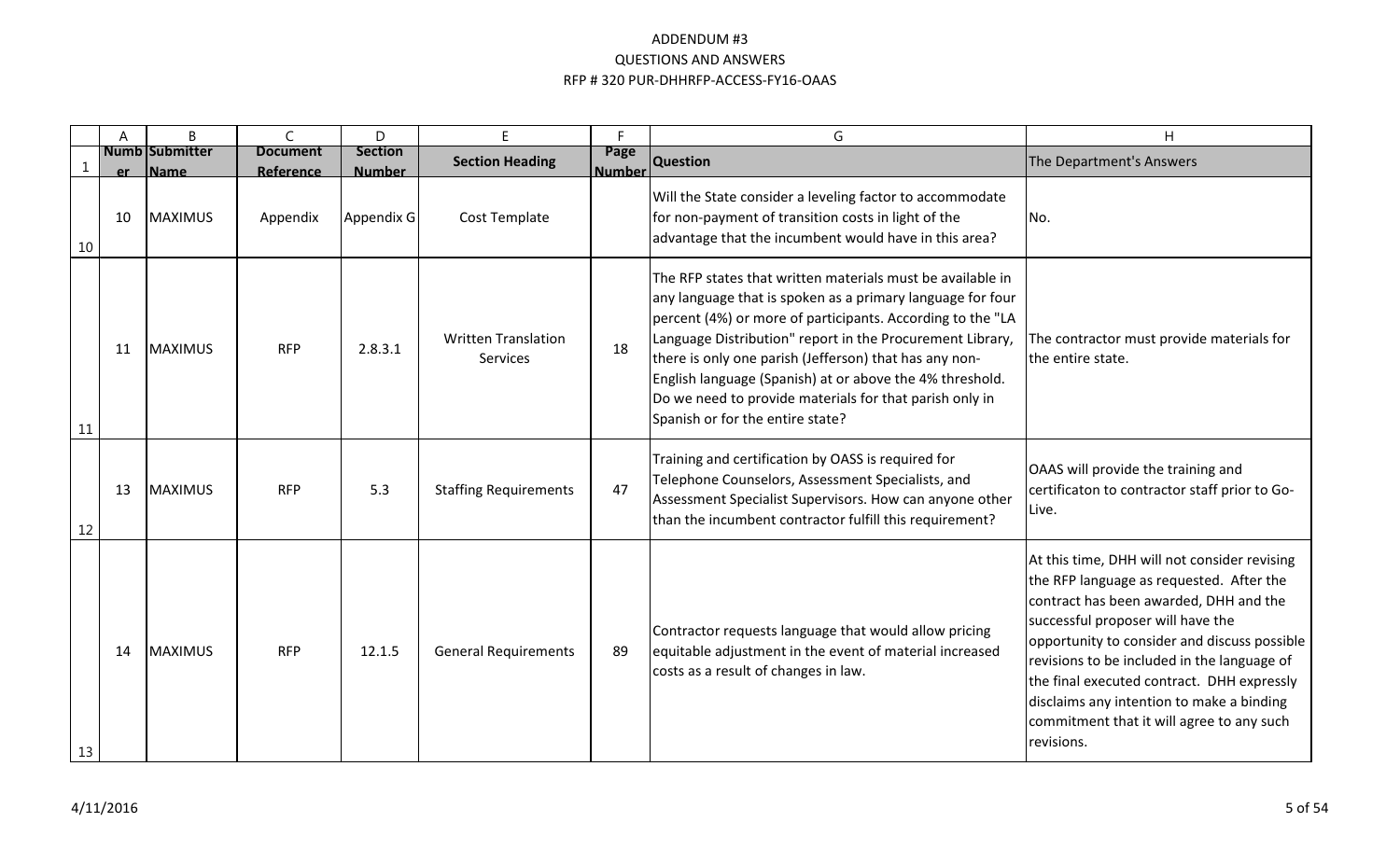|    | Α  | B                                    |                              | D.                              | E                                                                                               | с                     | G                                                                                                                                                                     | H                                                                                                                                                                                                                                                                                                                                                                                                                            |
|----|----|--------------------------------------|------------------------------|---------------------------------|-------------------------------------------------------------------------------------------------|-----------------------|-----------------------------------------------------------------------------------------------------------------------------------------------------------------------|------------------------------------------------------------------------------------------------------------------------------------------------------------------------------------------------------------------------------------------------------------------------------------------------------------------------------------------------------------------------------------------------------------------------------|
|    | er | <b>Numb Submitter</b><br><b>Name</b> | <b>Document</b><br>Reference | <b>Section</b><br><b>Number</b> | <b>Section Heading</b>                                                                          | Page<br><b>Number</b> | <b>Question</b>                                                                                                                                                       | The Department's Answers                                                                                                                                                                                                                                                                                                                                                                                                     |
| 14 | 15 | <b>IMAXIMUS</b>                      | <b>RFP</b>                   | 12.12.3                         | <b>Entire Contract</b>                                                                          | 94                    | Contractor requests a pricing equitable adjustment in the<br>event of material increased costs as a result of changes in<br>Medicaid policies and procedures.         | At this time, DHH will not consider revising<br>the RFP language as requested. After the<br>contract has been awarded, DHH and the<br>successful proposer will have the<br>opportunity to consider and discuss possible<br>revisions to be included in the language of<br>the final executed contract. DHH expressly<br>disclaims any intention to make a binding<br>commitment that it will agree to any such<br>revisions. |
| 15 | 16 | MAXIMUS                              | <b>RFP</b>                   | 12.26.7                         | Terms of Payment                                                                                | 99                    | Contractor requests a discussion on a lower withhold for<br>this section.                                                                                             | No. Please note that the 75% withold<br>applies only to payment for the final month<br>of the contract.                                                                                                                                                                                                                                                                                                                      |
| 16 | 17 | <b>MAXIMUS</b>                       | <b>RFP</b>                   | 12.26.8                         | Terms of Payment                                                                                | 99                    | Contractor requests the addition of the language "as<br>amended" at the end of this provision in the event of any<br>change order that increases the contract amount? | This is already understood to be the case. It<br>is not necessary to modify the RFP language.                                                                                                                                                                                                                                                                                                                                |
| 17 | 18 | <b>MAXIMUS</b>                       | <b>RFP</b>                   | 12.39                           | <b>Termination or Reduction</b><br>in Scope of Work<br>For Non-Appropriation Of<br><b>Funds</b> | 102                   | Contractor requests language that makes clear that the<br>parties will mutually agree to the reduced scope.                                                           | DHH will not consider revising the RFP<br>language as requested. Such a revision<br>would be inconsistent with the purpose and<br>intent of section 12.39.                                                                                                                                                                                                                                                                   |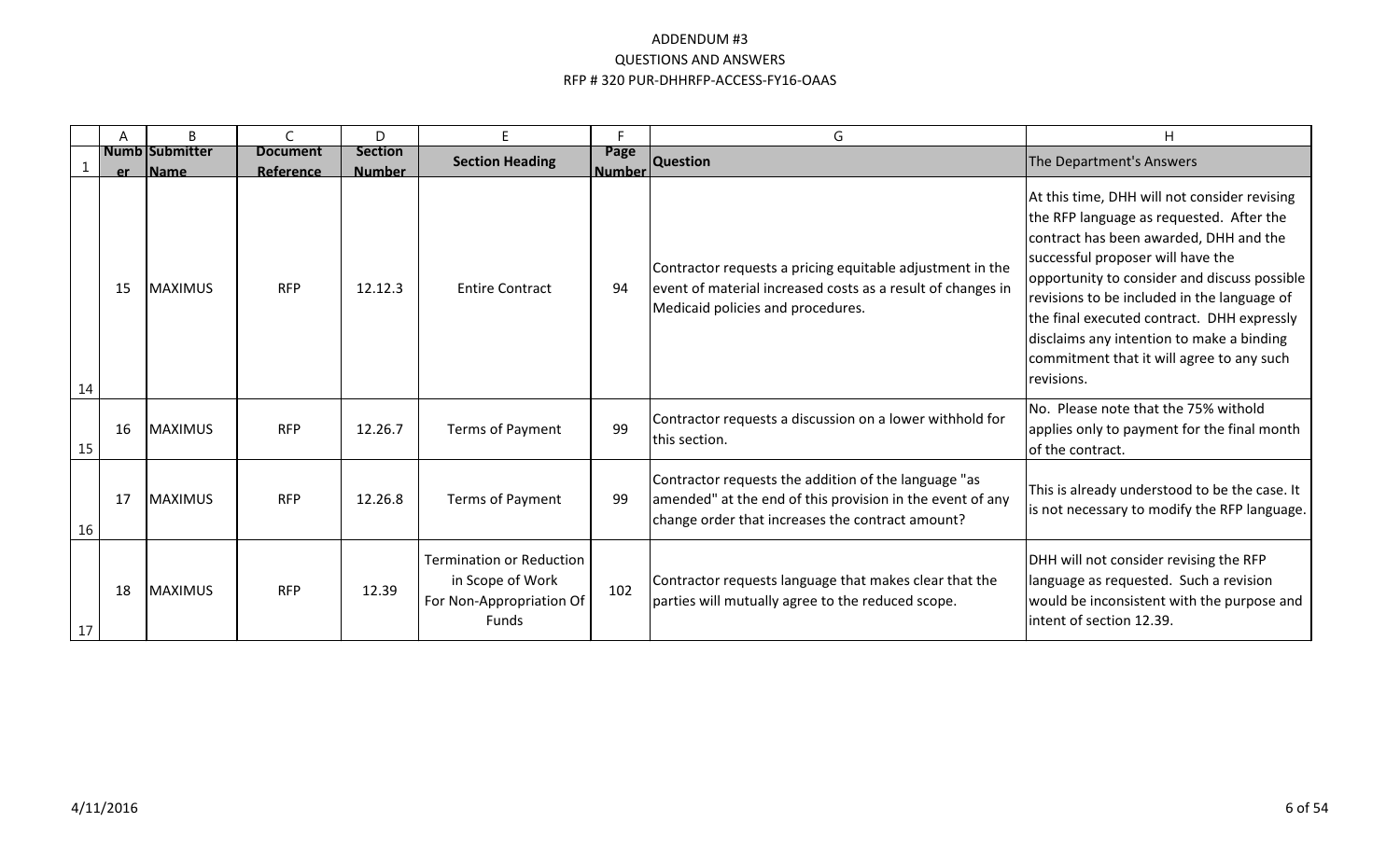|    |    | B                                    | $\subset$                           | D.                              | F.                               | F.                    | G                                                                                                                                                                                                                                                                  | H                                                                                                                                                                                                                                                                                                                                                                                                                                                            |
|----|----|--------------------------------------|-------------------------------------|---------------------------------|----------------------------------|-----------------------|--------------------------------------------------------------------------------------------------------------------------------------------------------------------------------------------------------------------------------------------------------------------|--------------------------------------------------------------------------------------------------------------------------------------------------------------------------------------------------------------------------------------------------------------------------------------------------------------------------------------------------------------------------------------------------------------------------------------------------------------|
|    | er | <b>Numb Submitter</b><br><b>Name</b> | <b>Document</b><br><b>Reference</b> | <b>Section</b><br><b>Number</b> | <b>Section Heading</b>           | Page<br><b>Number</b> | <b>Question</b>                                                                                                                                                                                                                                                    | The Department's Answers                                                                                                                                                                                                                                                                                                                                                                                                                                     |
| 18 | 19 | <b>MAXIMUS</b>                       | DHH-CF-1<br>Appendix B              | 12                              | Ownership of Proprietary<br>Data | $\overline{2}$        | Contractor requests language that makes clear that "non-<br>third party software and source code" does not include<br>Contractor pre-existing proprietary software and source<br>code. Section 6.1.10 requires Contractor to designate all<br>proprietary systems. | At this time, DHH will not consider revising<br>the RFP language as requested. After the<br>contract has been awarded, DHH and the<br>successful proposer will have the<br>opportunity to consider and discuss possible<br>revisions to be included in the language of<br>the final executed contract in order to clarify<br>this matter. DHH expressly disclaims any<br>intention to make a binding commitment<br>that it will agree to any such revisions. |
| 19 | 20 | <b>MAXIMUS</b>                       | DHH-CF-1<br>Appendix B              | 21                              | Indemnity                        | 3                     | Contractor requests that the indemnity provision apply<br>only to third-party claims. Additionally it is requested that<br>this indemnity be conformed to the indemnity in the main<br>body of the contract as these two provisions are not<br>consistent.         | At this time, DHH will not consider revising<br>the RFP language as requested. After the<br>contract has been awarded, DHH and the<br>successful proposer will have the<br>opportunity to consider and discuss possible<br>revisions to be included in the language of<br>the final executed contract in order to clarify<br>this matter. DHH expressly disclaims any<br>intention to make a binding commitment<br>that it will agree to any such revisions  |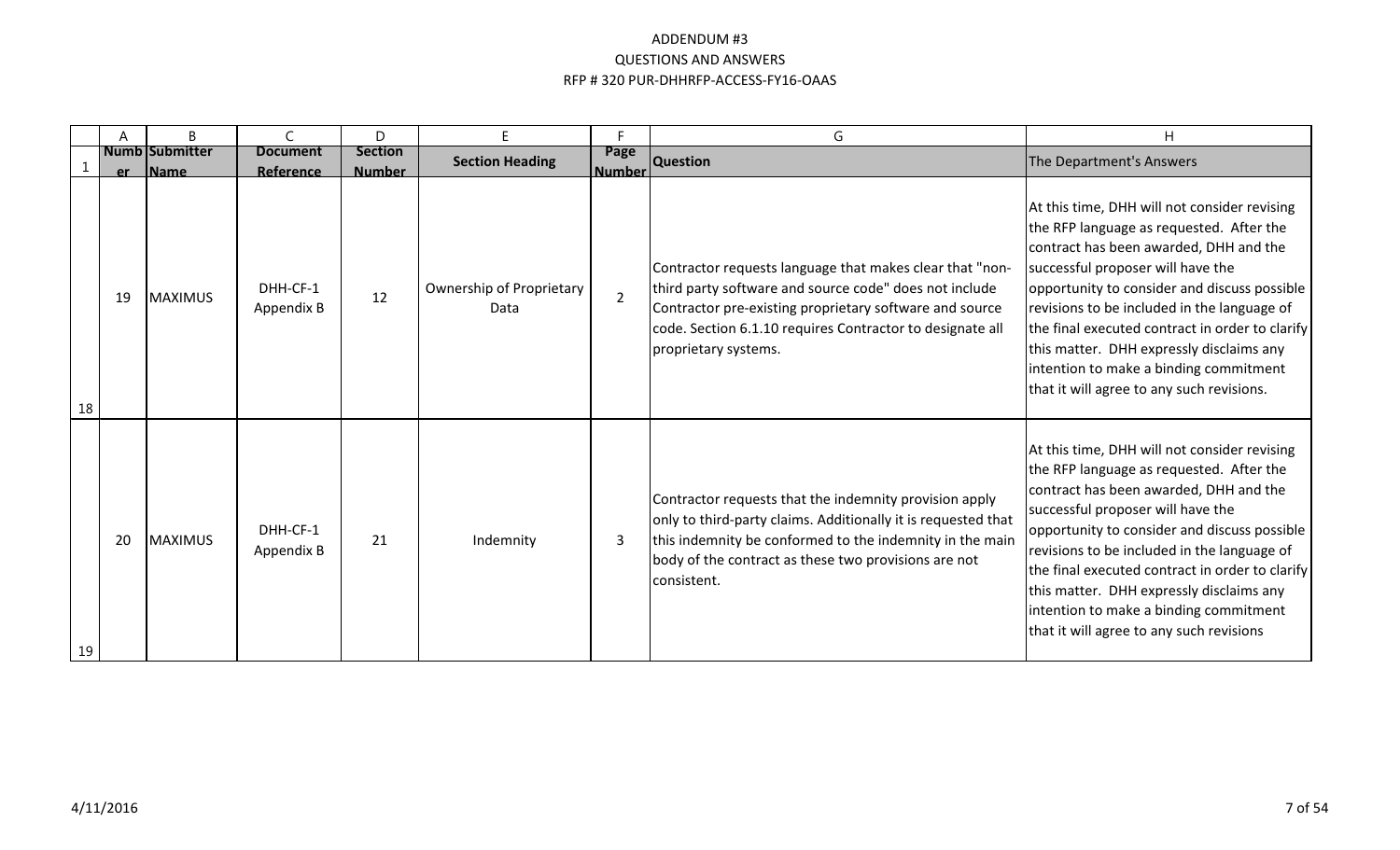|    |    | B                                     |                              | D.                              | F                                   | F                     | G                                                                                                                                                                                                                                                                                                                                                                                                                                               | H                                                                                                                                                                                                                                                                                                                                                                                                                            |
|----|----|---------------------------------------|------------------------------|---------------------------------|-------------------------------------|-----------------------|-------------------------------------------------------------------------------------------------------------------------------------------------------------------------------------------------------------------------------------------------------------------------------------------------------------------------------------------------------------------------------------------------------------------------------------------------|------------------------------------------------------------------------------------------------------------------------------------------------------------------------------------------------------------------------------------------------------------------------------------------------------------------------------------------------------------------------------------------------------------------------------|
|    | er | <b>Numb Submitter</b><br><b>IName</b> | <b>Document</b><br>Reference | <b>Section</b><br><b>Number</b> | <b>Section Heading</b>              | Page<br><b>Number</b> | <b>Question</b>                                                                                                                                                                                                                                                                                                                                                                                                                                 | The Department's Answers                                                                                                                                                                                                                                                                                                                                                                                                     |
| 20 | 21 | <b>MAXIMUS</b>                        | <b>RFP</b>                   | 12.7                            | Contract Language<br>Interpretation | 92                    | Contractor requests negotiation of this clause.                                                                                                                                                                                                                                                                                                                                                                                                 | At this time, DHH will not consider revising<br>the RFP language as requested. After the<br>contract has been awarded, DHH and the<br>successful proposer will have the<br>opportunity to consider and discuss possible<br>revisions to be included in the language of<br>the final executed contract. DHH expressly<br>disclaims any intention to make a binding<br>commitment that it will agree to any such<br>revisions. |
| 21 | 22 | MAXIMUS                               | <b>RFP</b>                   | 2.3.5.2.                        | Telephone Call Recording<br>System  | 12                    | Regarding - 100% of calls and telephonic LOCET screenings<br>shall be recorded and stored for a period of at least 90<br>days for the purpose of appeals reference. The contractor<br>must have the capacity to store at least 5% of recorded<br>calls for longer periods of time.<br><b>IQuestion:</b><br>Please define "longer periods of time." Costs for data<br>storage can vary depending on the length of time<br>recordings are stored. | DHH is clarifying the second sentence of<br>section 2.3.5.2 by amending it to read as<br>follows: "The contractor must have the<br>capacity to store at least 5% of recorded<br>calls for a longer periods of time, not to<br>exceed one year, if requested by DHH." See<br>Addendum 2.                                                                                                                                      |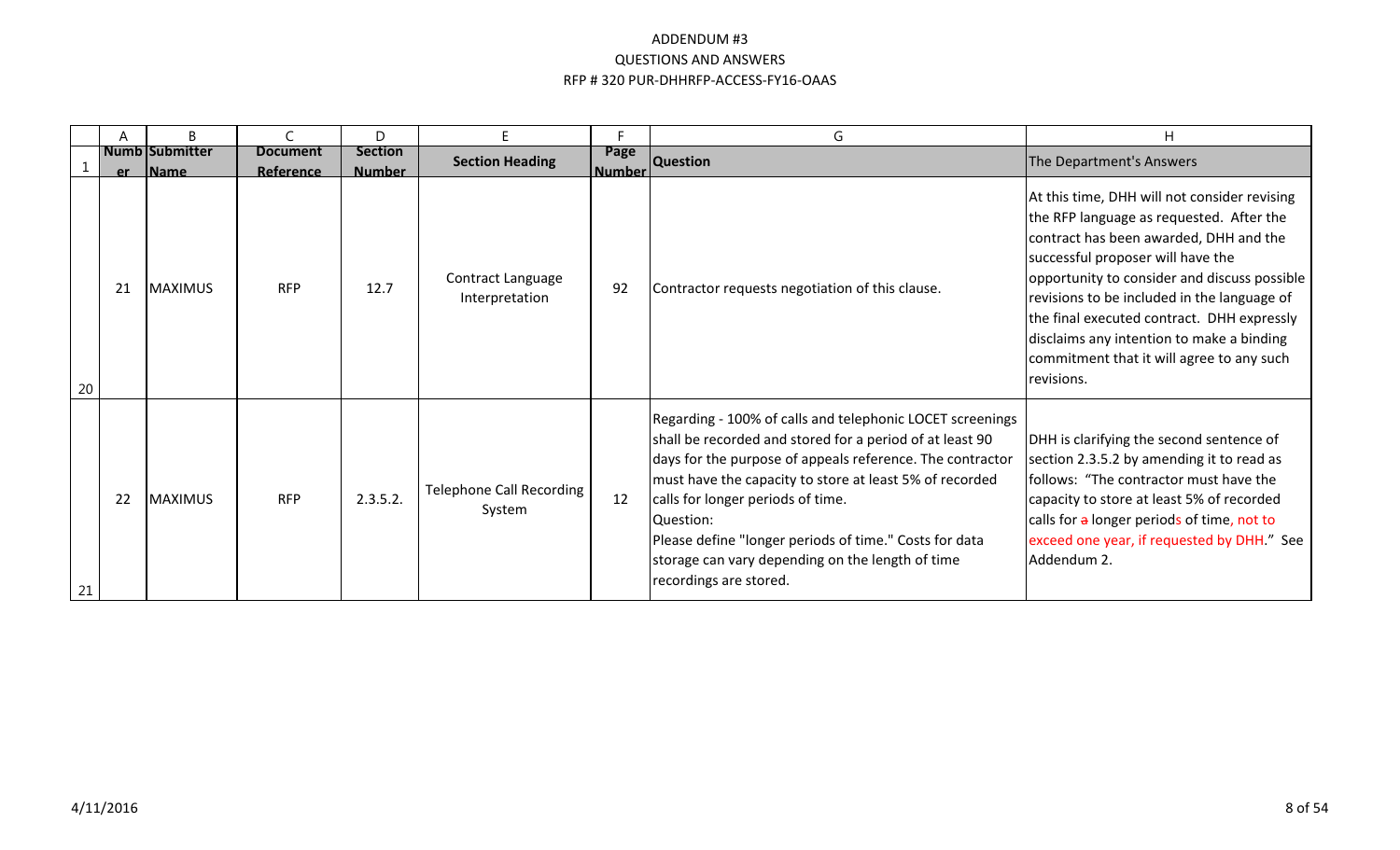|    | A   | B                              | $\mathsf{C}$                 | D                               | E                                                                  | E.             | G                                                                                                                                                                                                                                                                                                                                                                                                                                                                                                                                                                                                                   | H                                                                                                                                                                                                                                                                                                                                                                                      |
|----|-----|--------------------------------|------------------------------|---------------------------------|--------------------------------------------------------------------|----------------|---------------------------------------------------------------------------------------------------------------------------------------------------------------------------------------------------------------------------------------------------------------------------------------------------------------------------------------------------------------------------------------------------------------------------------------------------------------------------------------------------------------------------------------------------------------------------------------------------------------------|----------------------------------------------------------------------------------------------------------------------------------------------------------------------------------------------------------------------------------------------------------------------------------------------------------------------------------------------------------------------------------------|
|    | er. | Numb Submitter<br><b>IName</b> | <b>Document</b><br>Reference | <b>Section</b><br><b>Number</b> | <b>Section Heading</b>                                             | Page<br>Number | <b>Question</b>                                                                                                                                                                                                                                                                                                                                                                                                                                                                                                                                                                                                     | The Department's Answers                                                                                                                                                                                                                                                                                                                                                               |
| 22 | 23  | <b>IMAXIMUS</b>                | <b>RFP</b>                   | 2.3.4.1.                        | Telephone Access and<br><b>Automated Call</b><br>Distributor (ACD) | 10             | Regarding - The contractor shall provide a toll-free (1-800<br>number) telephone system which is accessible throughout<br>the state of Louisiana. The contractor shall also implement<br>an Automated Call Distributor (ACD) to queue calls, track<br>timeliness of answered calls, length of calls, type of caller<br>(e.g., applicant/participant, family, friend or service<br>provider), and the purpose of the call (e.g., information<br>and referral, request for services, complaint, status of<br>application).<br>Question:<br>Please provide the current ACD scripts for English and<br>other languages. | ACD scripts will be provided upon contract<br>award.                                                                                                                                                                                                                                                                                                                                   |
| 23 | 24  | MAXIMUS                        | <b>RFP</b>                   | 2.6.3.1.                        | <b>Check Medicaid Eligibility</b><br>for all LTSS Applicants       | 15             | Regarding - The contractor shall check Medicaid eligibility<br>through the on-line DHH Medicaid eligibility system or<br>other system as specified by OAAS.<br>Questions:<br>Please confirm that the "on-line DHH Medicaid eligibility<br>system" is readily accessible to authorized contractor<br>users.<br>Please provide a listing of the "other system as specified by<br>OAAS." Please provide access information for accessing<br>these other "systems."                                                                                                                                                     | The online DHH Medicaid eligibility system<br>will be made available to the authorized<br>contractor. Access is provided over a<br>contractor-supplied secure connection. A<br>new eligiblity system is expected to be put<br>into production during the term of the<br>contract. Connection information will be<br>provided to authorized entities before the<br>system is available. |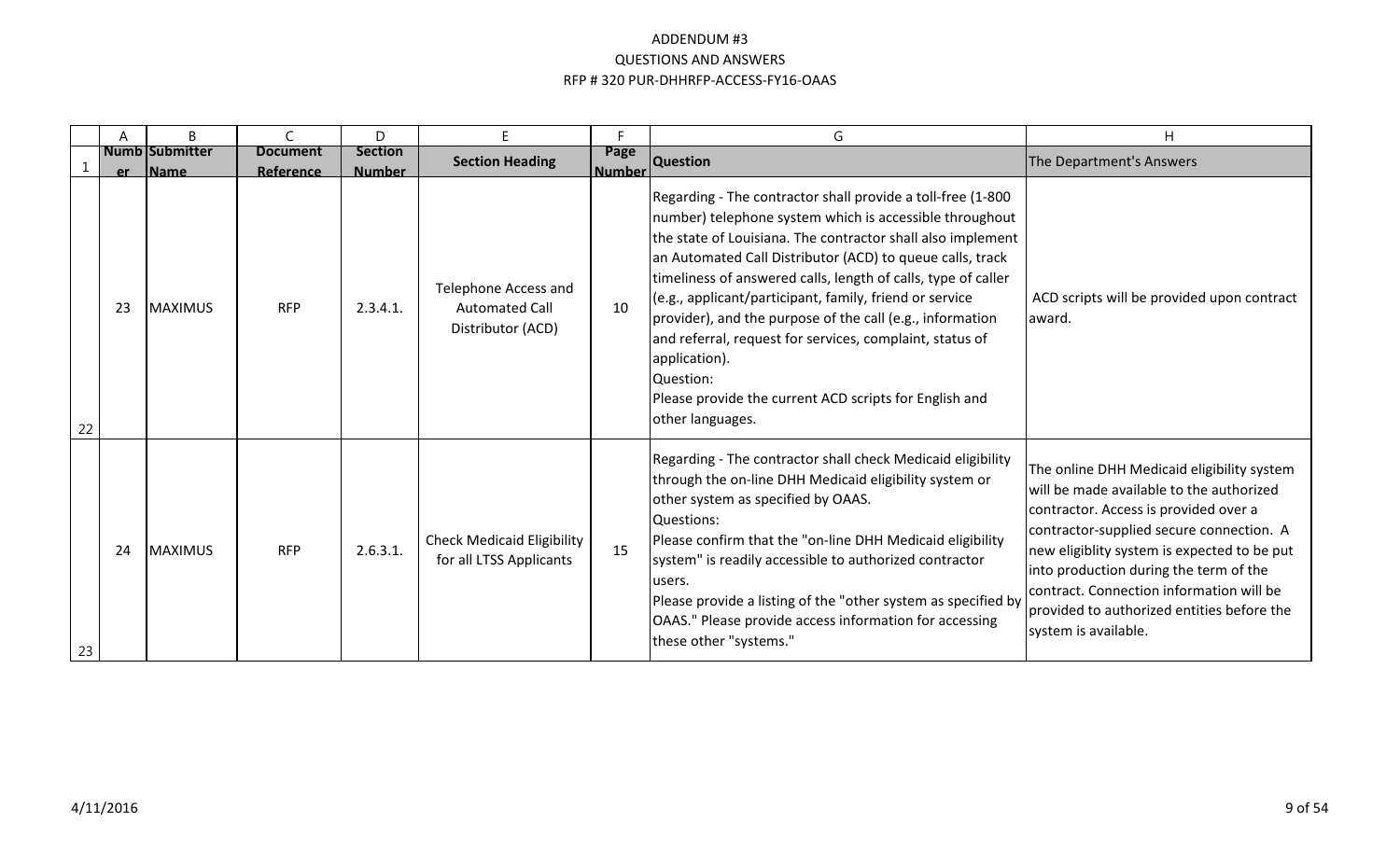|    |    | <sub>R</sub>                     | $\sqrt{ }$                   | D.                              | F                                                                                                   |                       | G                                                                                                                                                                                                                                                                                                                                                                                                                                                                       | H                                                                                                                                                                                                                                                                                                                                                                                                                                                                                                    |
|----|----|----------------------------------|------------------------------|---------------------------------|-----------------------------------------------------------------------------------------------------|-----------------------|-------------------------------------------------------------------------------------------------------------------------------------------------------------------------------------------------------------------------------------------------------------------------------------------------------------------------------------------------------------------------------------------------------------------------------------------------------------------------|------------------------------------------------------------------------------------------------------------------------------------------------------------------------------------------------------------------------------------------------------------------------------------------------------------------------------------------------------------------------------------------------------------------------------------------------------------------------------------------------------|
|    |    | <b>Numb Submitter</b><br>er Name | <b>Document</b><br>Reference | <b>Section</b><br><b>Number</b> | <b>Section Heading</b>                                                                              | Page<br><b>Number</b> | <b>Question</b>                                                                                                                                                                                                                                                                                                                                                                                                                                                         | The Department's Answers                                                                                                                                                                                                                                                                                                                                                                                                                                                                             |
| 24 | 25 | <b>MAXIMUS</b>                   | <b>RFP</b>                   | 2.11.3.2.1                      | <b>Call Center and LOCET</b><br>Quality                                                             | 20                    | Regarding - Contractor will monitor a representative simple<br>random sample of telephone calls utilizing a telephone<br>audit tool supplied or endorsed by OAAS to measure.<br>Questions:<br>Please provide the details for the "telephone audit tool"<br>that OAAS would supply.<br>Please provide the details for the "telephone audit tool"<br>that OAAS would endorse.                                                                                             | Relevant sections from the OAAS internal<br>"Operations Manual, Chapter VI" have been<br>added to the procurement library.                                                                                                                                                                                                                                                                                                                                                                           |
| 25 | 26 | <b>MAXIMUS</b>                   | <b>RFP</b>                   | 3.2.8.                          | <b>Conduct Face-to-Face</b><br>Assessment Visits for<br><b>LTPCS Applicants and</b><br>Participants | 26                    | Regarding - Notification to the data management<br>contractor shall be sent electronically and be<br>communicated to the service provider by telephone or by<br>electronic mail.<br>Questions:<br>Please provide the name of the data management<br>contractor.<br>Please describe what methods of notification to the "data<br>management contractor" are currently in place.<br>Please provide acceptable data transfer methods to the<br>data management contractor. | 1. The name of the data management<br>contractor is Statistical Resources Inc.<br>2. A Secure File Transfer Protocol (SFTP) is<br>used for for file transfer and notification.<br>The contractor will complete a nightly SFTP<br>upload onto the States SFTP server and<br>Statistical Resources Inc will pull the file<br>from the State's server.<br>3. The only acceptable form of data transfer<br>at this time is by an encrypted data file being<br>transferred to Statistical Rescources Inc. |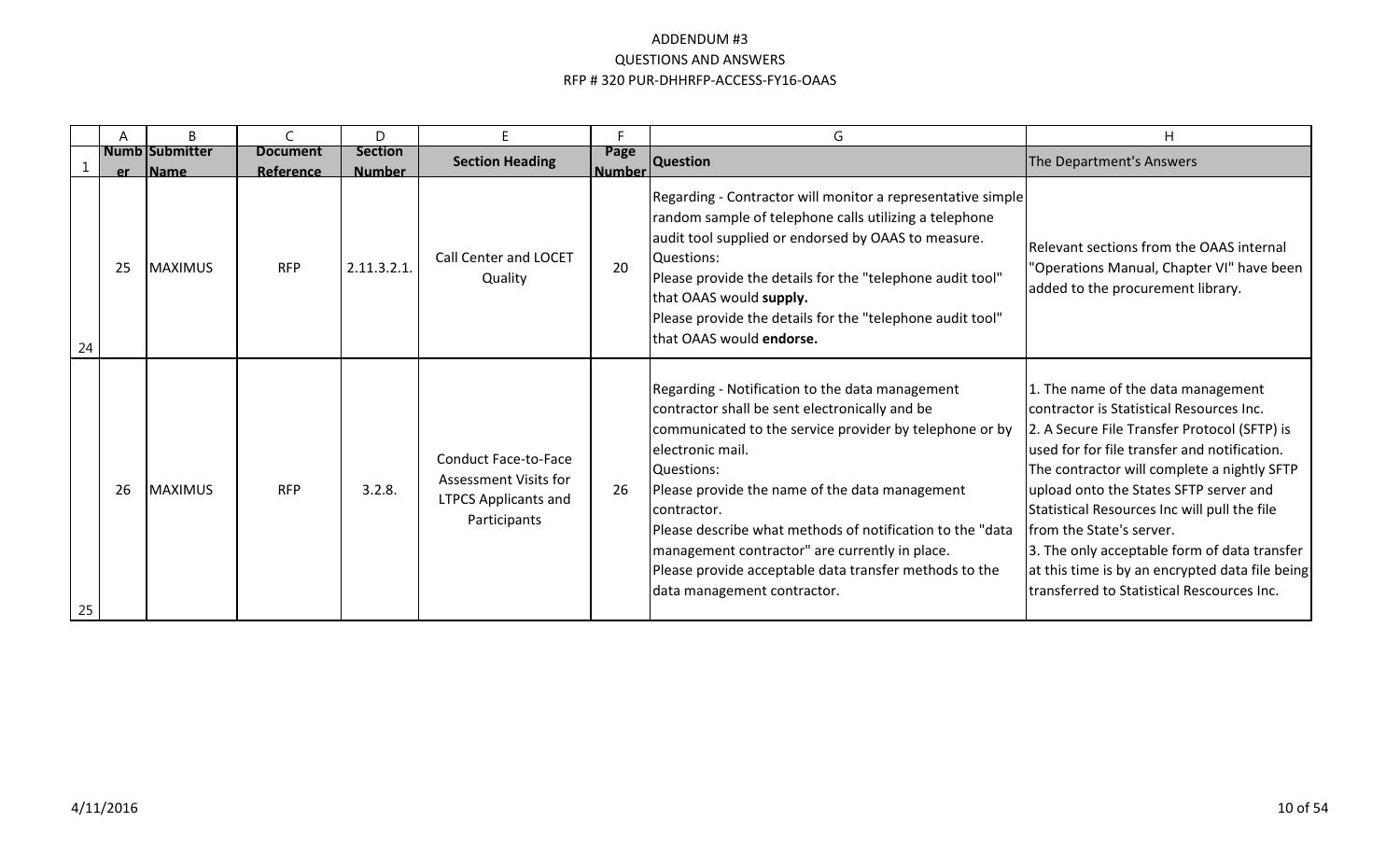|    | A   | B                                     | $\mathsf{C}$                 | D                               | E.                                      | F                     | G                                                                                                                                                                                                                                                                                                                                                                                                                                | H                                                                                                                                                                                                                                                                                                                                                                |
|----|-----|---------------------------------------|------------------------------|---------------------------------|-----------------------------------------|-----------------------|----------------------------------------------------------------------------------------------------------------------------------------------------------------------------------------------------------------------------------------------------------------------------------------------------------------------------------------------------------------------------------------------------------------------------------|------------------------------------------------------------------------------------------------------------------------------------------------------------------------------------------------------------------------------------------------------------------------------------------------------------------------------------------------------------------|
|    | er. | <b>Numb Submitter</b><br><b>IName</b> | <b>Document</b><br>Reference | <b>Section</b><br><b>Number</b> | <b>Section Heading</b>                  | Page<br><b>Number</b> | <b>Question</b>                                                                                                                                                                                                                                                                                                                                                                                                                  | The Department's Answers                                                                                                                                                                                                                                                                                                                                         |
| 26 | 27  | <b>MAXIMUS</b>                        | <b>RFP</b>                   | 3.9.3.                          | Participate in Appeals                  | 29                    | Regarding - The contractor shall upload the appeals packet<br>to the Division of Administrative Law SharePoint site within<br>five (5) business days of receipt of notice of the docketed<br>appeal and notify OAAS of the upload via email.<br>Questions:<br>Please provide the access details to the Division of<br>Administrative Law SharePoint site.<br>How is the SharePoint site currently accessed by the<br>lincumbent? | The Division of Administrative Law<br>SharePoint site is a standard Microsoft<br>Office SharePoint site used to communicate<br>documents with the Division of<br>Administrative Law. It is accessed by<br>authorized external entities with<br>permissions managed by DHH personnel.                                                                             |
| 27 | 28  | <b>MAXIMUS</b>                        | <b>RFP</b>                   | 3.16.1.                         | Develop Customer<br>Satisfaction Survey | 32                    | Regarding - The contractor shall develop a customer<br>satisfaction survey that shall be approved by OAAS and<br>which shall address, at a minimum, the following areas. It<br>shall be conducted at least annually.<br>Question-<br>Is this requirement related to the requirement 2.11.3.2.1<br>on page 20 of the RFP? Or are the two different? Please<br>clarify.                                                            | These are two different requirements.<br>2.11.3.2.1 refers to monitoring and quality<br>assurance for call center activities and<br>LOCET screening. 3.16.1 refers to a customer<br>satisfaction survey that covers all aspects of<br>contractor services including face-to-face<br>assessment processes.                                                        |
| 28 | 29  | <b>MAXIMUS</b>                        | <b>RFP</b>                   | 6.1.3.                          | <b>General Requirements</b>             | 43                    | Regarding - All contractor applications, operating software,<br>middleware, and networking hardware and software shall<br>be able to interoperate as needed with DHH's systems and<br>shall conform to applicable standards and specifications set<br>by DHH.<br>Questions:<br>Please define "interoperate" in terms of DHH's systems.<br>Please provide DHH "standards and specifications" as<br>defined for this contract.     | Interoperate refers to the transfer of data<br>between systems using one of a number of<br>mechanisms. It is expected that future<br>systems will make use of HIPAA standard<br>transactions, however, at this time<br>information transfers are in the form of FTP<br>transfers of files in fixed width format and<br>database queries over secure connections. |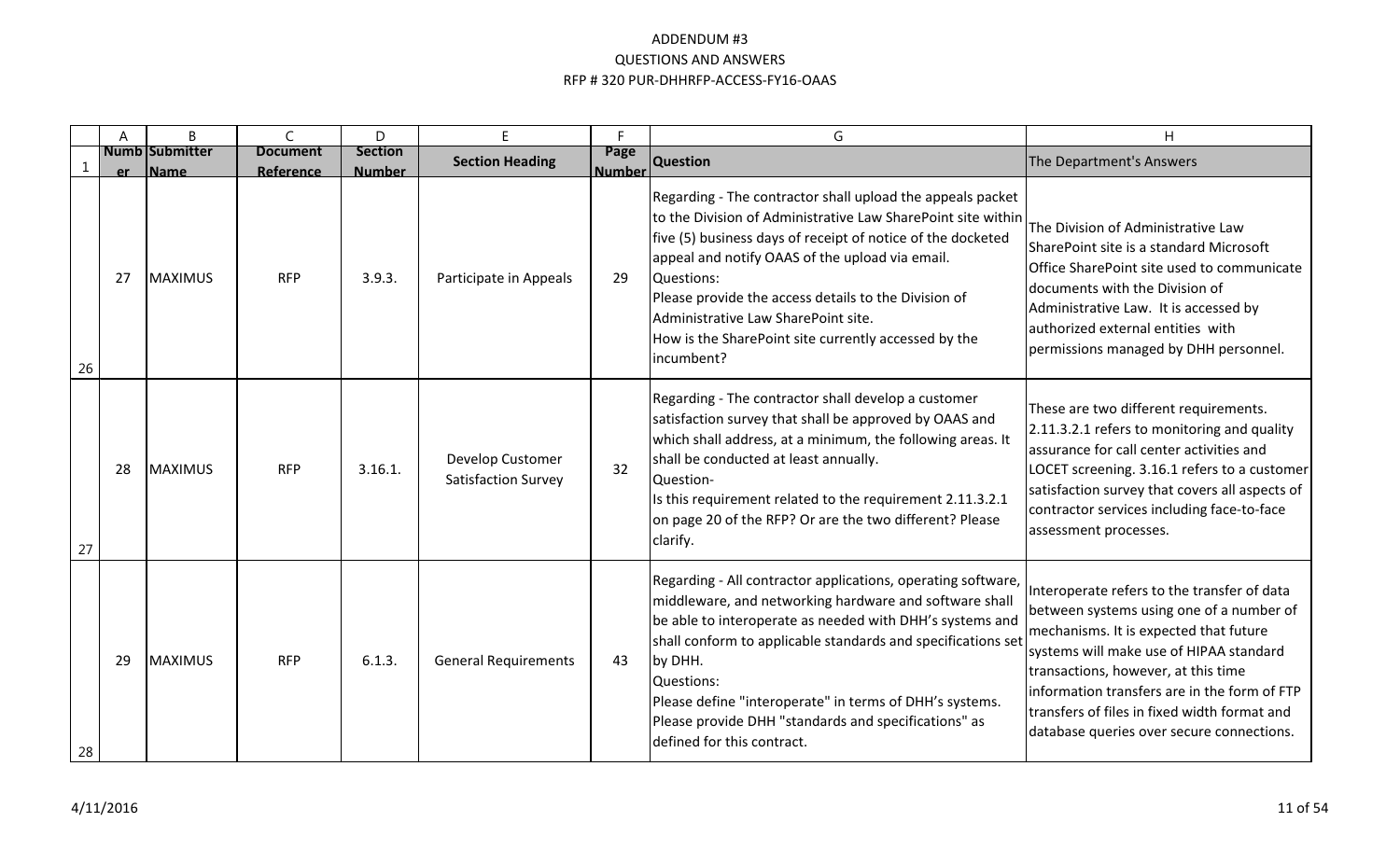|    | Α   | B                                     | C                            | D                               | E.                                             | F.                    | G                                                                                                                                                                                                                                                                                                                                                                                                                                                                                                                                                                                                          | H                                                                                                                                                                                                                                                |
|----|-----|---------------------------------------|------------------------------|---------------------------------|------------------------------------------------|-----------------------|------------------------------------------------------------------------------------------------------------------------------------------------------------------------------------------------------------------------------------------------------------------------------------------------------------------------------------------------------------------------------------------------------------------------------------------------------------------------------------------------------------------------------------------------------------------------------------------------------------|--------------------------------------------------------------------------------------------------------------------------------------------------------------------------------------------------------------------------------------------------|
|    | er. | <b>Numb Submitter</b><br><b>IName</b> | <b>Document</b><br>Reference | <b>Section</b><br><b>Number</b> | <b>Section Heading</b>                         | Page<br><b>Number</b> | <b>Question</b>                                                                                                                                                                                                                                                                                                                                                                                                                                                                                                                                                                                            | The Department's Answers                                                                                                                                                                                                                         |
| 29 | 30  | <b>MAXIMUS</b>                        | <b>RFP</b>                   | 6.1.3.                          | <b>General Requirements</b>                    | 43                    | Regarding - All contractor applications, operating software,<br>middleware, and networking hardware and software shall<br>be able to interoperate as needed with DHH's systems and<br>shall conform to applicable standards and specifications set<br>by DHH.<br>Questions:<br>Can the Department provide additional information<br>regarding the state system?<br>Can the Department system be accessed outside the state<br>network? If so, what technology would a vendor use to<br>access the system remotely?<br>Is this a web interface system, thin client Citrix platform, or<br>mainframe system? | The Department systems can be accessed<br>outside of the state network using secure<br>connections. Information transfers are in the<br>form of FTP transfers of files in fixed width<br>format and database queries over secure<br>connections. |
| 30 | 31  | <b>IMAXIMUS</b>                       | <b>RFP</b>                   | 6.2.1.                          | <b>HIPAA Standards and Code</b><br><b>Sets</b> | 45                    | Regarding - The systems shall be able to transmit, receive<br>and process data in current HIPAA compliant or DHH<br>specific formats and/or methods, including, but not limited<br>to, secure File Transfer Protocol (FTP) over a secure<br>connection such as a Virtual Private Network (VPN), that<br>are in use at the start of systems Readiness Review<br>lactivities.<br><b>Question:</b><br>Please confirm if the Department gill allow a network<br>communication using an internet site secure VPN tunnel<br>for accessing the state system? Accessing other vendors,<br>entities, etc.?          | Site to Site VPN will be established over a<br>contractor-supplied secure connection.                                                                                                                                                            |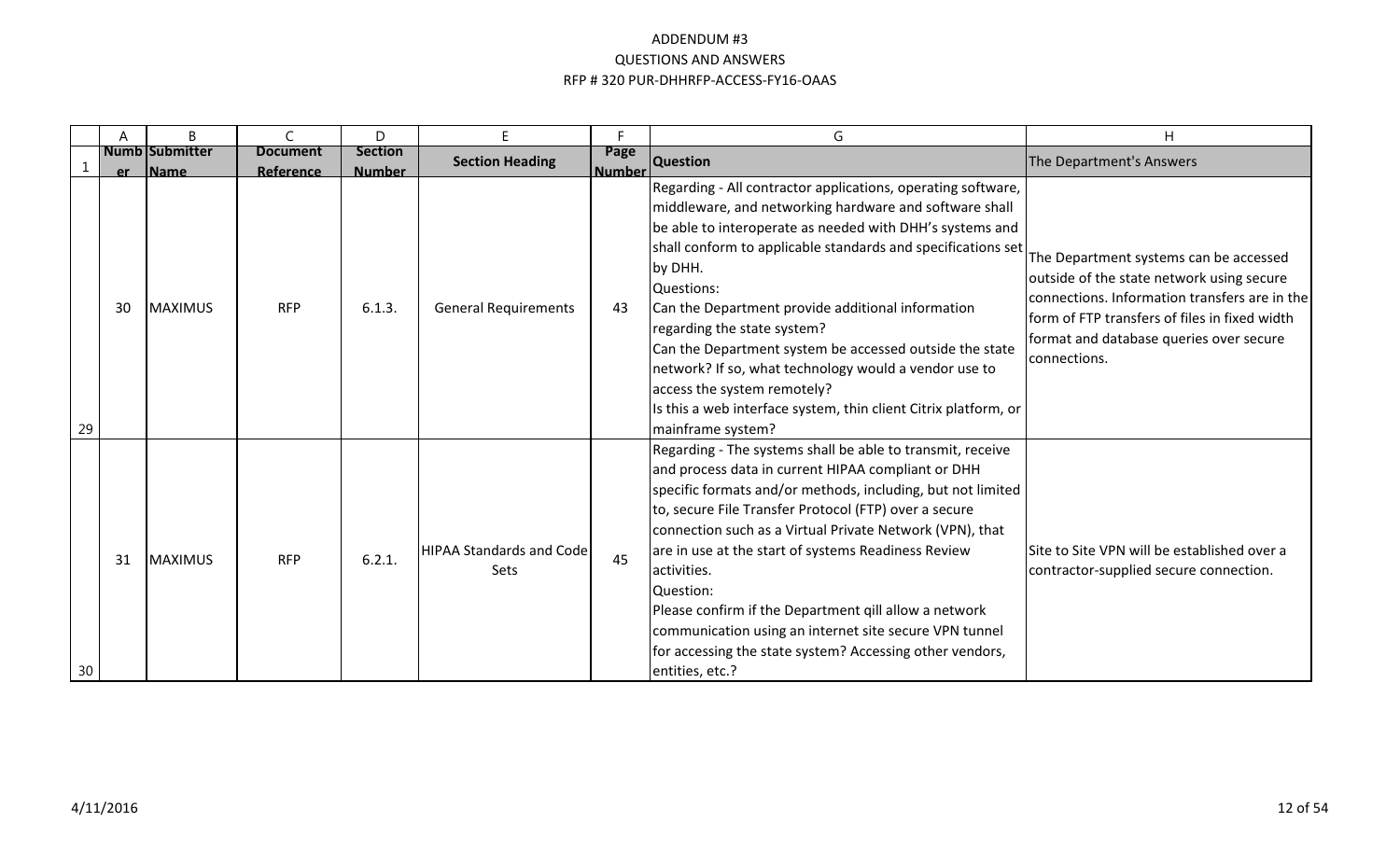|    | Α  | B                         | $\mathcal{C}_{\mathcal{C}}$         | D.                              | E.                     | F.                 | G                                                                                                                                                                                                                                                                                                                                                                                                                                                                                                                                                                                                                                                 | H                                                                                     |
|----|----|---------------------------|-------------------------------------|---------------------------------|------------------------|--------------------|---------------------------------------------------------------------------------------------------------------------------------------------------------------------------------------------------------------------------------------------------------------------------------------------------------------------------------------------------------------------------------------------------------------------------------------------------------------------------------------------------------------------------------------------------------------------------------------------------------------------------------------------------|---------------------------------------------------------------------------------------|
|    |    | Numb Submitter<br>er Name | <b>Document</b><br><b>Reference</b> | <b>Section</b><br><b>Number</b> | <b>Section Heading</b> | Page<br>l Number l | <b>Question</b>                                                                                                                                                                                                                                                                                                                                                                                                                                                                                                                                                                                                                                   | The Department's Answers                                                              |
| 31 | 32 | MAXIMUS                   | <b>RFP</b>                          | 6.3.1.                          | Connectivity           | 45                 | Regarding-DHH is requiring that the contractor interface<br>with DHH, the Medicaid Fiscal Intermediary (FI), the<br>Enrollment Broker (EB), OAAS Participant Tracking System<br>(OPTS), MCOs and other parties as designated by OAAS.<br>The contractor must have capacity for real time<br>connectivity to all systems approved by DHH, including<br>systems owned by DHH and others approved by DHH but<br>managed by external entities.<br>Question:<br>Please confirm the Department allow a network<br>communication using an internet site secure VPN tunnel<br>for accessing the state system? Accessing other vendors,<br>entities, etc.? | Site to Site VPN will be established over a<br>contractor-supplied secure connection. |
| 32 | 33 | <b>MAXIMUS</b>            | <b>RFP</b>                          | 6.3.2.                          | Connectivity           | -46                | Regarding-The contractor must have the capability and<br>shall allow authorized DHH personnel to<br>have real-time read-only connectivity to the contractor's<br>system as remote connections from DHH offices.<br>Furthermore, DHH staff or other individuals authorized by<br>DHH shall have direct read-only access to its data for the<br>purpose of data mining, monitoring and review.<br>Questions:<br>Please provide the number of authorized DHH personnel<br>that will require real-time read-only connectivity to the<br>contractor's system.                                                                                          | Fewer than 20, with very few concurrent<br>users.                                     |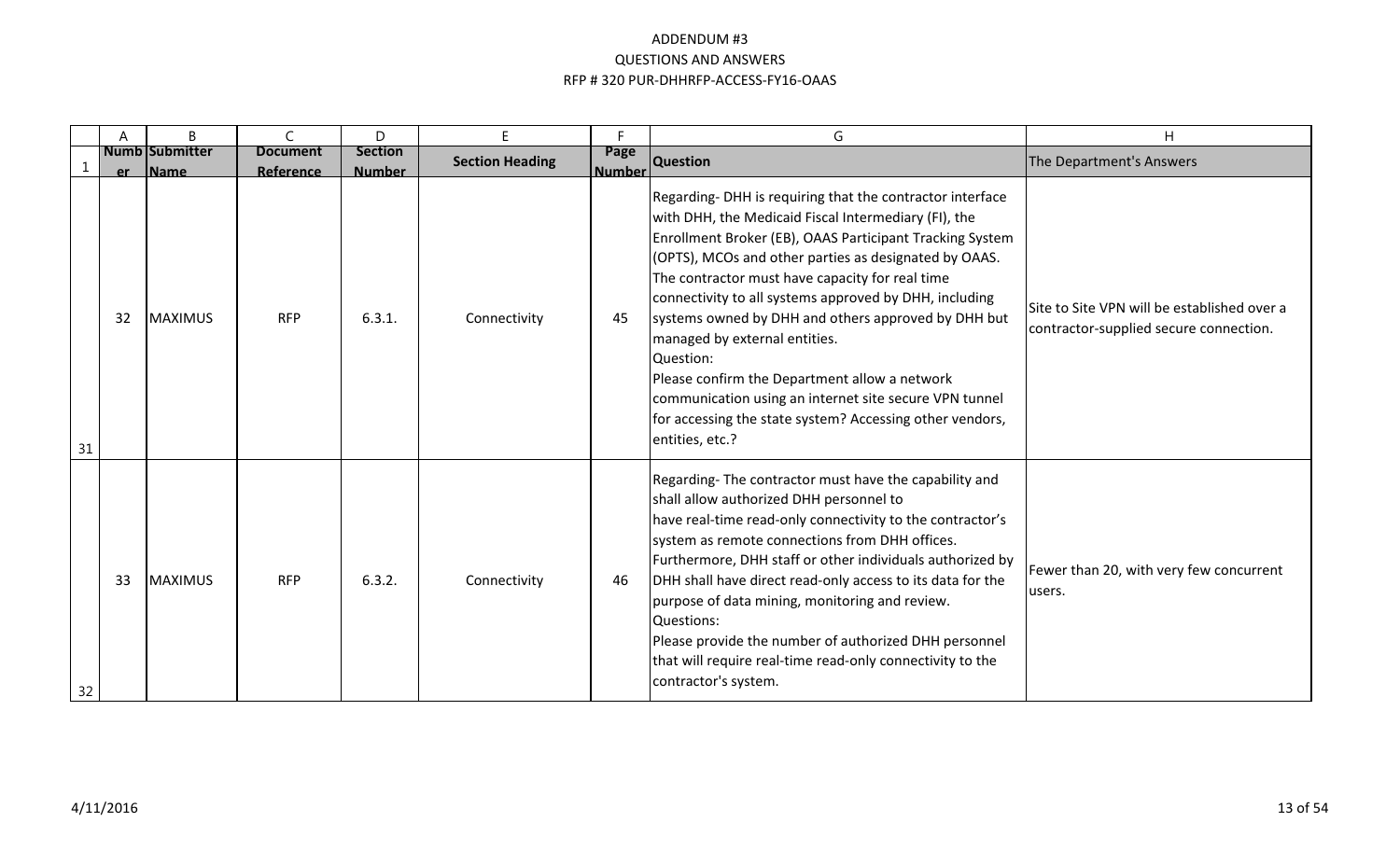|    | Α    | B                                     | $\mathsf{C}$                 | D                               | E.                                             | F.                    | G                                                                                                                                                                                                                                                                                                                                               | H                                                                                                                                                                                         |
|----|------|---------------------------------------|------------------------------|---------------------------------|------------------------------------------------|-----------------------|-------------------------------------------------------------------------------------------------------------------------------------------------------------------------------------------------------------------------------------------------------------------------------------------------------------------------------------------------|-------------------------------------------------------------------------------------------------------------------------------------------------------------------------------------------|
|    | er - | <b>Numb Submitter</b><br><b>IName</b> | <b>Document</b><br>Reference | <b>Section</b><br><b>Number</b> | <b>Section Heading</b>                         | Page<br><b>Number</b> | <b>Question</b>                                                                                                                                                                                                                                                                                                                                 | The Department's Answers                                                                                                                                                                  |
| 33 | 34   | <b>MAXIMUS</b>                        | <b>RFP</b>                   | 6.6.5.                          | Network and Back-up<br>Capabilities            | 48                    | Regarding-Establish independent generator back-up power<br>capable of supplying necessary power for a minimum of<br>four (4) days for all information systems and supporting<br>infrastructure.<br>Question:<br>Please confirm that the 4 day power backup is related to<br>data center(s) and not related to the physical call center<br>site. | All locations hosting system infrastructure<br>must adhere to this requirement.                                                                                                           |
| 34 | 35   | <b>MAXIMUS</b>                        | <b>RFP</b>                   | 6.9.2.                          | <b>Electronic Messaging</b>                    | 50                    | Regarding-As needed, the contractor shall be able to<br>communicate with DHH over a secure Virtual Private<br>Network (VPN).<br>Question:<br>Please confirm if the Department will allow a network<br>communication using an internet site secure VPN tunnel<br>for accessing the state system?                                                 | Site to Site VPN will be established over a<br>contractor-supplied secure connection.                                                                                                     |
| 35 | 36   | <b>MAXIMUS</b>                        | <b>RFP</b>                   | 6.10.1.                         | <b>Eligibility Data Exchange</b>               | 50                    | Regarding-Receive, process and update files sent daily by<br>the Enrollment Broker.<br>Question:<br>Can the Enrollment Broker support SFTP (ftp over ssh) for<br>secure data transmission?                                                                                                                                                      | Yes                                                                                                                                                                                       |
| 36 | 37   | MAXIMUS                               | <b>RFP</b>                   | 6.2.3.                          | <b>HIPAA Standards and Code</b><br><b>Sets</b> | 45                    | Are all of the listed transactions (834, 270/271, 276, 277,<br>and 278) all expected to be utilized for this scope of work?                                                                                                                                                                                                                     | See Addendum Number 2. It is possible that<br>future systems would make use of 270/271,<br>278 and 834 transaction. 276 and 277<br>transactions are not in the scope of this<br>contract. |
| 37 | 38   | <b>MAXIMUS</b>                        | <b>RFP</b>                   | 6.2.3.                          | <b>HIPAA Standards and Code</b><br><b>Sets</b> | 45                    | For the transactions that are expected to be used for the<br>scope of work in the RFP, do you have Companion Guides<br>that can you can share for each?                                                                                                                                                                                         | DHH can provide file layouts and database<br>(MS SQL Server) queries.                                                                                                                     |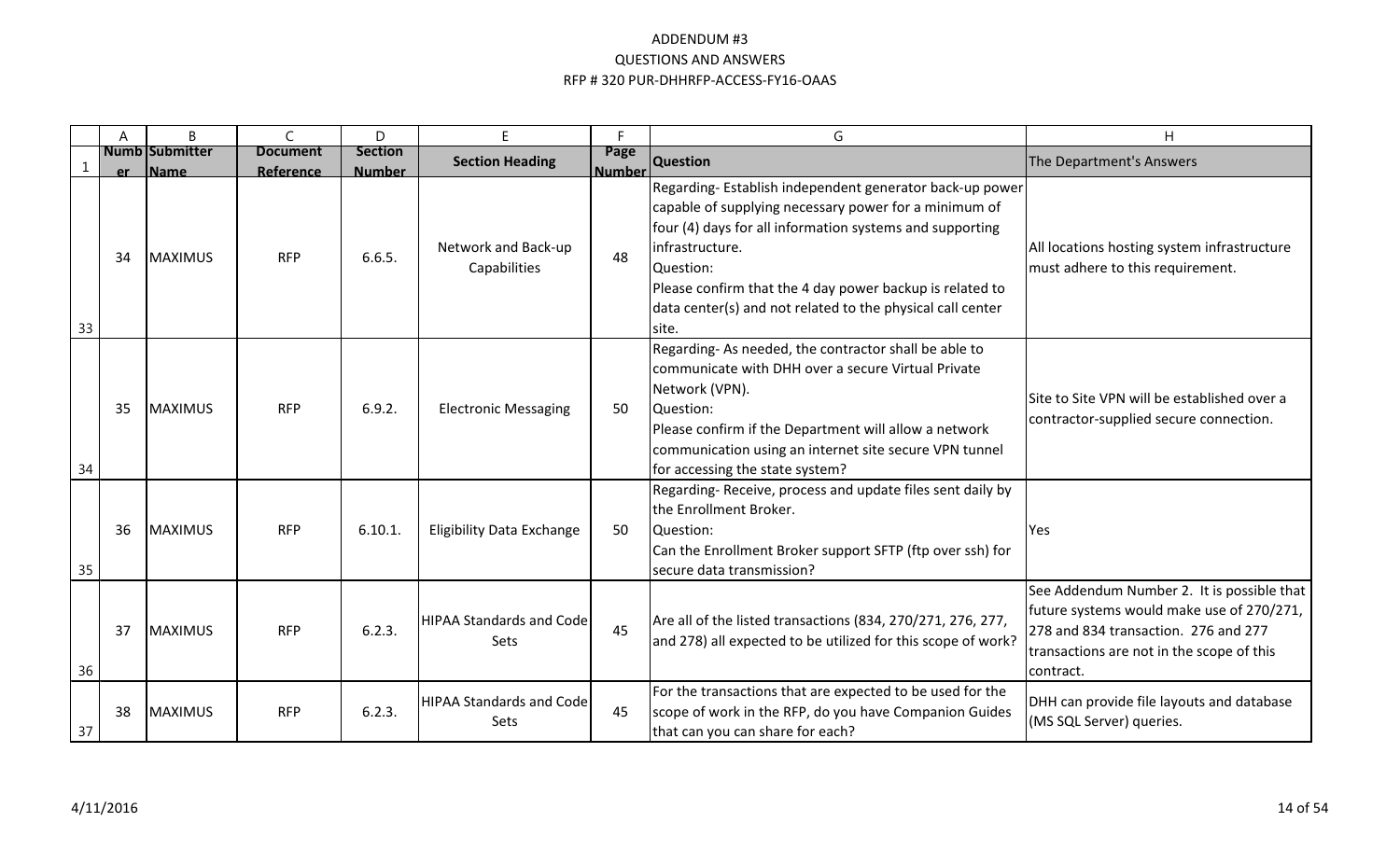|    | A  | B                                |                              | D                               | E                                                                                                                             | F                     | G                                                                                                                                                                                                                                                                                                                                                                    | H                                                                                               |
|----|----|----------------------------------|------------------------------|---------------------------------|-------------------------------------------------------------------------------------------------------------------------------|-----------------------|----------------------------------------------------------------------------------------------------------------------------------------------------------------------------------------------------------------------------------------------------------------------------------------------------------------------------------------------------------------------|-------------------------------------------------------------------------------------------------|
|    |    | <b>Numb Submitter</b><br>er Name | <b>Document</b><br>Reference | <b>Section</b><br><b>Number</b> | <b>Section Heading</b>                                                                                                        | Page<br><b>Number</b> | <b>Question</b>                                                                                                                                                                                                                                                                                                                                                      | The Department's Answers                                                                        |
| 38 | 39 | <b>MAXIMUS</b>                   | <b>RFP</b>                   | 6.3.4.                          | Connectivity                                                                                                                  | 46                    | Is the contractor's system required to store address<br>Information in Standard USPS format or can the standards<br>be applied to the addresses when mailings occur?                                                                                                                                                                                                 | No, the addresses are not required to be<br>stored in USPS format.                              |
| 39 | 40 | MAXIMUS                          | <b>RFP</b>                   | 6.10.                           | <b>Eligibility Data Exchange</b>                                                                                              | 50                    | Is it DHH's expectation that the contractor's system will<br>track participant's plan choice and will reconcile with the<br>EB vendor to ensure that both systems match for the<br>MLTSS model?                                                                                                                                                                      | Yes, the contractor's system should capture<br>plan choice and reconcile with the EB<br>vendor. |
| 40 | 41 | MAXIMUS                          | <b>RFP</b>                   | 6.11.8.                         | <b>Information Systems</b><br>Availability                                                                                    | 51                    | Can the Department confirm that this is requiring the<br>contractor's DR/BC system to be up and available within 8<br>hours of an official declaration of a disaster? Or is this<br>requirement only for unscheduled system unavailability<br>that is NOT a disaster?                                                                                                | This requirement pertains to any<br>unscheduled system unavailability.                          |
| 41 | 42 | <b>MAXIMUS</b>                   | <b>RFP</b>                   | 2.3.9.1                         | Utilize a statewide<br>comprehensive and<br>current resource<br>directory of long term<br>supports and services<br>resources. | 13                    | Is it DHH's expectation that the current contractor will<br>transition the existing database (or data at the very least)<br>of long term supports and services resources to the new<br>vendor? Doing so would provide for a more fair and<br>equitable procurement and also limit the risk of disruption<br>of information and referral services to this population. | Data from the existing system will be made<br>available to a new contractor.                    |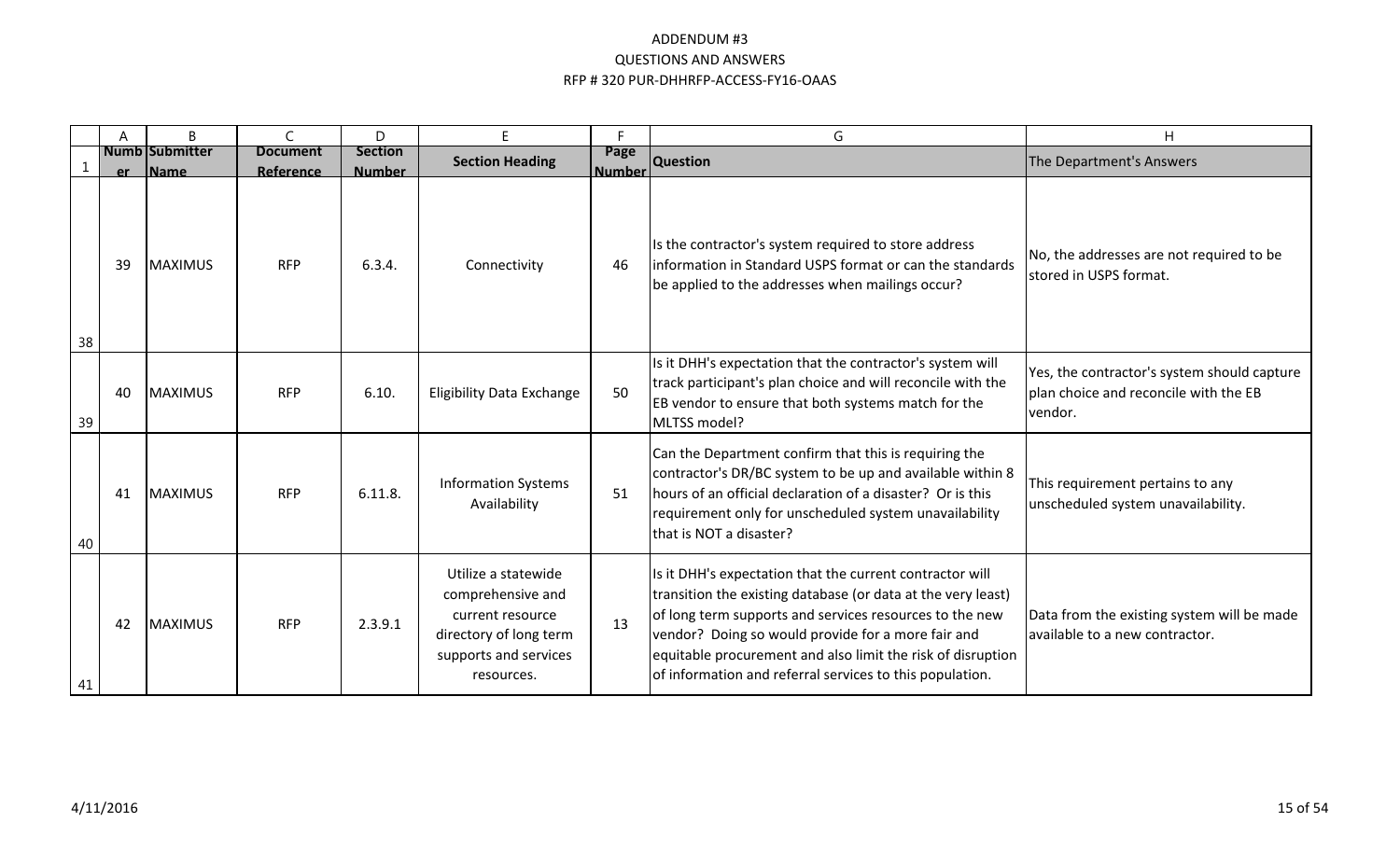|    |    |                           |                         | D                               |                                                                                                                               |                         | G                                                                                                                                                                                                                    | H                                                                                                                                                                                                                                                                                                                           |
|----|----|---------------------------|-------------------------|---------------------------------|-------------------------------------------------------------------------------------------------------------------------------|-------------------------|----------------------------------------------------------------------------------------------------------------------------------------------------------------------------------------------------------------------|-----------------------------------------------------------------------------------------------------------------------------------------------------------------------------------------------------------------------------------------------------------------------------------------------------------------------------|
|    |    | l Numb lSubmitter         | <b>Document</b>         | <b>Section</b><br><b>Number</b> | <b>Section Heading</b>                                                                                                        | Page<br><u> Number </u> | <b>Question</b>                                                                                                                                                                                                      | The Department's Answers                                                                                                                                                                                                                                                                                                    |
| 42 | 43 | er Name<br><b>MAXIMUS</b> | Reference<br><b>RFP</b> | 2.3.9.1                         | Utilize a statewide<br>comprehensive and<br>current resource<br>directory of long term<br>supports and services<br>resources. | 13                      | Is there an existing electronic source or data feed that<br>could be utilized by a new contractor to populate (at least<br>in part) the directory of available long term supports and<br>services resources?         | Data from the existing system will be made<br>available to a new contractor.                                                                                                                                                                                                                                                |
| 43 | 44 | <b>MAXIMUS</b>            | <b>RFP</b>              | 2.3.10.                         | Provide written<br>information                                                                                                | 13                      | Can DHH provide a list of the required written notifications a printable MDS-HC, MDS-HC Notebook,<br>for this scope of work that will need to be generated from<br>the contractor's system (versus Telesys or OPTS)? | Copies of all currently required written<br>notifications can be found in the<br>procurement library. Telesys will generate<br>MDS-HC CAPS, Plan of Care and Plan of Care<br>Notebook, while OPTS will generate a<br>printable LOCET. The contractor's system<br>will be required to generate all other<br>noticifications. |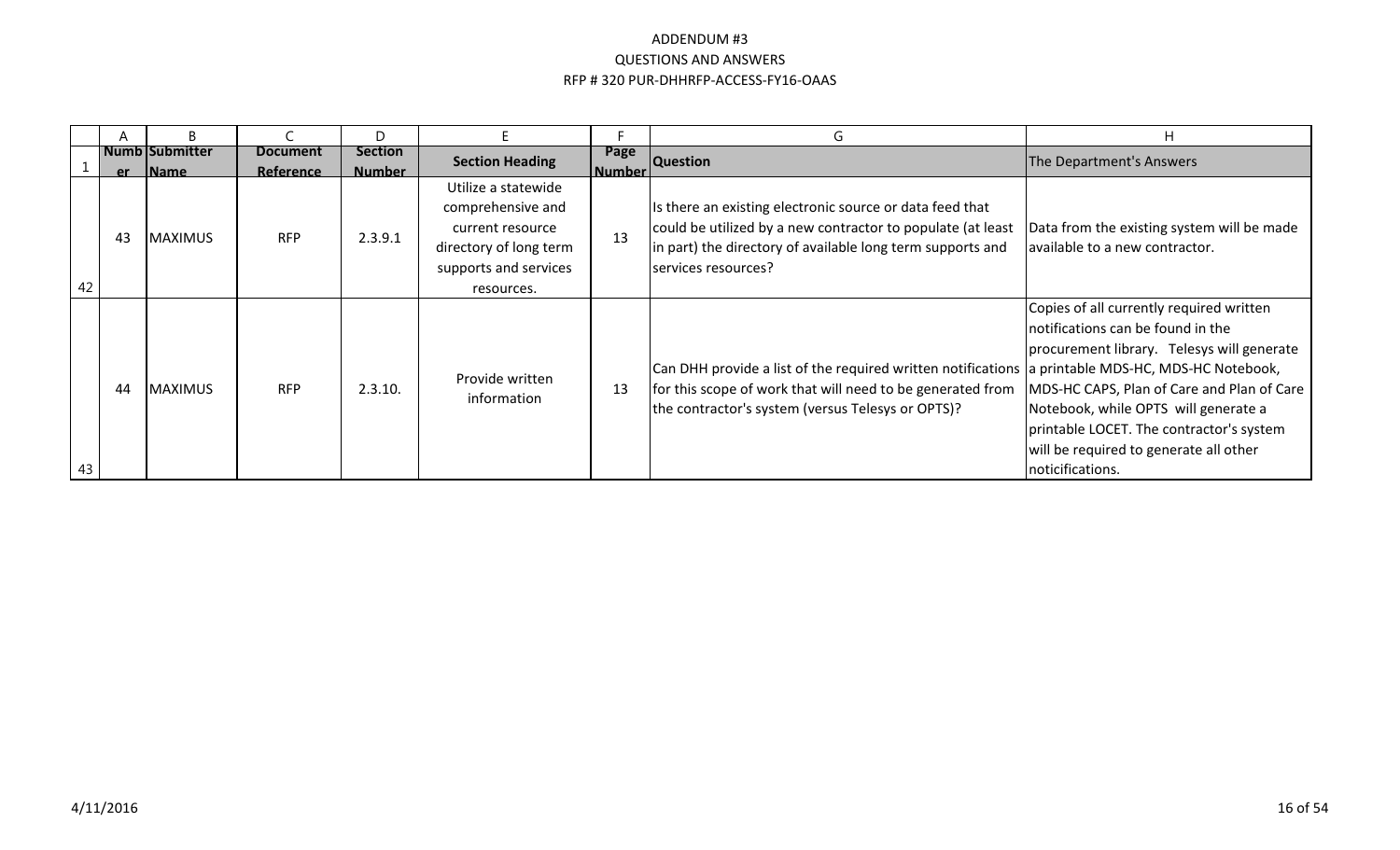|    | Α  | B                                | C                            | D                               | E.                                                                         | п.                    | G                                                                                                                                                                                                                                                                                                                                                                                                                                                                                                                                                                                                                                                                                                                               | H.                                                                                                                                                                                                                                                                      |
|----|----|----------------------------------|------------------------------|---------------------------------|----------------------------------------------------------------------------|-----------------------|---------------------------------------------------------------------------------------------------------------------------------------------------------------------------------------------------------------------------------------------------------------------------------------------------------------------------------------------------------------------------------------------------------------------------------------------------------------------------------------------------------------------------------------------------------------------------------------------------------------------------------------------------------------------------------------------------------------------------------|-------------------------------------------------------------------------------------------------------------------------------------------------------------------------------------------------------------------------------------------------------------------------|
|    |    | <b>Numb Submitter</b><br>er Name | <b>Document</b><br>Reference | <b>Section</b><br><b>Number</b> | <b>Section Heading</b>                                                     | Page<br><b>Number</b> | <b>Question</b>                                                                                                                                                                                                                                                                                                                                                                                                                                                                                                                                                                                                                                                                                                                 | The Department's Answers                                                                                                                                                                                                                                                |
| 44 | 45 | <b>MAXIMUS</b>                   | <b>RFP</b>                   | 6.2.3.                          | <b>HIPAA Standards and Code</b><br><b>Sets</b>                             | 45                    | The RFP states, "The systems shall conform to the<br>following HIPAA-compliant standards as amended for<br>information exchange. Transaction types may include, but<br>are not limited to, the following:<br>- ASC X12N 834 Benefit Enrollment and Maintenance;<br>ASC X12N 270/271 Eligibility/Benefit Inquiry/Response;<br>ASC X12N 276 Claims Status Inquiry;<br>- ASC X12N 277 Claims Status Response;<br>ASC X12N 278Utilization Review Inquiry/Response;"<br>Question: Shall the Contract expect the transmission<br>protocol for each of these transaction types to be using<br>Secure File Transfer (SFTP) or shall the State also provide<br>lweb service interfaces?<br>Question: If so, for which transaction types? | It is possible that future systems would<br>make use of 270/271, 278 and 834<br>transactions over a secure connection. The<br>specific protocols are to be determined.<br>lSee Addendum Number 2:<br>276 and 277 transactions are not in the<br>scope of this contract. |
| 45 | 46 | MAXIMUS                          | <b>RFP</b>                   | 2.3.9.1                         | Call Center Operations to<br>Provide Effective<br>Information and Referral | 13                    | The RFP states, "The contractor shall obtain and maintain<br>an up-to-date directory of long term supports and services<br>and other community resources to be used for<br>information, referral and care planning. The contractor                                                                                                                                                                                                                                                                                                                                                                                                                                                                                              | <b>IDHH will make the referral information</b><br>available to the contractor through a DHH<br>data system or as an Excel spreadsheet (to<br>be determined by DHH). The contractor is                                                                                   |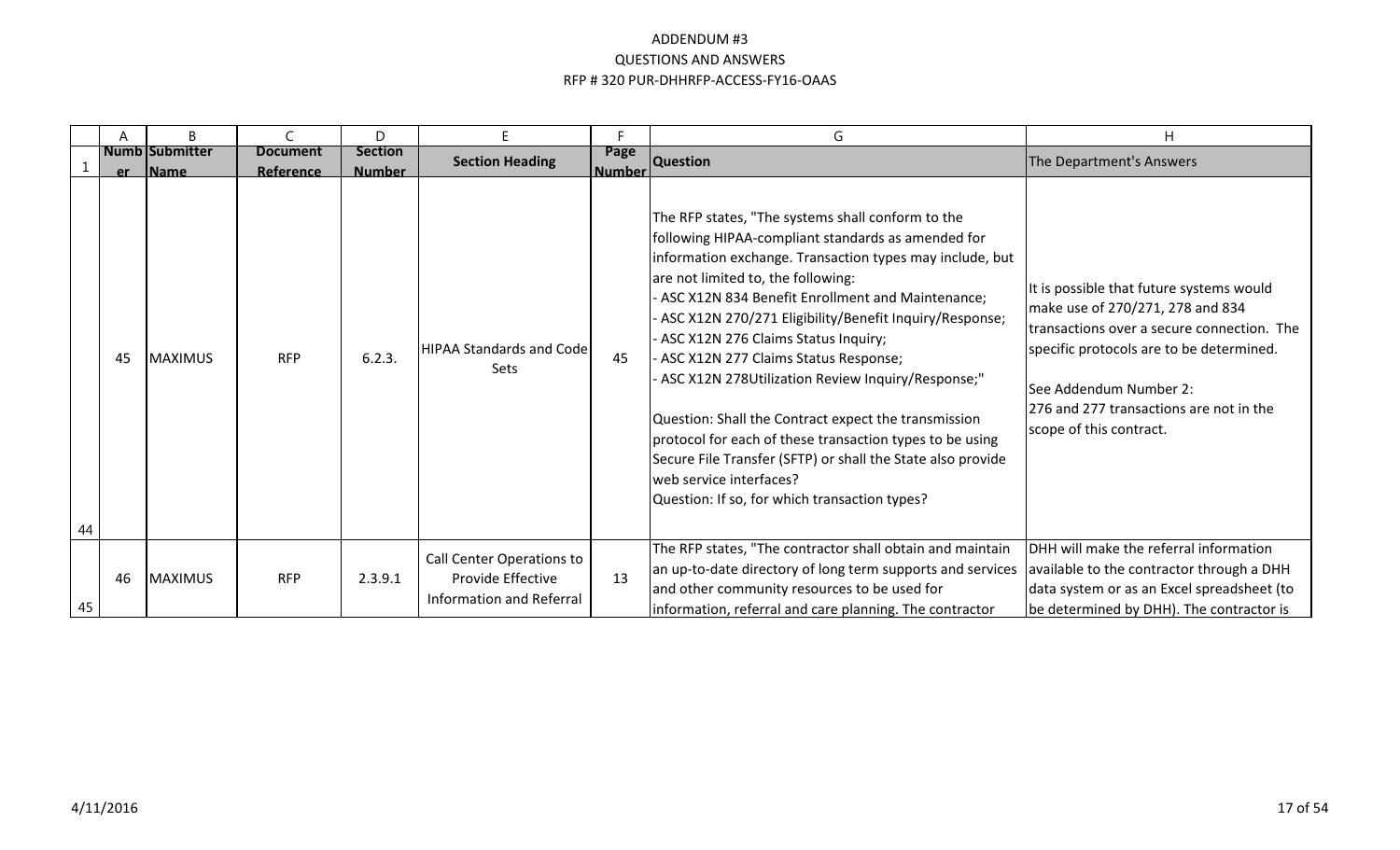|    |     | B                              |                              | D                               |                                                                                         |                       | G                                                                                                                                                                                                                                                                                                                                                                                                                                                                                                                                                                                                                                                                                                                                                                                                                                                                                                             | H                                                                                                                                                                                                                                                                                                                                                                                                                                                                                                                                                                          |
|----|-----|--------------------------------|------------------------------|---------------------------------|-----------------------------------------------------------------------------------------|-----------------------|---------------------------------------------------------------------------------------------------------------------------------------------------------------------------------------------------------------------------------------------------------------------------------------------------------------------------------------------------------------------------------------------------------------------------------------------------------------------------------------------------------------------------------------------------------------------------------------------------------------------------------------------------------------------------------------------------------------------------------------------------------------------------------------------------------------------------------------------------------------------------------------------------------------|----------------------------------------------------------------------------------------------------------------------------------------------------------------------------------------------------------------------------------------------------------------------------------------------------------------------------------------------------------------------------------------------------------------------------------------------------------------------------------------------------------------------------------------------------------------------------|
|    | er. | Numb Submitter<br><b>IName</b> | <b>Document</b><br>Reference | <b>Section</b><br><b>Number</b> | <b>Section Heading</b>                                                                  | Page<br><b>Number</b> | <b>Question</b>                                                                                                                                                                                                                                                                                                                                                                                                                                                                                                                                                                                                                                                                                                                                                                                                                                                                                               | The Department's Answers                                                                                                                                                                                                                                                                                                                                                                                                                                                                                                                                                   |
| 46 | 48  | <b>MAXIMUS</b>                 | <b>RFP</b>                   | 3.1                             | Perform Comprehensive<br>Assessments for<br><b>LTPCS Applicants and</b><br>Participants | 23                    | The RFP states, "The contractor shall provide timely face-to-<br>face assessment visits to individuals seeking and receiving<br>LTPCS services. This includes face-to-face visits for initial<br>assessments, reassessments for participant change in<br>status, and annual reassessments for recertification as<br>required by OAAS protocol.<br>For all face-to-face assessment visits, the MDS-HC<br>instrument shall be used with OAAS-approved processes<br>while meeting OAAS workflow expectations as noted in<br>Section 3.3.1. through Section 3.3.2."<br>Question 1: Will the Contractor be required to capture<br>document images or take pictures during these face-to-<br>face assessment visits?<br>Question 2: Shall the Contractor be required to upload<br>additional or supporting documentation into State<br>systems? If so, please specify which documents and in<br>what circumstances. | 1. The contractor will not be required to<br>capture document images or take pictures<br>during these face-to-face assessment vistis.<br>2. Any type of communication is required to<br>be uploaded into the system being used.<br>This includes information gathered from<br>phone calls, faxes, USPS mail, and/or<br>documents signed or gathered at meetings.<br>Some examples of information may include<br>power of attorney, intradiction paperwork,<br>hospice or home health documents, any<br>type of medical documentation, emails,<br>provider change requests. |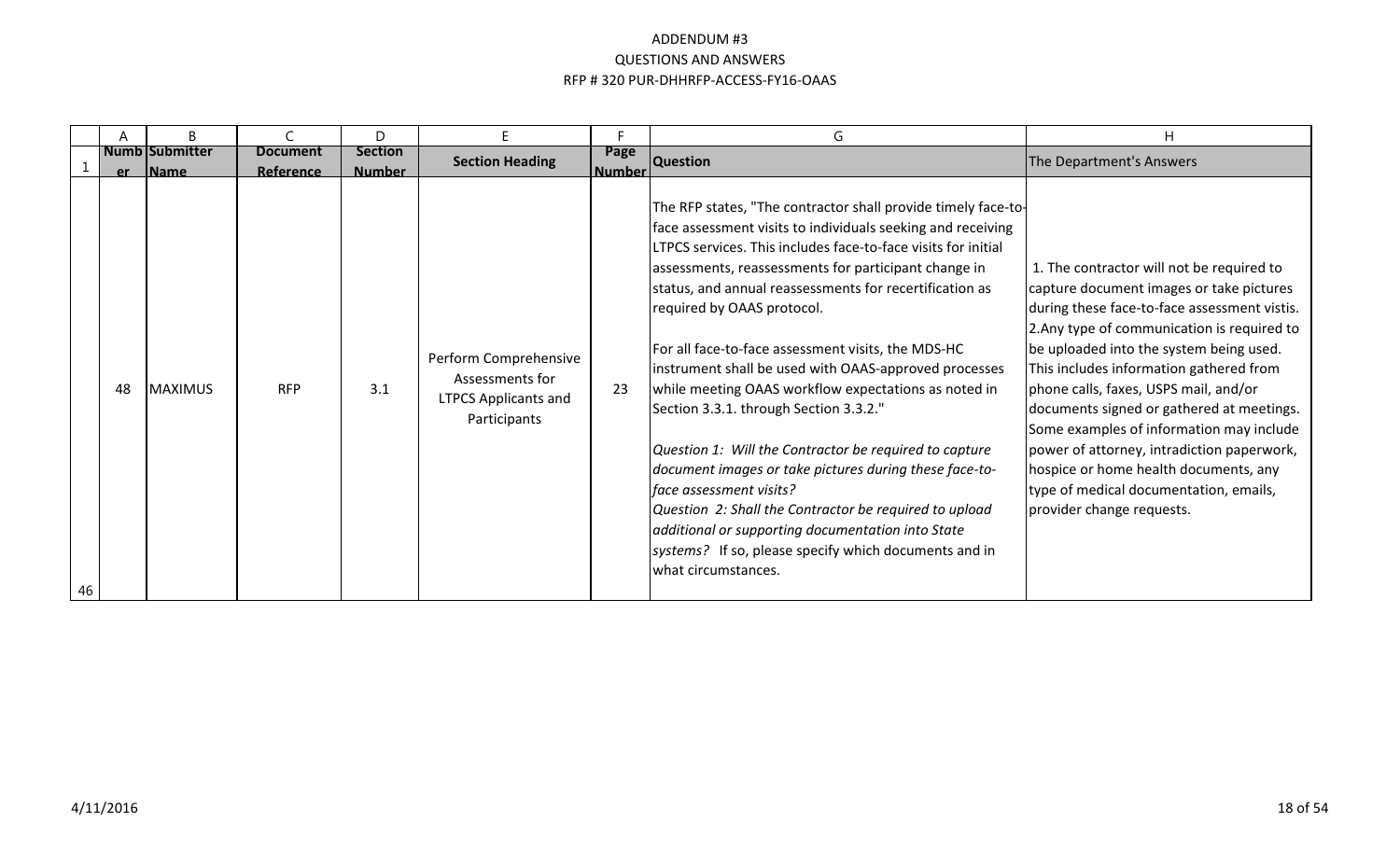|    |     |                                |                              |                                 |                         |                    | $\mathsf{G}$                                                                                                                                                                                                                                                                                                                                                                                                                                                                      | н                        |
|----|-----|--------------------------------|------------------------------|---------------------------------|-------------------------|--------------------|-----------------------------------------------------------------------------------------------------------------------------------------------------------------------------------------------------------------------------------------------------------------------------------------------------------------------------------------------------------------------------------------------------------------------------------------------------------------------------------|--------------------------|
|    | er. | Numb Submitter<br><b>IName</b> | <b>Document</b><br>Reference | <b>Section</b><br><b>Number</b> | <b>Section Heading</b>  | Page<br>l Number l | <b>Question</b>                                                                                                                                                                                                                                                                                                                                                                                                                                                                   | The Department's Answers |
| 47 | 49  | <b>MAXIMUS</b>                 | <b>RFP</b>                   | 11.4.2                          | <b>Transfer of Data</b> | 88                 | The RFP states, "The contractor shall transfer all data<br>including but not limited to documentation regarding the<br>provision of participant services to DHH or a third party, at<br>the sole discretion of DHH and as directed by DHH. All<br>transferred data must be compliant with HIPAA."<br>Question:<br>Is this the same as the turnover plan for the current<br>lincumbent and shall the Contractor expect to receive all<br>data maintained in the current system(s)? | <b>IYes</b>              |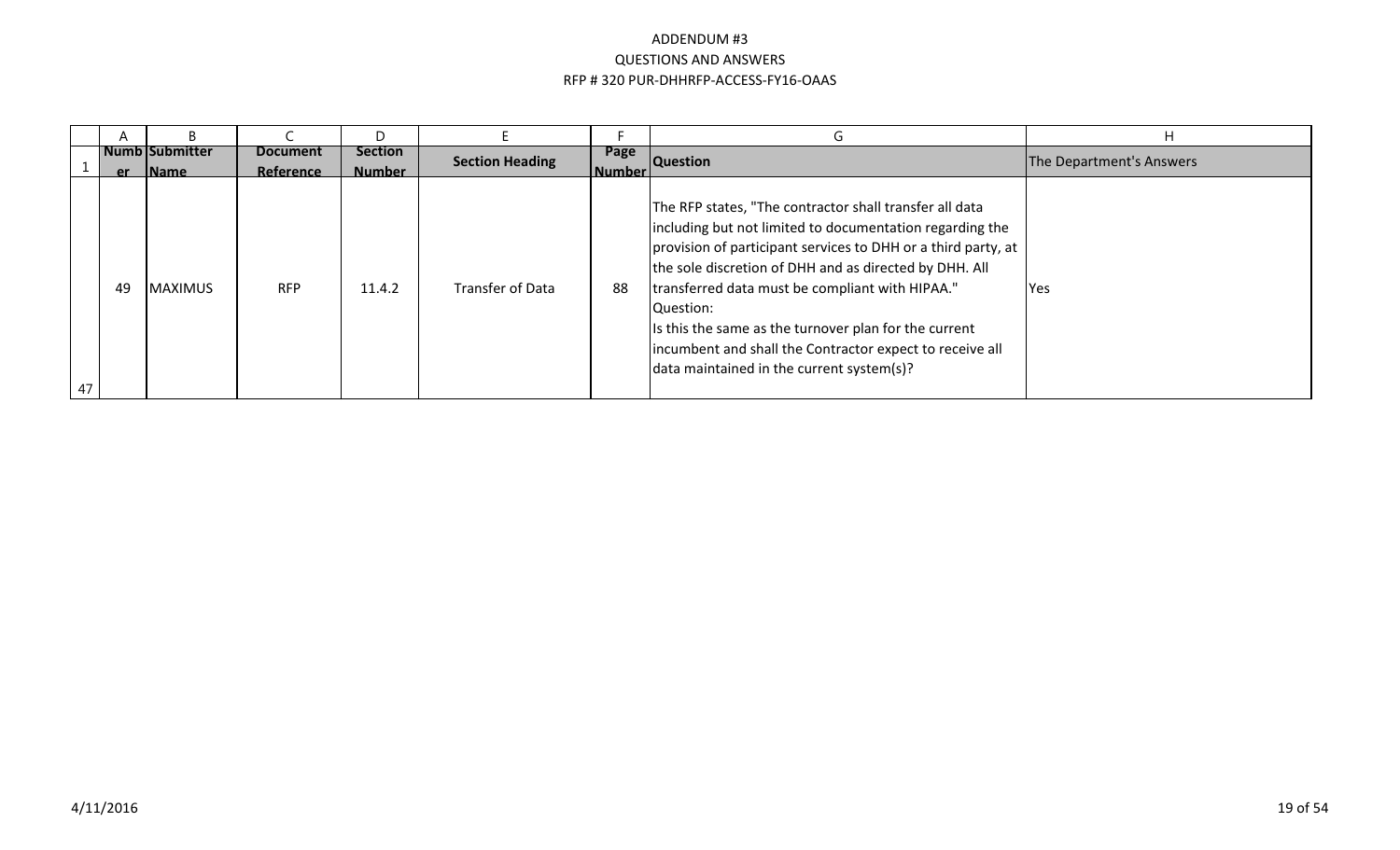|    |           | B                             | $\mathsf{C}$                 | D                         | E.                                             | F.                    | G                                                                                                                                                                                                                                                                                                                                                                                                                                                                                                                                                                                                                                                                                                                                                                                                                                                                                                                                                                                                                                                                                                                                                                                                                                                                                        | H                                                                                                                                                                                                                                                                                                |
|----|-----------|-------------------------------|------------------------------|---------------------------|------------------------------------------------|-----------------------|------------------------------------------------------------------------------------------------------------------------------------------------------------------------------------------------------------------------------------------------------------------------------------------------------------------------------------------------------------------------------------------------------------------------------------------------------------------------------------------------------------------------------------------------------------------------------------------------------------------------------------------------------------------------------------------------------------------------------------------------------------------------------------------------------------------------------------------------------------------------------------------------------------------------------------------------------------------------------------------------------------------------------------------------------------------------------------------------------------------------------------------------------------------------------------------------------------------------------------------------------------------------------------------|--------------------------------------------------------------------------------------------------------------------------------------------------------------------------------------------------------------------------------------------------------------------------------------------------|
|    |           | <b>Numb Submitter</b>         | <b>Document</b><br>Reference | <b>Section</b>            | <b>Section Heading</b>                         | Page<br><b>Number</b> | <b>Question</b>                                                                                                                                                                                                                                                                                                                                                                                                                                                                                                                                                                                                                                                                                                                                                                                                                                                                                                                                                                                                                                                                                                                                                                                                                                                                          | The Department's Answers                                                                                                                                                                                                                                                                         |
| 48 | er.<br>50 | <b>Name</b><br><b>MAXIMUS</b> |                              | <b>Number</b><br>10.6.6.1 | 10.6.6. Information<br>System Transfer of Data | 81                    | The RFP states, "The contractor must show demonstration<br>and assessment of information<br>system security. The contractor will produce data extracts<br>and receive data<br>transfers and transmissions to DHH and other entities<br>designated by DHH.<br>Contractors must demonstrate the ability to:<br>Export waiver requestor data for data management<br>contractor (fixed width format)<br>Export LTPCS requestor data for data management<br>contractor (fixed width format)<br>Export LOCET data for data management contractor (fixed the data extracts. This information will be<br>width format)<br>Export LTPCS prior authorization files for data<br>management contractor (fixed-width format)<br>Import LTPCS prior authorization (PA) transfer response<br>files from data management contractor (fixed-width<br>format)<br>Import LTPCS provider information from fiscal<br>lintermediary or other entity as designated by DHH (fixed-<br>width format)<br>Import data from existing DHH assessment/care planning<br>system database (SQL Server query/web service)<br>Import data from existing DHH intake/screening system<br>database (SQL Server query/web service)<br>- Transfer and receive files to and from the state SFTP<br>server in an automated fashion | 1. Yes, the State has file specifications for<br>provided to the successful proposer.<br>2. At some point between the time of<br>contract award and Go Live the incoming<br>contractor, if not the incumbent, will receive<br>the data either directly from the incumbent<br>vendor or from DHH. |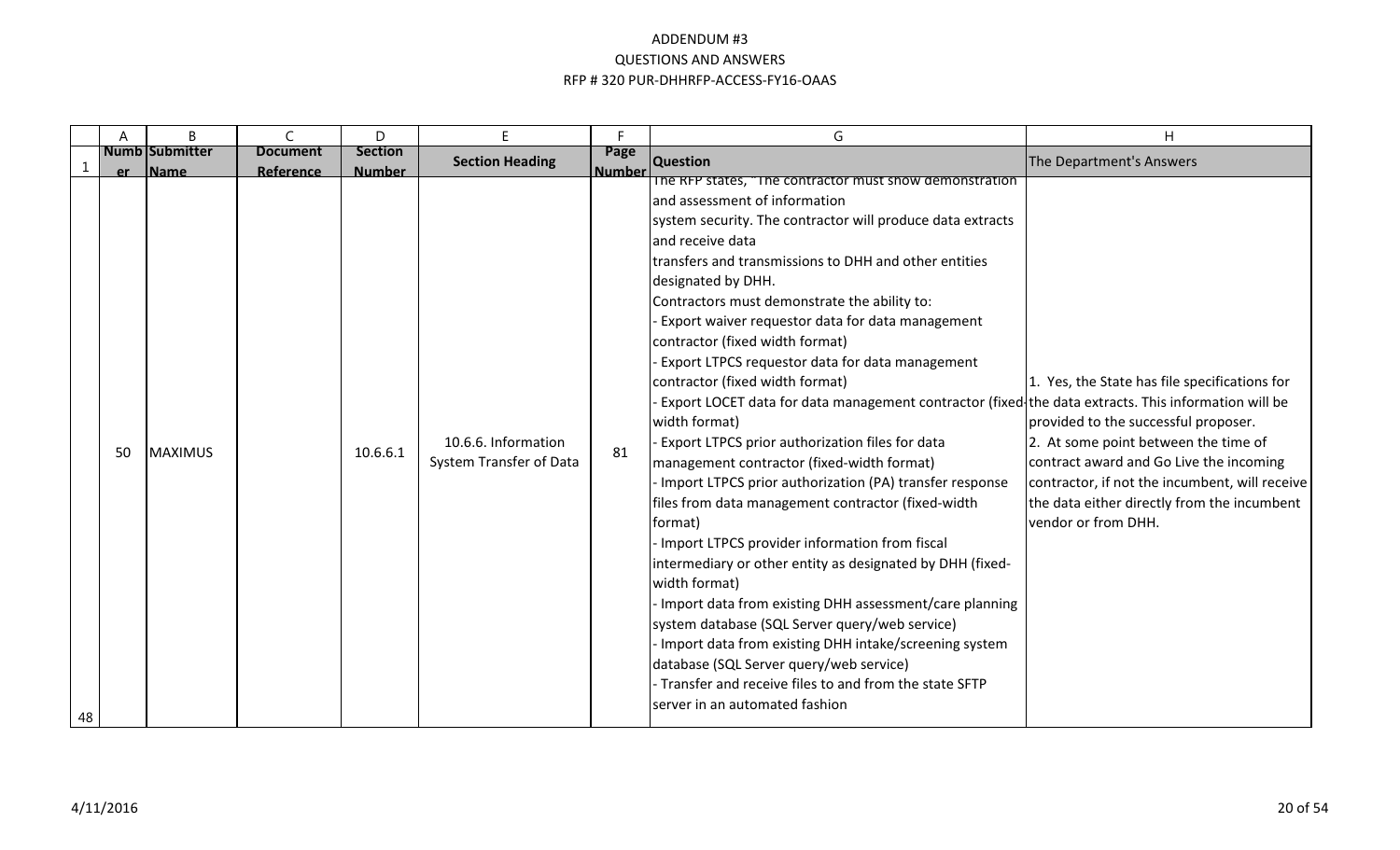|    | A  | B                                    | $\mathsf{C}$                 | D                               | E.                                                | F                     | G                                                                                                                                                                                                                                                                                                                                                                                                                                                                                                                                        | H                                                                                                                                                                                   |
|----|----|--------------------------------------|------------------------------|---------------------------------|---------------------------------------------------|-----------------------|------------------------------------------------------------------------------------------------------------------------------------------------------------------------------------------------------------------------------------------------------------------------------------------------------------------------------------------------------------------------------------------------------------------------------------------------------------------------------------------------------------------------------------------|-------------------------------------------------------------------------------------------------------------------------------------------------------------------------------------|
|    | er | <b>Numb Submitter</b><br><b>Name</b> | <b>Document</b><br>Reference | <b>Section</b><br><b>Number</b> | <b>Section Heading</b>                            | Page<br><b>Number</b> | <b>Question</b>                                                                                                                                                                                                                                                                                                                                                                                                                                                                                                                          | The Department's Answers                                                                                                                                                            |
| 49 | 51 | <b>MAXIMUS</b>                       |                              | 6.4                             | <b>OPTS (OAAS Participant</b><br>Tracking System) | 46                    | The RFP states, "The OAAS Participant Tracking System<br>(OPTS) contains participant demographic and contact<br>information, information related to the participant's initial<br>and subsequent LOCET screenings and PASRR (Pre-<br>Admission Screening and Resident Review) information (if<br>any). This is OAAS' system of record for participant<br>demographic information."<br>Question: Shall the OPTS system also provide generation of<br>any outbound letters and notices, or is this the<br>responsibility of the Contractor? | The LOCET can be printed from OPTS<br>however the OPTS system does not provde<br>generation of any outbound letters or<br>notices. This is the responsibility of the<br>contractor. |
| 50 | 52 | <b>MAXIMUS</b>                       | Appendix E                   | Part III,<br>12.b               | <b>Organizational Structure</b>                   | 7/20                  | 12 b requires bidder to include a statement of whether you<br>intend to use major subcontractors. Under the definition of<br>Major Subcontract in the Glossary (page 109), for the<br>purposes of the RFP, excluded from the list are "contracts"<br>with direct service providers." It is unclear what is meant<br>by direct service provider. For example, would a<br>subcontractor providing assessment services be considered<br>a direct service provider?<br>Please clarify the definition.                                        | See Addendum 2.                                                                                                                                                                     |
| 51 | 53 | <b>MAXIMUS</b>                       | Appendix E                   | Part III,<br>12.b               | <b>Organizational Structure</b>                   | 7/20                  | 12 b requires bidder to include a statement of whether you<br>intend to use major subcontractors. If we plan to include<br>providers under the Hudson Initiative to support staffing,<br>should they be included in this discussion?                                                                                                                                                                                                                                                                                                     | Yes.                                                                                                                                                                                |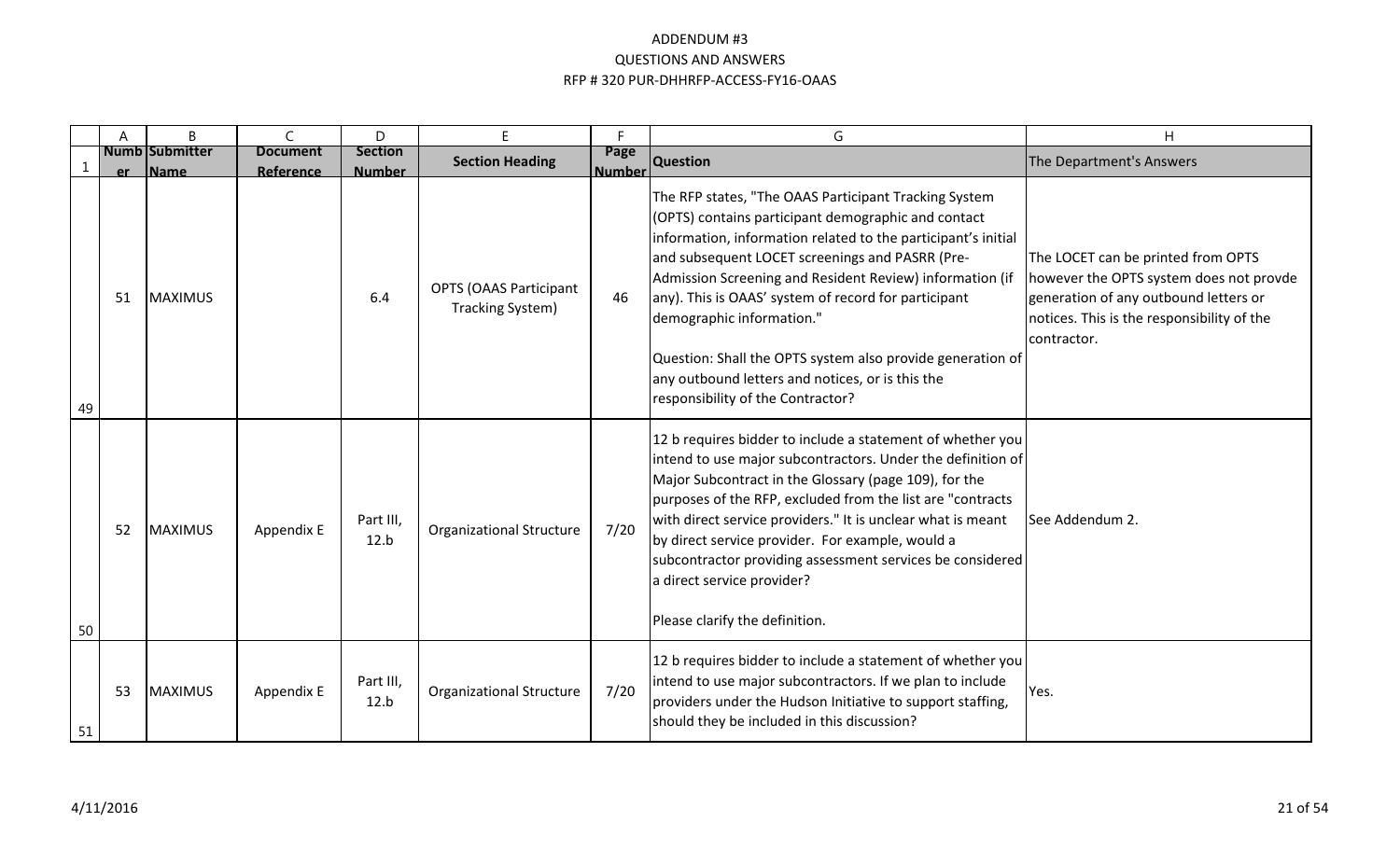|    | A  | B                                | $\mathsf{C}$                 | D                               | E.                                                                        | F.                    | G                                                                                                                                                                                                                                                                                                                                                                   | H                                                                                                    |
|----|----|----------------------------------|------------------------------|---------------------------------|---------------------------------------------------------------------------|-----------------------|---------------------------------------------------------------------------------------------------------------------------------------------------------------------------------------------------------------------------------------------------------------------------------------------------------------------------------------------------------------------|------------------------------------------------------------------------------------------------------|
|    |    | <b>Numb Submitter</b><br>er Name | <b>Document</b><br>Reference | <b>Section</b><br><b>Number</b> | <b>Section Heading</b>                                                    | Page<br><b>Number</b> | <b>Question</b>                                                                                                                                                                                                                                                                                                                                                     | The Department's Answers                                                                             |
| 52 | 54 | MAXIMUS                          | <b>RFP</b>                   | 5.3                             | <b>Staffing Requirements</b>                                              | 41                    | Telephone counselors, Assessment Specialists, and Staff<br>assigned to technical or management positions are<br>required to have a Bachelors degree in a human services<br>field.<br>Would DHH allow substitutions of work experience for this<br>requirement? For example, in lieu of a bachelors degree,<br>candidate may count 4 additional years of experience. | A bachelors degree is required.                                                                      |
| 53 | 55 | <b>MAXIMUS</b>                   | <b>RFP</b>                   | 5.3.1                           | <b>Staffing Requirements</b>                                              | 41                    | The RFP states that we should provide staff with training<br>and certification in the use of LOCET as conducted by<br><b>OAAS.</b> Can the State clarify that providing staff that will<br>receive OAAS training after contract award but prior to the<br>applicable Readiness Review date would be acceptable?                                                     | Yes, this will be acceptable.                                                                        |
| 54 | 57 | MAXIMUS                          | <b>RFP</b>                   | 5.3                             | <b>Staffing Requirements</b>                                              | 41                    | The section makes several references to degrees or<br>experience in the "human services field." The glossary<br>(page 108) provides a sample list of approved human<br>services fields<br>and states that additions must be annroved by OAAS.                                                                                                                       | Any additional degrees that may fall within<br>the human service fields must be approved<br>by OAAS. |
| 55 | 59 | MAXIMUS                          | <b>RFP</b>                   | 1.1.8.6.1                       | Level of Care Evaluation<br><b>Tool and Minimum Data</b><br>Set Home Care | 9                     | Can DHH clarify the percentage of total LOCET screenings<br>requiring a Medical Deterioration Review?                                                                                                                                                                                                                                                               | Approximately 4.5% of LOCETs require a<br>Medical Deterioration (physician<br>documentation) Review. |
| 56 | 60 | MAXIMUS                          | <b>RFP</b>                   | 1.1.8.6.1                       | Level of Care Evaluation<br><b>Tool and Minimum Data</b><br>Set Home Care | 9                     | What is the average handle time for the contractor to<br>conduct a Medical Deterioration Review?                                                                                                                                                                                                                                                                    | 20 minutes or less to review and document<br>the findings of each Medical Deterioration<br>Form.     |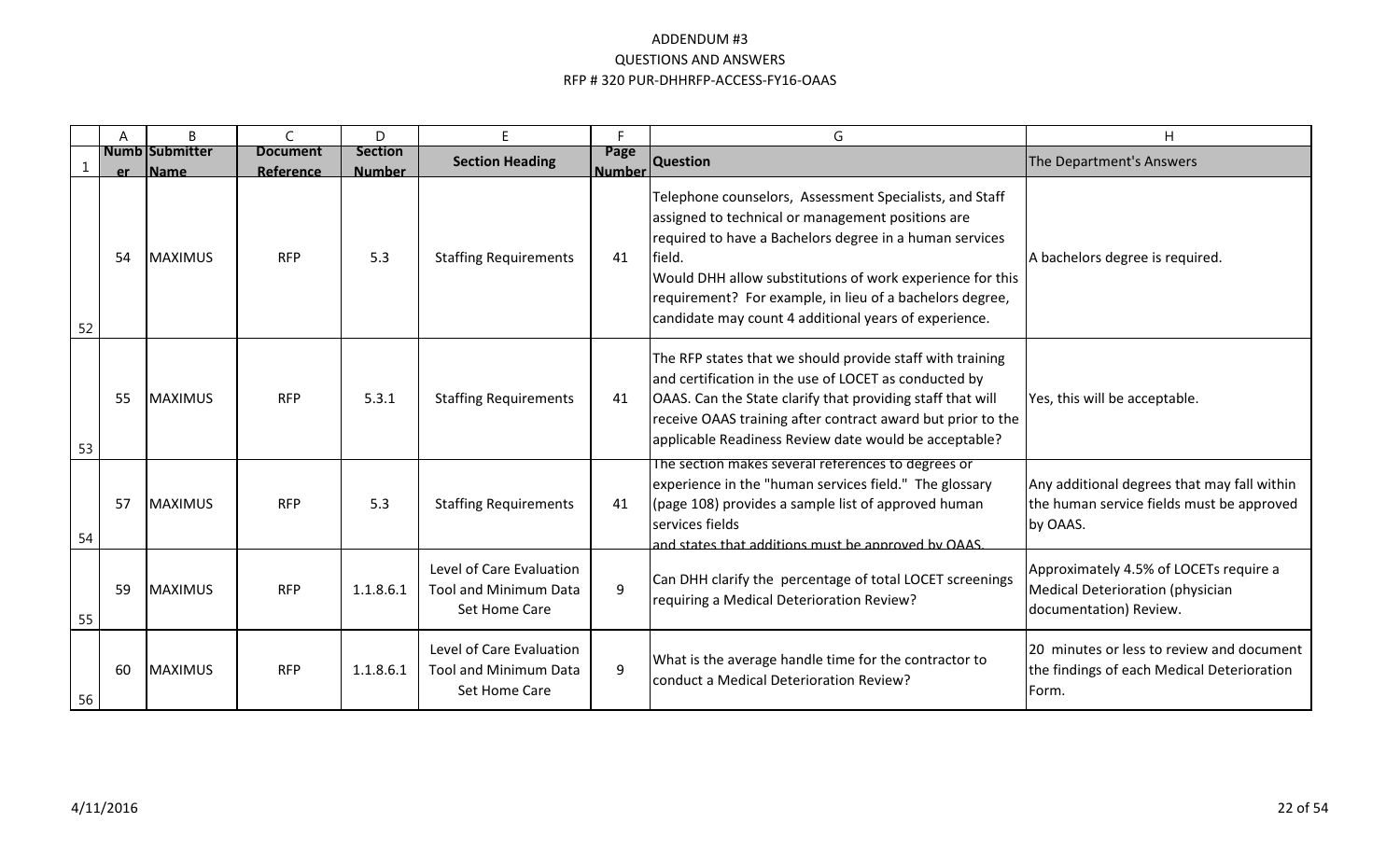|    | A  | B                                    |                              | D                               | E.                                                                        | Е                     | G                                                                                                                                                                                                                                                                                                    | H.                                                                                                                                                                                                                                                                                                                                                                                                                                                                                            |
|----|----|--------------------------------------|------------------------------|---------------------------------|---------------------------------------------------------------------------|-----------------------|------------------------------------------------------------------------------------------------------------------------------------------------------------------------------------------------------------------------------------------------------------------------------------------------------|-----------------------------------------------------------------------------------------------------------------------------------------------------------------------------------------------------------------------------------------------------------------------------------------------------------------------------------------------------------------------------------------------------------------------------------------------------------------------------------------------|
|    | er | <b>Numb Submitter</b><br><b>Name</b> | <b>Document</b><br>Reference | <b>Section</b><br><b>Number</b> | <b>Section Heading</b>                                                    | Page<br><b>Number</b> | <b>Question</b>                                                                                                                                                                                                                                                                                      | The Department's Answers                                                                                                                                                                                                                                                                                                                                                                                                                                                                      |
| 57 | 61 | <b>MAXIMUS</b>                       | <b>RFP</b>                   | 1.1.8.6.1                       | Level of Care Evaluation<br><b>Tool and Minimum Data</b><br>Set Home Care | 9                     | Can the Department confirm that the LOCET instrument is<br>completed by Contractor staff in the OPTS system - with<br>summary data and demographic information being tracked<br>in the contractor's data system as well?                                                                             | Yes, demographic information is captured in<br>OPTS. The LOCET instrument is part of the<br>OPTS package. The contractor's data system<br>should import demographic and LOCET<br>summary data from OPTS.                                                                                                                                                                                                                                                                                      |
| 58 | 62 | MAXIMUS                              | <b>RFP</b>                   | 1.1.8.6.2                       | Level of Care Evaluation<br><b>Tool and Minimum Data</b><br>Set Home Care | 10                    | Can the Department confirm that the MDS_HC instrument<br>is completed by field assessment staff in the State's Telesys At this time the MDS-HC is completed in<br>system, with summary data and assessment tasks<br>scheduled, completed, or in progress tracked in the<br>contractor's data system? | TeleSys. MDS-HC information is available for<br>importing into the contractor's system.                                                                                                                                                                                                                                                                                                                                                                                                       |
| 59 | 63 | <b>MAXIMUS</b>                       | <b>RFP</b>                   | 1.1.8.6.2                       | Level of Care Evaluation<br><b>Tool and Minimum Data</b><br>Set Home Care | 10                    | Is the State's SHARe system a component of the MDS-HC<br>tool in Telesys, or is it a separate system to be accessed by<br>the contractor in the course of developing the plan of<br>care?                                                                                                            | SHARe is not a component of Telesys. The<br>MDS-HC tool in Telesys includes an<br>algorithm that calculates the individual's<br>activities of daily living (ADL) score based<br>upon the information collected via the MDS-<br>HC. SHARe is a State-developed<br>methodology that sets a maximum number<br>of LTPCS hours which can be authorized<br>based on the individual's ADL score. The<br>contractor shall develop a plan of care not<br>to exceed the maximum defined under<br>SHARe. |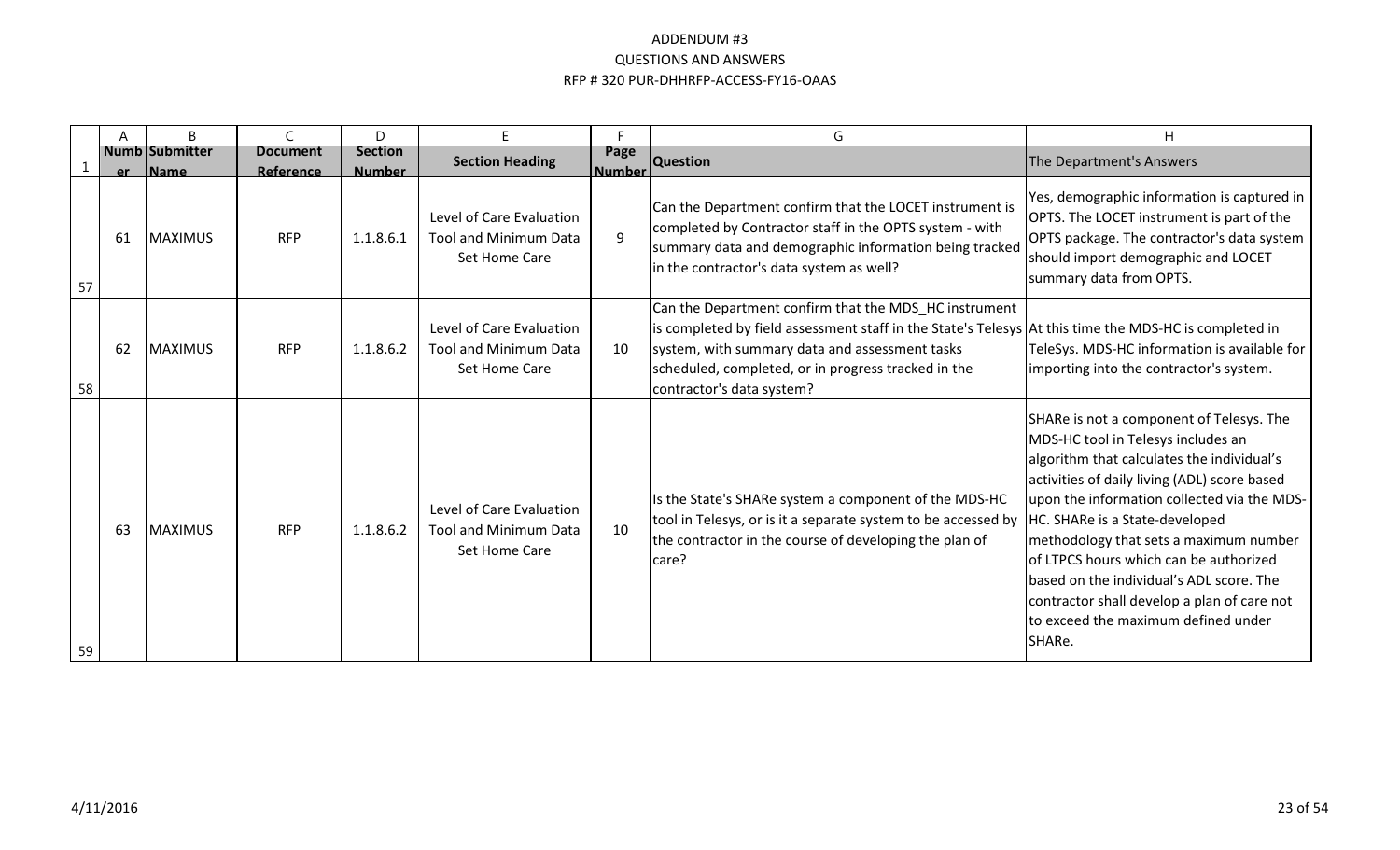|    | A  | B                                | $\mathsf{C}$                 | D                               | E.                                                                                                                           | F.                    | G                                                                                                                                                                                                                                                                                                                                                                                                                    | H                                                                                                                                                                                                                                       |
|----|----|----------------------------------|------------------------------|---------------------------------|------------------------------------------------------------------------------------------------------------------------------|-----------------------|----------------------------------------------------------------------------------------------------------------------------------------------------------------------------------------------------------------------------------------------------------------------------------------------------------------------------------------------------------------------------------------------------------------------|-----------------------------------------------------------------------------------------------------------------------------------------------------------------------------------------------------------------------------------------|
|    |    | <b>Numb Submitter</b><br>er Name | <b>Document</b><br>Reference | <b>Section</b><br><b>Number</b> | <b>Section Heading</b>                                                                                                       | Page<br><b>Number</b> | <b>Question</b>                                                                                                                                                                                                                                                                                                                                                                                                      | The Department's Answers                                                                                                                                                                                                                |
| 60 | 64 | MAXIMUS                          | <b>RFP</b>                   | 1.7                             | Schedule of Events                                                                                                           | 12                    | Would the Department consider an extension of the<br>Deadline for Receipt of Written Proposals as outlined in<br>the Schedule of Events? The current schedule, given the<br>complexity of the response and the need to provide a fully<br>responsible bid to support this vulnerable population,<br>heavily favors the incumbent contractor over any other<br>qualified organizations                                | At this time the Department will not<br>consider an extension.                                                                                                                                                                          |
| 61 | 65 | <b>MAXIMUS</b>                   | <b>RFP</b>                   | $\overline{2}$                  | Organization of RFP                                                                                                          | 14                    | Can the Department provide an assumption for<br>respondents to use in their pricing starting date and<br>method of MLTSS adoption? Understanding the desired<br>start date for MLTSS adoption,<br>the pace of transition over a regional model, etc. would<br>help contractors offer a more responsible pricing<br>submittal.                                                                                        | Current planning calls for implementation to<br>be statewide. Contractor is to assume all<br>initial assessments, reassessments upon re-<br>certification date and change in status<br>assessments for LTPCS, ADHC and CCW<br>programs. |
| 62 | 66 | MAXIMUS                          | <b>RFP</b>                   | $\overline{2}$                  | Organization of RFP                                                                                                          | 14                    | If the Department cannot provide the above, should the<br>contractor assume for pricing purposes that each scope of<br>work should be priced separately as if it was to be the<br>model for the full duration of the contract?                                                                                                                                                                                       | The contractor shall submit pricing<br>separately as if either model will be used for<br>the full duration of the contract.                                                                                                             |
| 63 | 67 | <b>MAXIMUS</b>                   | <b>RFP</b>                   | 2.3.9                           | Utilize a statewide<br>comprehensive and<br>current resource directory<br>nt<br>long term supports and<br>services resources | 19                    | Can contractors assume for the purpose of response that,<br>upon contract turnover, a data extract from the incumbent<br>contractor's statewide resource directory could be used to  Data from the existing system will be made<br>(at least partially) populate a new contractor's database?<br>Doing so would limit any potential disruption of services or<br>discrepancy in information and referral provided to | available to a new contractor.                                                                                                                                                                                                          |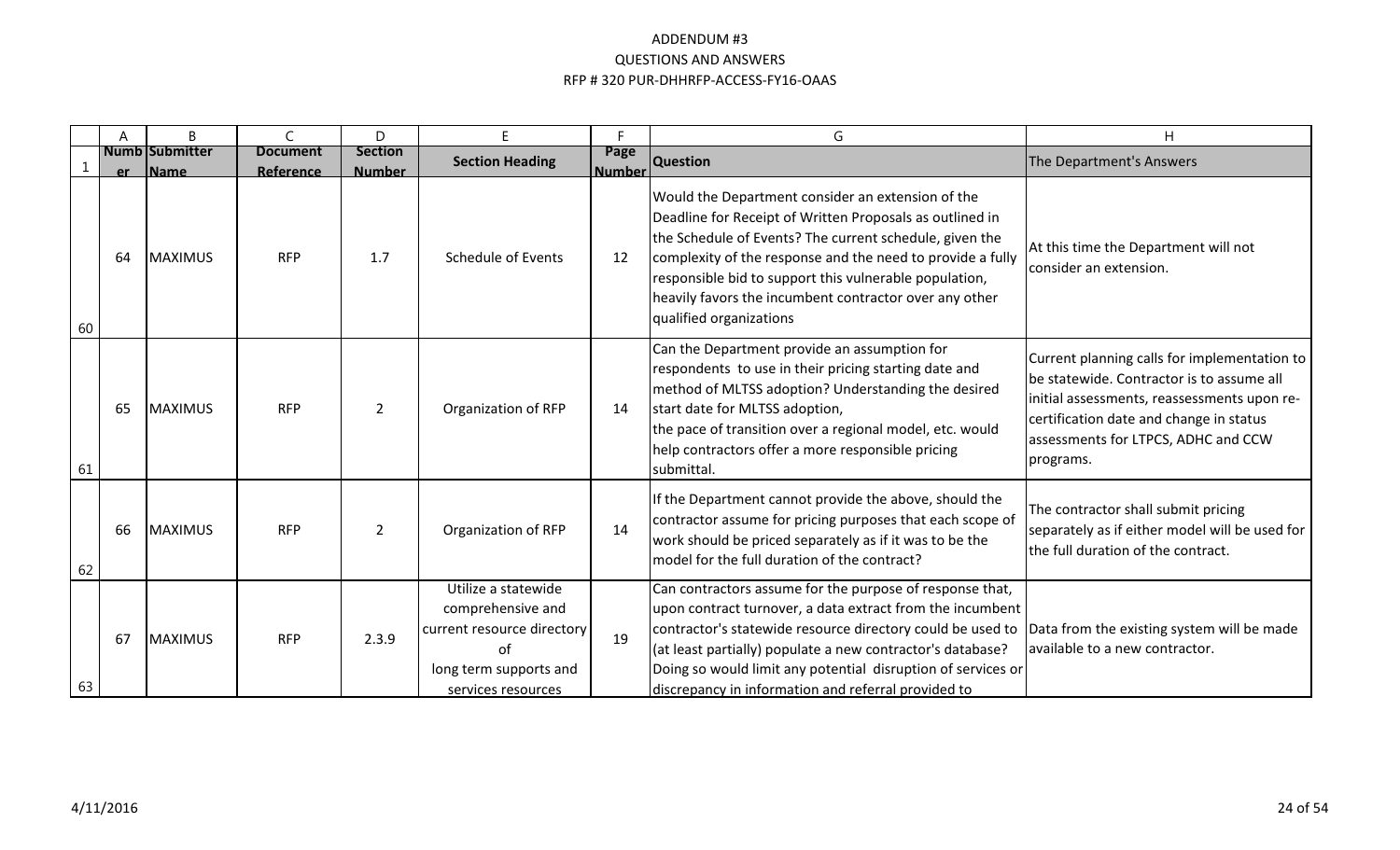|             | A         | B                                    | $\mathsf{C}$                 | D                               | F                                                                                    | E                     | G                                                                                                                                                                                                                 | Η                                                                                                                                                                                                                                              |
|-------------|-----------|--------------------------------------|------------------------------|---------------------------------|--------------------------------------------------------------------------------------|-----------------------|-------------------------------------------------------------------------------------------------------------------------------------------------------------------------------------------------------------------|------------------------------------------------------------------------------------------------------------------------------------------------------------------------------------------------------------------------------------------------|
| $\mathbf 1$ | <b>er</b> | <b>Numb Submitter</b><br><b>Name</b> | <b>Document</b><br>Reference | <b>Section</b><br><b>Number</b> | <b>Section Heading</b>                                                               | Page<br><b>Number</b> | <b>Question</b>                                                                                                                                                                                                   | The Department's Answers                                                                                                                                                                                                                       |
| 64          | 68        | MAXIMUS                              | <b>RFP</b>                   | 2.3.10.2                        | Provide Written<br>Information                                                       | 19                    | Can the Department please clarify the volume of written<br>material (number of documents, pages per document if<br>possible) that it anticipates the contractor will need to mail Library.<br>on a monthly basis? | This information is in the Procurement                                                                                                                                                                                                         |
| 65          | 69        | MAXIMUS                              | <b>RFP</b>                   | 2.4.1                           | <b>Call Center Location</b>                                                          | 19                    | Would the Department confirm that a call center site<br>located outside of Louisiana but not requiring overnight<br>travel would fulfill this requirement?                                                        | Confirmed.                                                                                                                                                                                                                                     |
| 66          | 70        | <b>MAXIMUS</b>                       | <b>RFP</b>                   | 2.6.2                           | Timely Level of Care<br>Screening using Level of<br>Care Eligibility Tool<br>(LOCET) | 21                    | Can the Department clarify the average handle time (both<br>time on the phone with the applicant and post-call work if<br>possible) to complete the LOCET?                                                        | Typically LOCETs for nursing facility<br>admissions are completed in 15 to 20<br>minutes. LOCETs for home and community<br>based services are typically completed in 25<br>to 30 minutes. This includes call time and<br>post-call processing. |
| 67          | 71        | MAXIMUS                              | <b>RFP</b>                   | 2.6.2                           | Timely Level of Care<br>Screening using Level of<br>Care Eligibility Tool<br>(LOCET) | 21                    | Can the Department provide the percentage of overall<br>inbound calls that involve completion of a LOCET<br>assessment.                                                                                           | The percentage of overall inbound calls that<br>involve a completion of a LOCET assessment<br>is 37%.                                                                                                                                          |
| 68          | 72        | MAXIMUS                              | <b>RFP</b>                   | 2.6.3                           | <b>Check Medicaid Eligibility</b><br>for all LTSS applicants                         | 22                    | Can the Department provide an estimate of the number or<br>percentage calls each month that are transferred to State<br>Medicaid offices or other available community resources?                                  | The average number of calls that are<br>transferred to Medicaid are 52 per month.<br>For other community resources, the average<br>is 370 per month.                                                                                           |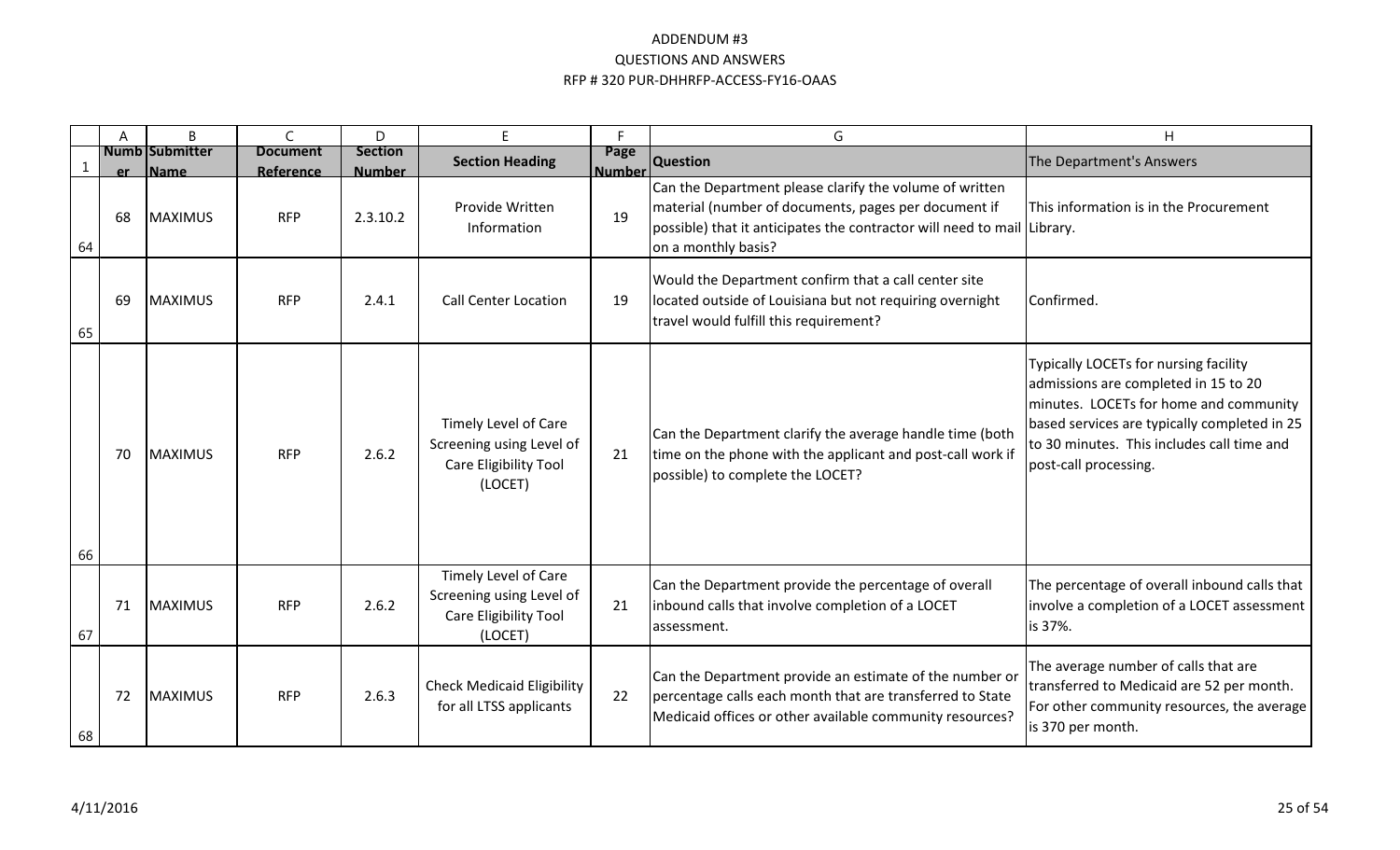|    | Α   | B                             | $\mathsf{C}$                 | D                               | E.                                                                                                         | F.                    | G                                                                                                                                                                                                 | H                                                                                                                                                                                                                                                                                                                                                                                                                                                                                                              |
|----|-----|-------------------------------|------------------------------|---------------------------------|------------------------------------------------------------------------------------------------------------|-----------------------|---------------------------------------------------------------------------------------------------------------------------------------------------------------------------------------------------|----------------------------------------------------------------------------------------------------------------------------------------------------------------------------------------------------------------------------------------------------------------------------------------------------------------------------------------------------------------------------------------------------------------------------------------------------------------------------------------------------------------|
| -1 | er. | <b>Numb Submitter</b><br>Name | <b>Document</b><br>Reference | <b>Section</b><br><b>Number</b> | <b>Section Heading</b>                                                                                     | Page<br><b>Number</b> | <b>Question</b>                                                                                                                                                                                   | The Department's Answers                                                                                                                                                                                                                                                                                                                                                                                                                                                                                       |
| 69 | 73  | MAXIMUS                       | <b>RFP</b>                   | 2.6.4.1                         | Make appropriate Level of<br>Care screening decisions                                                      | 22                    | Can the Department provide an assumption as to the<br>percentage of LOCET assessments that require physician<br>documentation review?                                                             | Approximately 4.5% of LOCETs require a<br>Medical Deterioration (physician<br>documentation) Review.                                                                                                                                                                                                                                                                                                                                                                                                           |
| 70 | 74  | MAXIMUS                       | <b>RFP</b>                   | 3.2                             | <b>Conduct Face-to-Face</b><br>Assessment Visits for<br><b>LTPCS Applicants and</b><br>Participants        | 29                    | Can the Department provide the current staffing model of<br>field assessors, including the number of assessors, their<br>geographical location, and their reporting structure?                    | This is proprietary information of the<br>incumbent contractor. The staffing model<br>and the reporting structure is up to each<br>proposer / contractor to determine.                                                                                                                                                                                                                                                                                                                                         |
| 71 | 75  | MAXIMUS                       | <b>RFP</b>                   | 3.2                             | <b>Conduct Face-to-Face</b><br>Assessment Visits for<br><b>LTPCS Applicants and</b><br>Participants        | 29                    | Can the Department provide an estimate of the number of<br>assessments each assessor, on average, completes per<br>day?                                                                           | On average, the time to complete an MDS-<br>HC assessment is 1.5 hours.                                                                                                                                                                                                                                                                                                                                                                                                                                        |
| 72 | 76  | <b>MAXIMUS</b>                | <b>RFP</b>                   | 3.2                             | <b>Conduct Face-to-Face</b><br>Assessment Visits for<br><b>LTPCS Applicants and</b><br>Participants        | 29                    | Can the Department provide an assumption for a standard<br>handle time for completion of the MDS-HC assessment<br>alone?                                                                          | On average, the time to complete an MDS-<br>HC assessment is 1.5 hours.                                                                                                                                                                                                                                                                                                                                                                                                                                        |
| 73 | 77  | <b>MAXIMUS</b>                | <b>RFP</b>                   | 3.2                             | <b>Conduct Face-to-Face</b><br><b>Assessment Visits for</b><br><b>LTPCS Applicants and</b><br>Participants | 29                    | Can the Department provide an assumption for a standard<br>handle time for completion of the plan of care and<br>provider choice components separate from completion of<br>the assessment itself? | Typically, the time to complete a plan of<br>care meeting ranges from 30 mintues to 1<br>hour and the typical time to write the plan<br>of care is 30 minutes to 1 hour. The provider<br>choice component cannot be included in<br>this time estimate. It includes many other<br>steps such as whether the participant<br>already has a provider, is changing<br>providers, making a selection of a provider<br>for the first time, and the provider's process<br>for deciding whether to accept the referral. |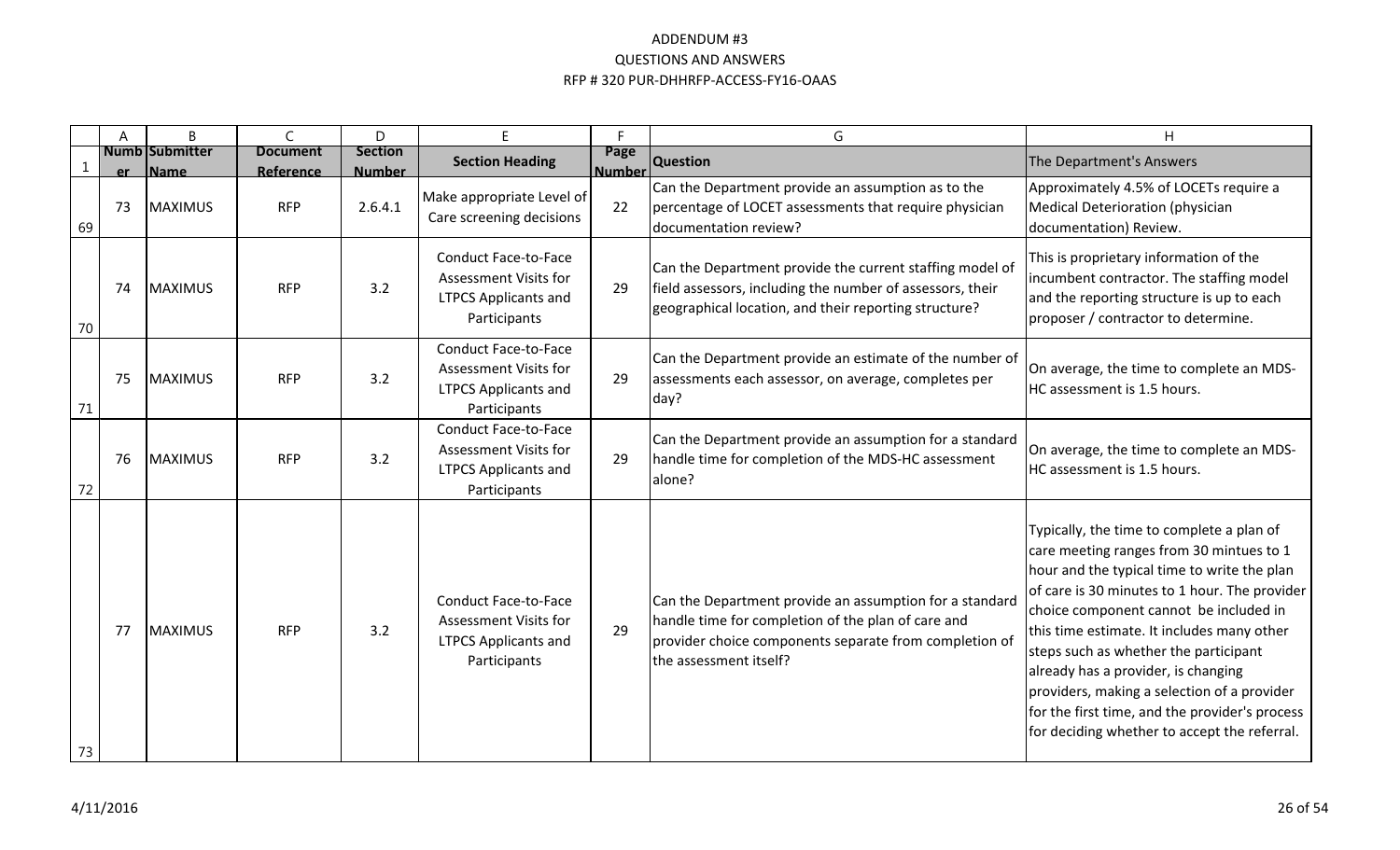|    |    | B                                    |                              | D                               | F                                                                                                          |                       | G                                                                                                                                                                                                                                                    | Η                                                                                                                                                                                                                                              |
|----|----|--------------------------------------|------------------------------|---------------------------------|------------------------------------------------------------------------------------------------------------|-----------------------|------------------------------------------------------------------------------------------------------------------------------------------------------------------------------------------------------------------------------------------------------|------------------------------------------------------------------------------------------------------------------------------------------------------------------------------------------------------------------------------------------------|
|    | er | <b>Numb Submitter</b><br><b>Name</b> | <b>Document</b><br>Reference | <b>Section</b><br><b>Number</b> | <b>Section Heading</b>                                                                                     | Page<br><b>Number</b> | <b>Question</b>                                                                                                                                                                                                                                      | The Department's Answers                                                                                                                                                                                                                       |
| 74 | 78 | MAXIMUS                              | <b>RFP</b>                   | 3.2                             | <b>Conduct Face-to-Face</b><br>Assessment Visits for<br><b>LTPCS Applicants and</b><br>Participants        | 29                    | Does the current contractor reimburse assessment staff for<br>mileage driven in conducting face-to-face assessments for<br>this population?                                                                                                          | This is proprietary information of the<br>incumbent contractor. These arrangements<br>are up to each proposer / contractor to<br>determine.                                                                                                    |
| 75 | 79 | <b>MAXIMUS</b>                       | <b>RFP</b>                   | 3.2                             | <b>Conduct Face-to-Face</b><br>Assessment Visits for<br><b>LTPCS Applicants and</b><br>Participants        | 29                    | Can the Department provide an estimate of the average<br>mileage driven per day or per month by field assessment<br>staff?                                                                                                                           | The department does not track this.                                                                                                                                                                                                            |
| 76 | 80 | <b>IMAXIMUS</b>                      | <b>RFP</b>                   | 3.2                             | <b>Conduct Face-to-Face</b><br><b>Assessment Visits for</b><br><b>LTPCS Applicants and</b><br>Participants | 29                    | Can the Department clarify its preferred contingency<br>process if an assessment is scheduled, contractor staff<br>arrive on site, and the Telesys system is for some reason<br>unavailable or internet access is unavailable?                       | Options for the contractor include a system<br>that provides keystroke recording and<br>playback or paper hardcopy for later data<br>entry.                                                                                                    |
| 77 | 81 | MAXIMUS                              | <b>RFP</b>                   | 3.4                             | Develop Plan of Care for<br><b>LTPCS Participants</b>                                                      | 33                    | Can the Department confirm that the completion of the<br>Plan of Care is an automated process within the Telesys<br>system, partially informed by the data collected during the<br>administration of the MDS-HC assessment?                          | The only sections of the Plan of Care that<br>autopopulate in the Telesys syestem, is<br>Section A (Client Informaiton) and a portion<br>of Section B (Household Information). The<br>remaining sections of the Plan of Care must<br>be typed. |
| 78 | 82 | MAXIMUS                              | <b>RFP</b>                   | 3.6                             | Provide Freedom of<br>Choice of Providers to<br><b>LTPCS Participants</b>                                  | 33                    | Is the freedom of choice listing of available providers<br>housed in the State's Telesys system, or is this choice<br>administered through use of the statewide resource<br>directory database maintained by the contractor in their<br>lown system. | The freedom of choice listing of available<br>prividers is maintained by the Medicaid<br>Fiscal Intermediary. This can be accessed<br>through a text file. OAAS maintains the<br>specifications for the text file.                             |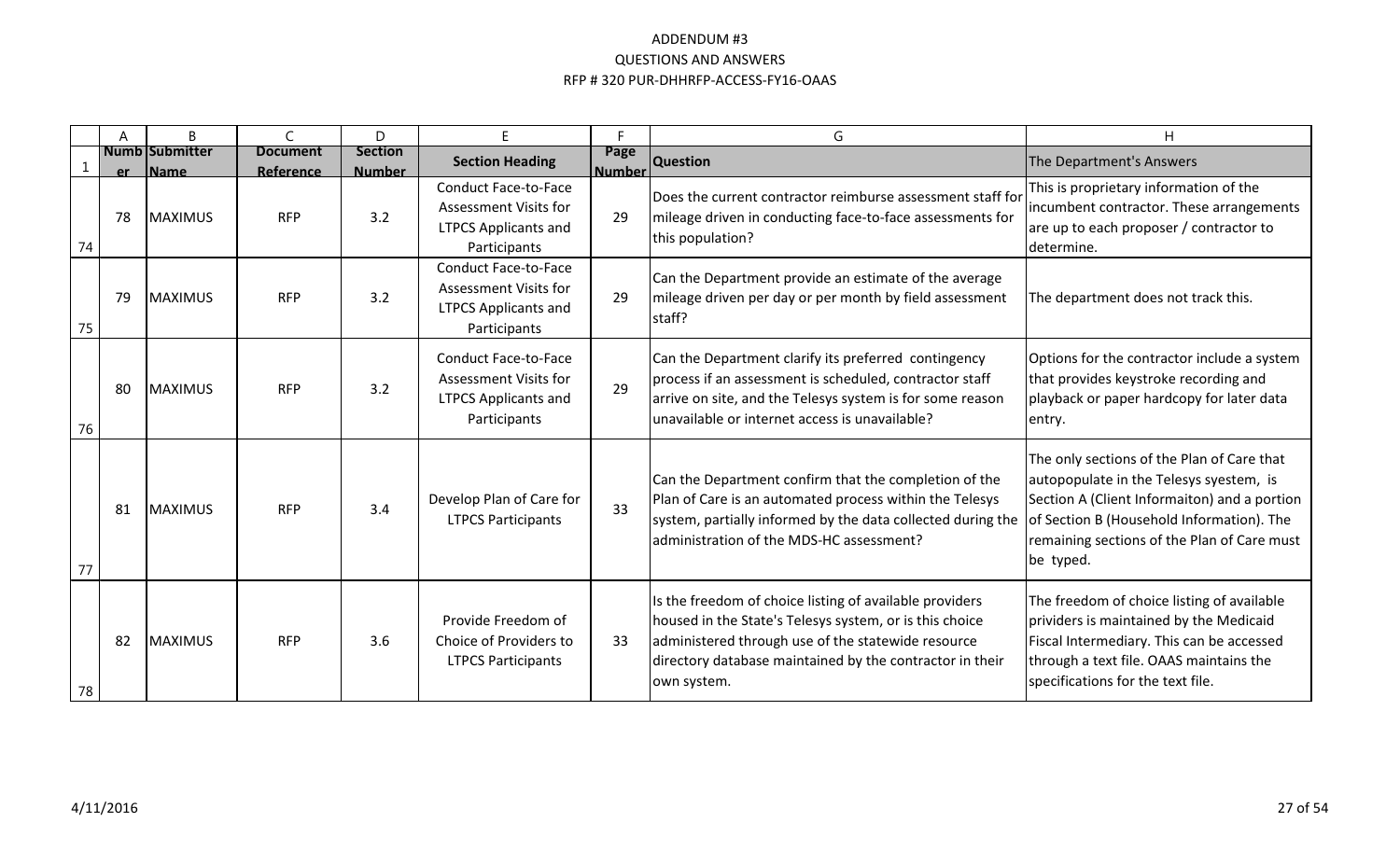|    | Α   | B                                    | $\mathsf{C}$                 | D                               | E.                                                                                                   | F                     | G                                                                                                                                                                                                                                                                     | H                                                                                                                                                                                                                                                                                                                                                                                                                                                                                                                      |
|----|-----|--------------------------------------|------------------------------|---------------------------------|------------------------------------------------------------------------------------------------------|-----------------------|-----------------------------------------------------------------------------------------------------------------------------------------------------------------------------------------------------------------------------------------------------------------------|------------------------------------------------------------------------------------------------------------------------------------------------------------------------------------------------------------------------------------------------------------------------------------------------------------------------------------------------------------------------------------------------------------------------------------------------------------------------------------------------------------------------|
|    | er. | <b>Numb Submitter</b><br><b>Name</b> | <b>Document</b><br>Reference | <b>Section</b><br><b>Number</b> | <b>Section Heading</b>                                                                               | Page<br><b>Number</b> | <b>Question</b>                                                                                                                                                                                                                                                       | The Department's Answers                                                                                                                                                                                                                                                                                                                                                                                                                                                                                               |
| 79 | -83 | <b>MAXIMUS</b>                       | <b>RFP</b>                   | 3.6                             | Provide Freedom of<br>Choice of Providers to<br><b>LTPCS Participants</b>                            | 33                    | Could the Department expound upon any exception<br>processes that exist in the circumstance that the service<br>provider does not accept the individual for care or does<br>not agree with the plan of care as developed?                                             | DHH/OAAS provides specific language<br>regarding providers refusal of participants in<br>the Medicaid Personal Care Services Policy<br>Manual.<br>http://www.lamedicaid.com/provweb1/Pro<br>vidermanuals/manuals/PCS/pcs.pdf<br>Section 30.5 (page 1 of 2) & Section 30.6<br>(page 1 of 3). The plan of care is developed<br>between the assessor and the participant.<br>The provider is not asked to agree or<br>disagree with the plan of care and has no<br>rights to disagree with or appeal the plan of<br>care. |
| 80 | 84  | <b>MAXIMUS</b>                       | <b>RFP</b>                   | 3.6                             | Provide Freedom of<br>Choice of Providers to<br><b>LTPCS Participants</b><br>Participant and Service | 33                    | Can the Department provide an estimate of the call volume Important to note this only indicates calls<br>(number of monthly calls or percentage of the total)<br>allocated to coordination with providers?<br>Can the Department provide an estimate of the number of | Approximately 1979 calls per month.<br>to/from providers, this does not indicate<br>calls from any other type of callers in<br>reference to provider issues.                                                                                                                                                                                                                                                                                                                                                           |
| 81 | 85  | <b>MAXIMUS</b>                       | <b>RFP</b>                   | 3.1                             | Monitoring for ALL LTPCS<br>Participants                                                             | 35                    | monthly service monitoring calls performed by the<br>contractor?                                                                                                                                                                                                      | Approximately 2673 per month.                                                                                                                                                                                                                                                                                                                                                                                                                                                                                          |
| 82 | 86  | <b>MAXIMUS</b>                       | <b>RFP</b>                   | 3.1                             | Participant and Service<br>Monitoring for ALL LTPCS<br>Participants                                  | 35                    | Can the Department provide an estimate of the average<br>handle time of client monitoring calls performed by the<br>contractor?                                                                                                                                       | The average time for client monitoring is<br>approximately 30 minutes per call.                                                                                                                                                                                                                                                                                                                                                                                                                                        |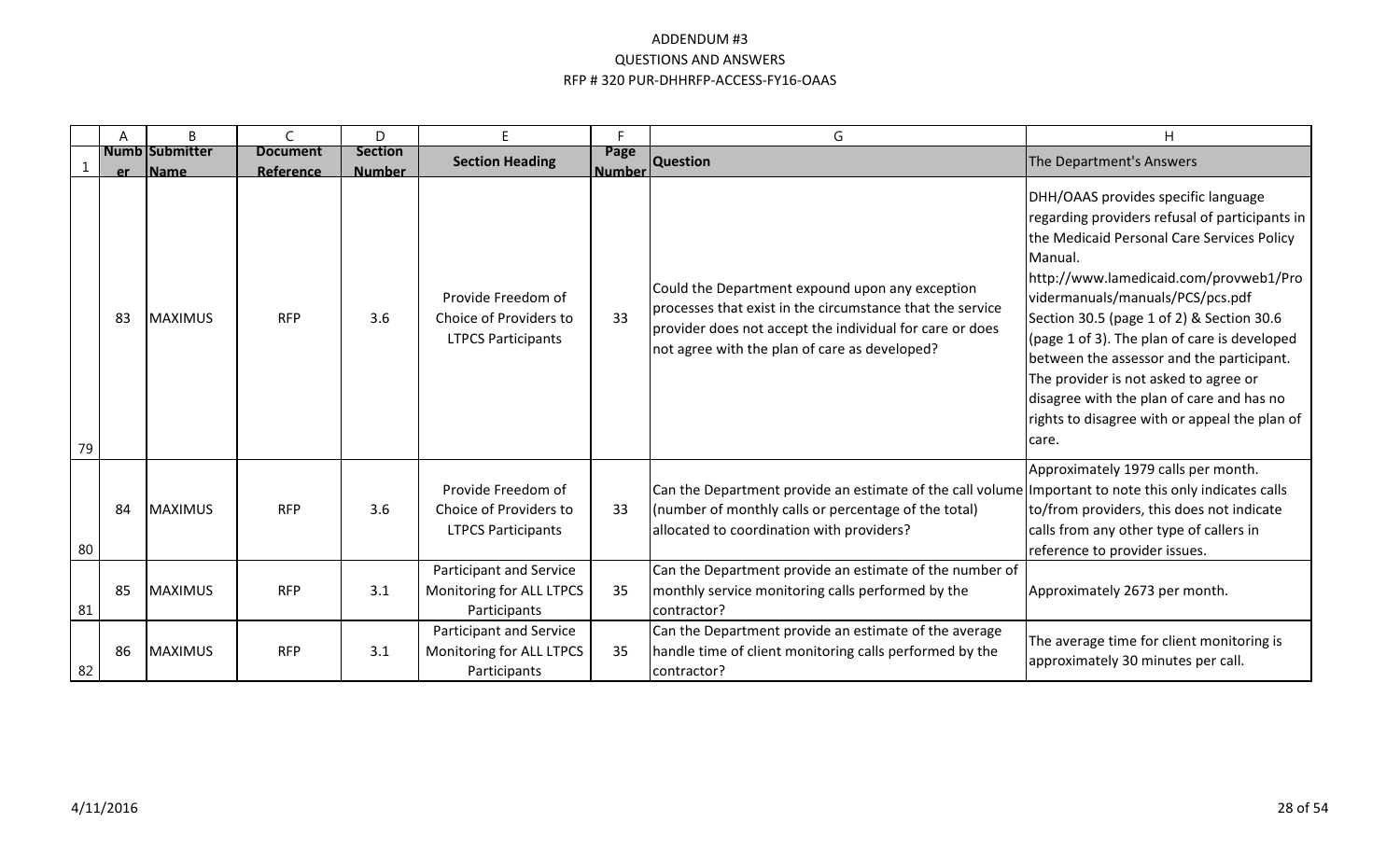|    | Α   | B                             | $\mathsf{C}$                 | D                               | F                                      | Е                     | G                                                                                                                                                                                                                                                                                                                                                                                                                                                                | H                                                                                                                                                                                                                                                                                                                                                                                                                                                                            |
|----|-----|-------------------------------|------------------------------|---------------------------------|----------------------------------------|-----------------------|------------------------------------------------------------------------------------------------------------------------------------------------------------------------------------------------------------------------------------------------------------------------------------------------------------------------------------------------------------------------------------------------------------------------------------------------------------------|------------------------------------------------------------------------------------------------------------------------------------------------------------------------------------------------------------------------------------------------------------------------------------------------------------------------------------------------------------------------------------------------------------------------------------------------------------------------------|
|    | er. | <b>Numb Submitter</b><br>Name | <b>Document</b><br>Reference | <b>Section</b><br><b>Number</b> | <b>Section Heading</b>                 | Page<br><b>Number</b> | <b>Question</b>                                                                                                                                                                                                                                                                                                                                                                                                                                                  | The Department's Answers                                                                                                                                                                                                                                                                                                                                                                                                                                                     |
| 83 | 87  | MAXIMUS                       | <b>RFP</b>                   | 10.2                            | Anticipated Schedule for<br>Transition | 84                    | Would the Department entertain any extension of the<br>Phase One Readiness Review timeframe as addressed in<br>this section? This schedule is heavily prohibitive for any but<br>the incumbent contractor. This timeline will also increase<br>costs for any non-incumbent contractor compared to a<br>more typical transition period (90-120 days).                                                                                                             | The contractor may not invoice for or be<br>paid the administrative component until<br>they successfully demonstrate performance<br>of contract functions. The contractor<br>therefore assumes the cost of any delay.                                                                                                                                                                                                                                                        |
| 84 | 88  | <b>MAXIMUS</b>                | Appendix G                   | N/A                             | N/A                                    | 1                     | Would the Department please clarify where they desire<br>any start-up or implementation costs to be captured in the<br>cost submittal? Alternately, would the State consider<br>leveling the cost submittals to avoid favoritism of the<br>incumbent contractor, who does not have to incur these<br>costs and allocate them to the various line items?                                                                                                          | Start up and implementation costs should be<br>included in Administrative Expenses to be<br>paid monthly. The state recognizes that<br>administrative costs may be higher at<br>implementation and/or other times during<br>the 3 year period of the contract, but is<br>asking that total administrative costs for the<br>three year period be averaged to produce a<br>consistent monthly administrative payment<br>that does not change over the term of the<br>contract. |
| 85 | 89  | MAXIMUS                       | Appendix G                   | N/A                             | N/A                                    | 1                     | Would the Department reconsider allowing contractors to<br>enter implementation/start-up costs separately in the cost<br>submittal? The cost model as it stands heavily favors an<br>lincumbent contractor, as per-unit rates of any non-<br>incumbent would have to be inflated to absorb start-up<br>costs that the incumbent would not bear, regardless of the<br>actual cost to the State for providing those services if such<br>a measure was not allowed. | No.                                                                                                                                                                                                                                                                                                                                                                                                                                                                          |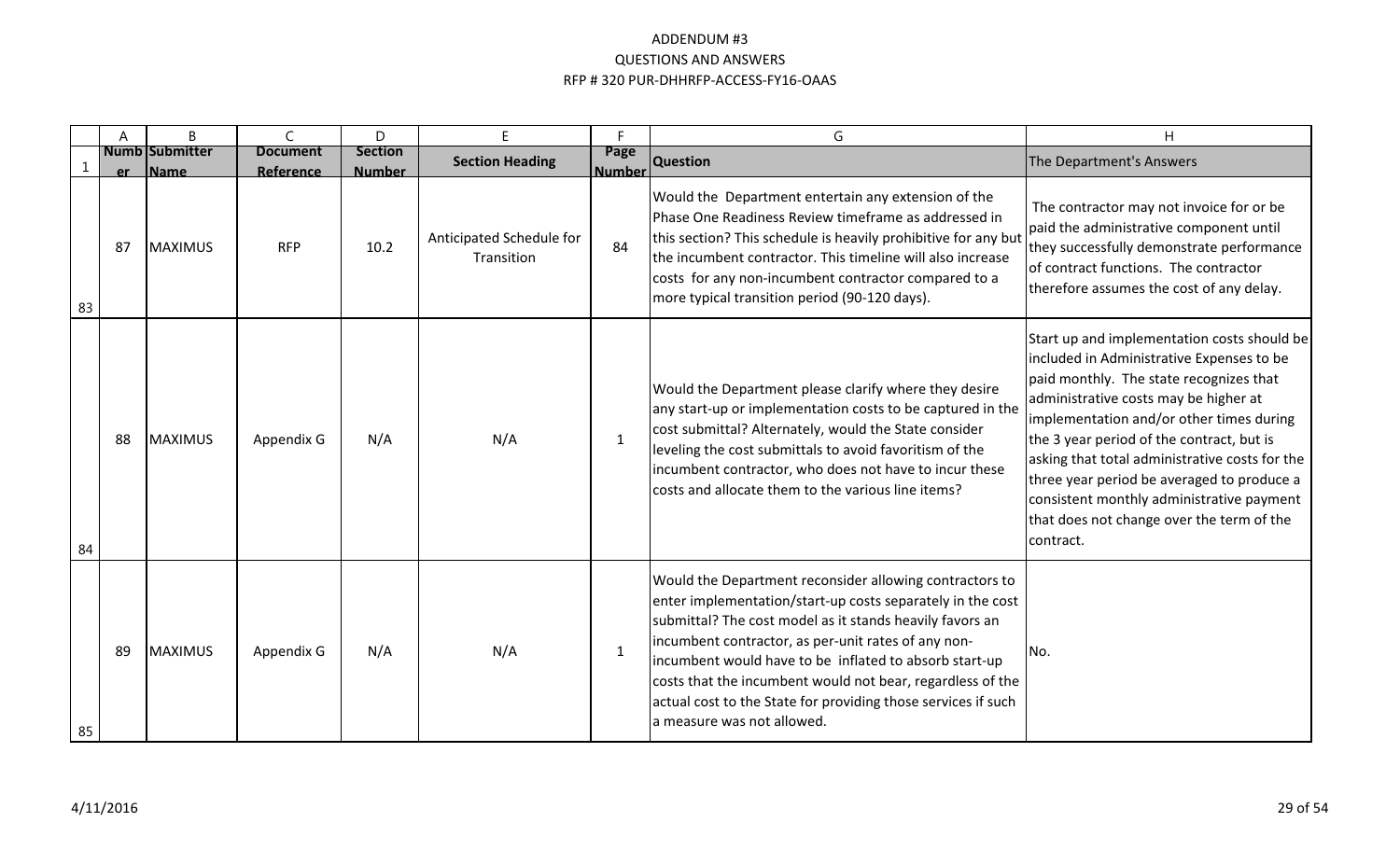|    | A  | B                                    | $\mathsf{C}$                    | D                               | E                      | F.                    | G                                                                                                                                                                                                                                                                                                                                                                                                                 | H                                                                                                                                                                                                                                                                                                                                                             |
|----|----|--------------------------------------|---------------------------------|---------------------------------|------------------------|-----------------------|-------------------------------------------------------------------------------------------------------------------------------------------------------------------------------------------------------------------------------------------------------------------------------------------------------------------------------------------------------------------------------------------------------------------|---------------------------------------------------------------------------------------------------------------------------------------------------------------------------------------------------------------------------------------------------------------------------------------------------------------------------------------------------------------|
|    | er | <b>Numb Submitter</b><br><b>Name</b> | <b>Document</b><br>Reference    | <b>Section</b><br><b>Number</b> | <b>Section Heading</b> | Page<br><b>Number</b> | <b>Question</b>                                                                                                                                                                                                                                                                                                                                                                                                   | The Department's Answers                                                                                                                                                                                                                                                                                                                                      |
| 86 | 90 | <b>MAXIMUS</b>                       | Annual<br>Contractor<br>Volumes | N/A                             | N/A                    | 1                     | Could the Department provide an estimate of the number<br>of outbound calls conducted but the incumbent contractor. Outbound calls are not included in the call<br>Is this is a subset of the Number of Calls to I & R Helpline<br>shown?<br>The process is articulated would require both outreach and<br>coordination with providers and outreach to consumers for<br>client monitoring and follow-up purposes. | volumes provided. OAAS cannot provide<br>this estimate.                                                                                                                                                                                                                                                                                                       |
| 87 | 91 | <b>MAXIMUS</b>                       | Annual<br>Contractor<br>Volumes | N/A                             | N/A                    | $\mathbf{1}$          | Can the Department provide an average handle time for<br>inbound calls (weighted across all types)                                                                                                                                                                                                                                                                                                                | Types of calls - times per call<br>Complaints - average of 10 - 15 minutes<br>Information and Referral - average of 10 -<br>15 minutes<br>Request for Services – average of $30 - 45$<br>minutes (completing LOCET during this time)<br>Schedule Assessment - average of 10<br><b>Iminutes</b><br>Status of Services – average of $5 - 10$<br><b>Iminutes</b> |
| 88 | 92 | <b>MAXIMUS</b>                       | Annual<br>Contractor<br>Volumes | N/A                             | N/A                    | 1                     | Can the State provide an estimate of average after-call<br>work for inbound calls (weighted against all types) separate<br>Ifrom the total handle time above?                                                                                                                                                                                                                                                     | The State cannot. After-call work varies<br>greatly depending on the nature of the call.                                                                                                                                                                                                                                                                      |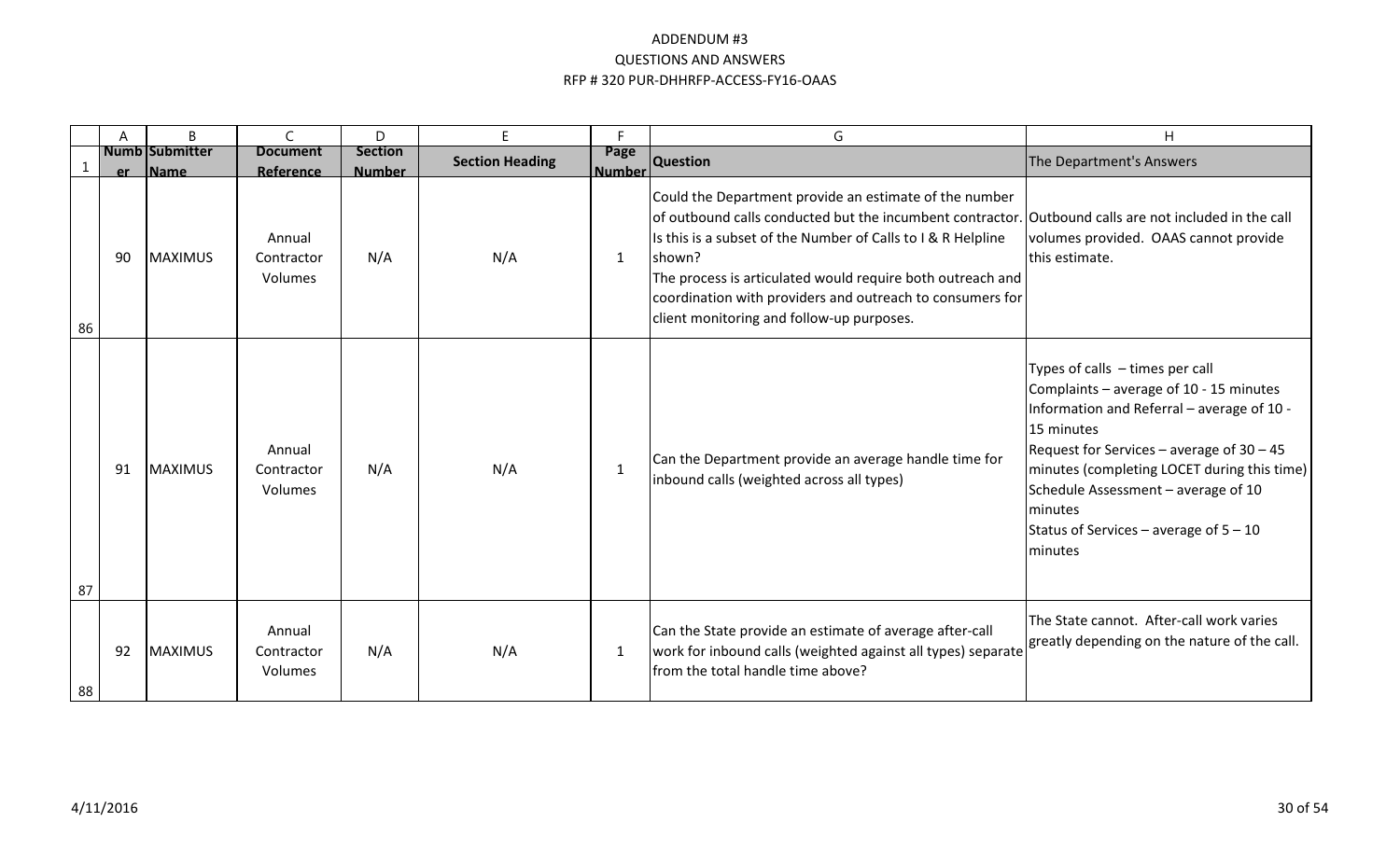|    | A  | B                                    | $\mathsf{C}$                                       | D                               | E.                     | E                     | G                                                                                                                                                                                                                                                                                                                | H                                                                                                                                                                                          |
|----|----|--------------------------------------|----------------------------------------------------|---------------------------------|------------------------|-----------------------|------------------------------------------------------------------------------------------------------------------------------------------------------------------------------------------------------------------------------------------------------------------------------------------------------------------|--------------------------------------------------------------------------------------------------------------------------------------------------------------------------------------------|
|    | er | <b>Numb Submitter</b><br><b>Name</b> | <b>Document</b><br>Reference                       | <b>Section</b><br><b>Number</b> | <b>Section Heading</b> | Page<br><b>Number</b> | <b>Question</b>                                                                                                                                                                                                                                                                                                  | The Department's Answers                                                                                                                                                                   |
| 89 | 93 | <b>MAXIMUS</b>                       | Annual<br>Contractor<br>Volumes                    | N/A                             | N/A                    | $\mathbf{1}$          | Can the State provide an estimate of the extent to which<br>inbound or outbound call activity would decrease (on an<br>average monthly basis) as a result of the move to MLTSS?<br>In particular,<br>what impact the removal of client monitoring and some<br>provider coordination would have upon total volume | Please see Section 2.1 Comparison Table for<br>FFS and MLTSS models on page 9. Also see<br>Appendix G, Cost Template (page 2/3) for<br>expected monthly volumes for each FFS and<br>MLTSS. |
| 90 | 94 | <b>MAXIMUS</b>                       | Contractor<br>Letter and<br><b>Notice Volumes</b>  | N/A                             | N/A                    | 1                     | There are a number of letter types included in the<br>Procurement Library under OAAS Letters Mailed Out by<br>Contractors that do not appear on this table of volumes.<br>If these are the responsibility of the contractor to mail,<br>could the State provide an estimate of volume for each<br>lone?          | See "Detail of Notices Generated and<br>Mailed" which has been added to the<br>Procurement Library.                                                                                        |
| 91 | 95 | <b>MAXIMUS</b>                       | Contractor<br>Letters and<br><b>Notice Volumes</b> | N/A                             | N/A                    | 1                     | Could the Department provide an estimate of the number<br>of inbound documents (by type if possible) received and<br>processed by the contractor on a monthly basis?                                                                                                                                             | From July - December 2015, 1100 USPS<br>documents received monthly                                                                                                                         |
| 92 | 96 | <b>MAXIMUS</b>                       | Contractor<br>Letters and<br><b>Notice Volumes</b> | N/A                             | N/A                    | 1                     | Could the Department provide an estimate of the number<br>of inbound faxes received (by type if possible) by the<br>contractor on a monthly basis?                                                                                                                                                               | From July - December 2015, 10,518 faxes<br>received monthly                                                                                                                                |
| 93 | 97 | <b>MAXIMUS</b>                       | Contractor<br>Letters and<br><b>Notice Volumes</b> | N/A                             | N/A                    | 1                     | Could the Department provide an estimate of the number<br>of outbound faxes sent by the contractor on an average<br>monthly basis?                                                                                                                                                                               | Less than 50                                                                                                                                                                               |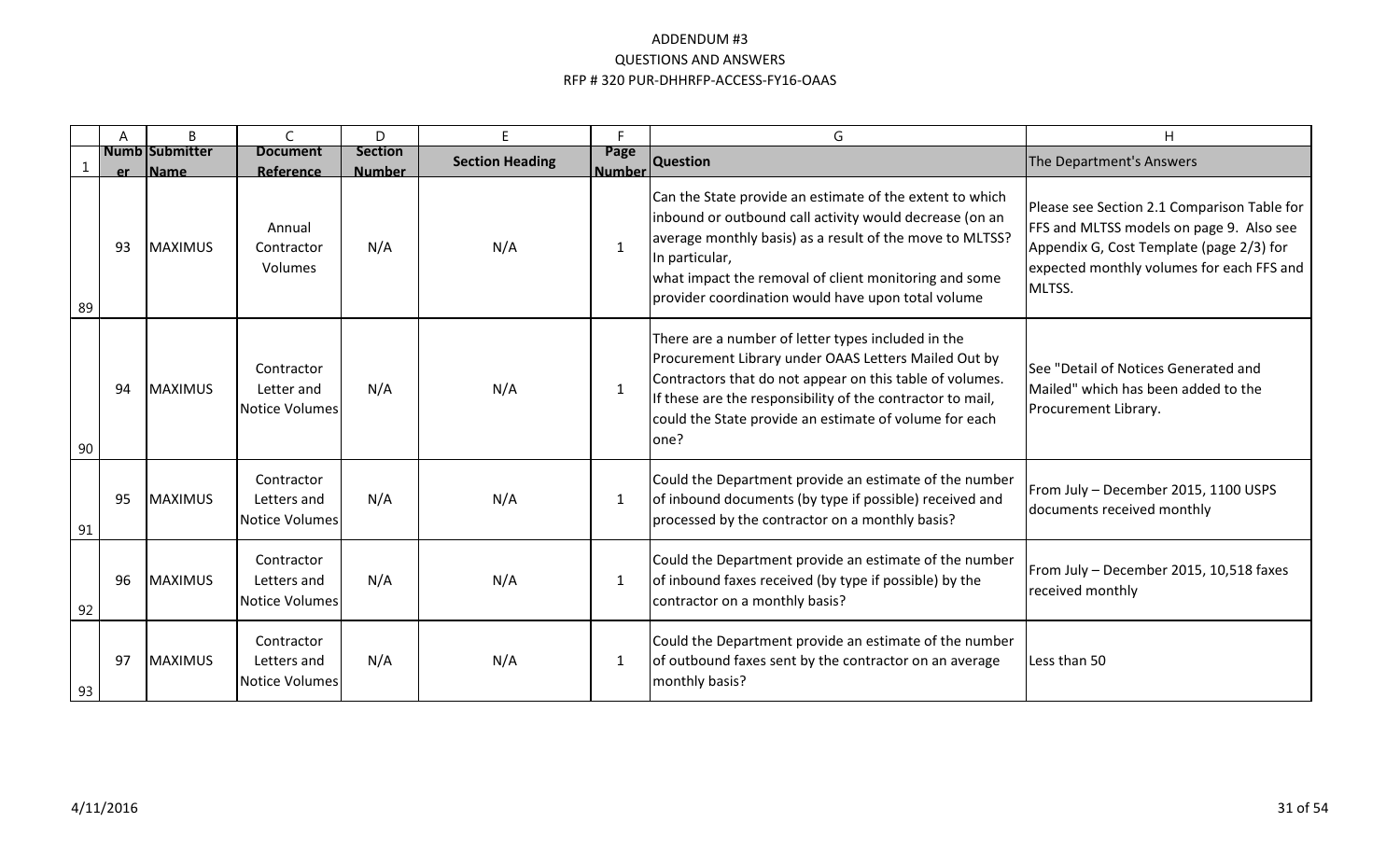|    |    | B                         |                              | D                               |                                                                                          |                | G                                                                                                                                                                                                                                                                                                                                                                                                                  | H                                                                                                                                                                                                                                                                                                                                          |
|----|----|---------------------------|------------------------------|---------------------------------|------------------------------------------------------------------------------------------|----------------|--------------------------------------------------------------------------------------------------------------------------------------------------------------------------------------------------------------------------------------------------------------------------------------------------------------------------------------------------------------------------------------------------------------------|--------------------------------------------------------------------------------------------------------------------------------------------------------------------------------------------------------------------------------------------------------------------------------------------------------------------------------------------|
|    |    | Numb Submitter<br>er Name | <b>Document</b><br>Reference | <b>Section</b><br><b>Number</b> | <b>Section Heading</b>                                                                   | Page<br>Number | <b>Question</b>                                                                                                                                                                                                                                                                                                                                                                                                    | The Department's Answers                                                                                                                                                                                                                                                                                                                   |
| 94 | 98 | <b>MAXIMUS</b>            | <b>RFP</b>                   | 2.3.4.4                         | Call Center Operations to<br>Provide Effective<br>Information and Referral               | 11             | The RFP indicates that the vendor shall report an<br>abandoned call as any caller who has hung up before<br>reaching a call center representative. Is there a threshold<br>under which a hang up<br>should not be counted as an abandoned call? For example,<br>would a call where the caller disconnected while waiting<br>on hold for only 2 seconds count as abandoned for the<br>purposes of this calculation? | Refer to 2.3.4.4. In the example given, the<br>call would be considered abandoned.                                                                                                                                                                                                                                                         |
| 95 | 99 | MAXIMUS                   | <b>RFP</b>                   | 2.5.2                           | Initiate and Assist<br>Individuals in Voter<br>Registration at Specified<br><b>Times</b> | 14             | The RFP requires that the vendor retain copies of the<br>MVRA forms and completed VRD forms. For how long<br>should the vendor retain these documents?<br>Can these documents be retained as electronic images or<br>should hard copies be retained as well?                                                                                                                                                       | Yes, the vendor must retain all completed<br>National Voter Registration Act (NVRA)<br>forms (completed VRD forms and copies of<br>the MVRA forms). They may be maintained<br>in either electronic format OR hard copy<br>lformat:<br>Electronic copies must be maintained for 10<br>vears.<br>Hard copies must be maintained for 5 years. |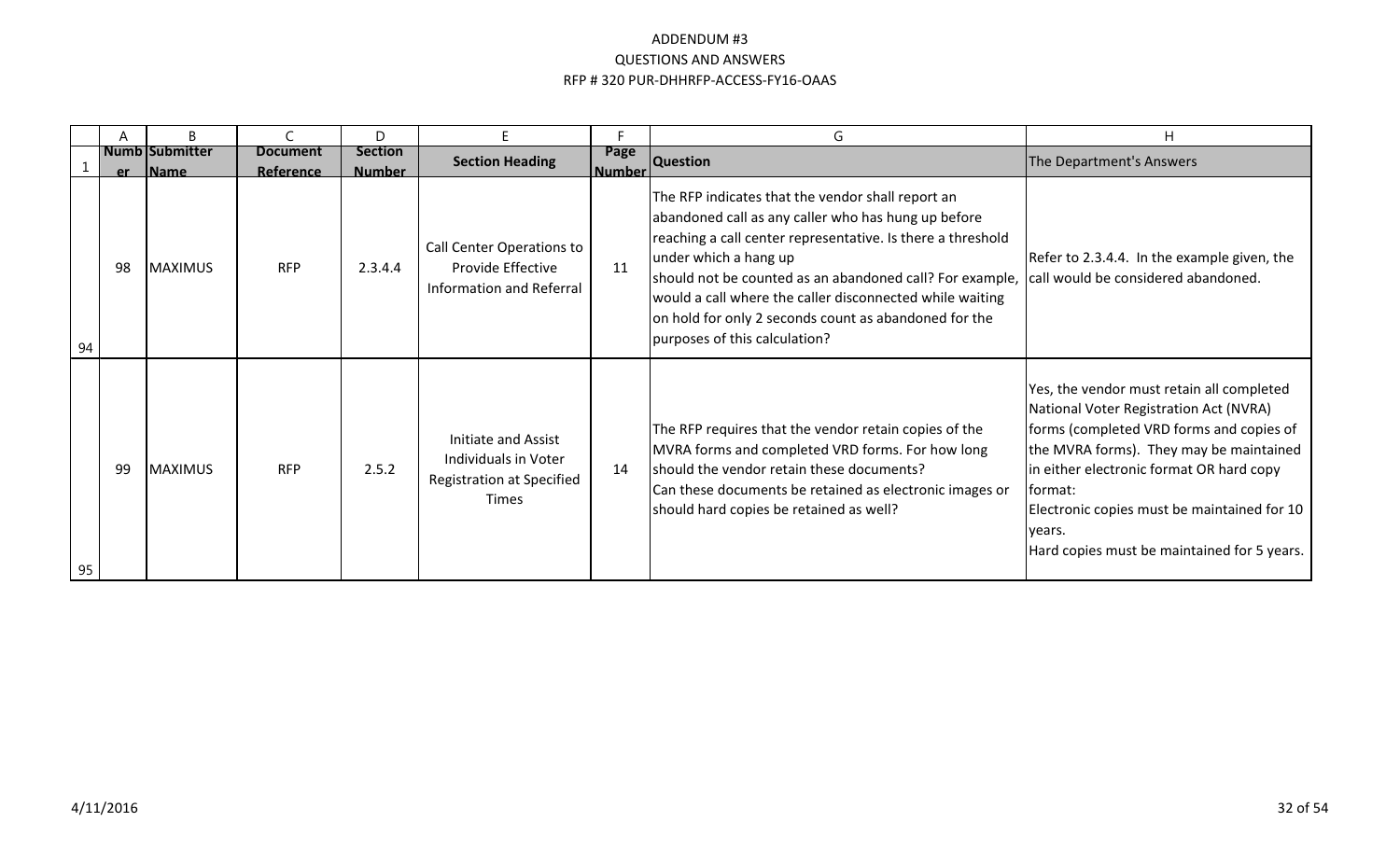|    |     | B                                     |                              | D                               |                                                                                          | Е                  | G                                                                                                                                                                                                                                                                                                                                                                           | H                                                                                                                                                                                                                                                                                     |
|----|-----|---------------------------------------|------------------------------|---------------------------------|------------------------------------------------------------------------------------------|--------------------|-----------------------------------------------------------------------------------------------------------------------------------------------------------------------------------------------------------------------------------------------------------------------------------------------------------------------------------------------------------------------------|---------------------------------------------------------------------------------------------------------------------------------------------------------------------------------------------------------------------------------------------------------------------------------------|
|    | er. | <b>Numb Submitter</b><br><b>IName</b> | <b>Document</b><br>Reference | <b>Section</b><br><b>Number</b> | <b>Section Heading</b>                                                                   | Page<br>l Number l | <b>Question</b>                                                                                                                                                                                                                                                                                                                                                             | The Department's Answers                                                                                                                                                                                                                                                              |
| 96 | 100 | <b>MAXIMUS</b>                        | <b>RFP</b>                   | 2.5.2                           | Initiate and Assist<br>Individuals in Voter<br>Registration at Specified<br><b>Times</b> | 14                 | The RFP requires that the vendor retain copies of the<br>MVRA forms and completed VRD forms. Can the state<br>provide the current volume of forms that the incumbent<br>retains and approximately how many new<br>forms are received on a monthly or annual basis? Will a<br>new vendor be required to receive and retain the forms<br>currently retained by the incumbent? | For 2015, the current vendor received a<br>total of 12,715 NVRA forms (MVRA & VRD<br>forms).<br>The incumbent currently retains 29,172<br>forms.<br>Current contractor will hand over all of their<br>NVRA documents to OAAS, and new<br>contractor will need to store the documents. |
| 97 | 101 | MAXIMUS                               | <b>RFP</b>                   | 2.6.2.1.1                       | Timely Level of Care<br>Screening using Level of<br>Care Eligibility Tool<br>(LOCET)     | 15                 | The RFP requires that the vendor perform 100% of LOCET<br>screenings for individuals in a hospital within two (2)<br>calendar days of receiving the request. If a request is<br>received on a<br>Friday and cannot be completed on the same day, should<br>the vendor make an attempt to complete the LOCET on a<br>Saturday or Sunday?                                     | Yes                                                                                                                                                                                                                                                                                   |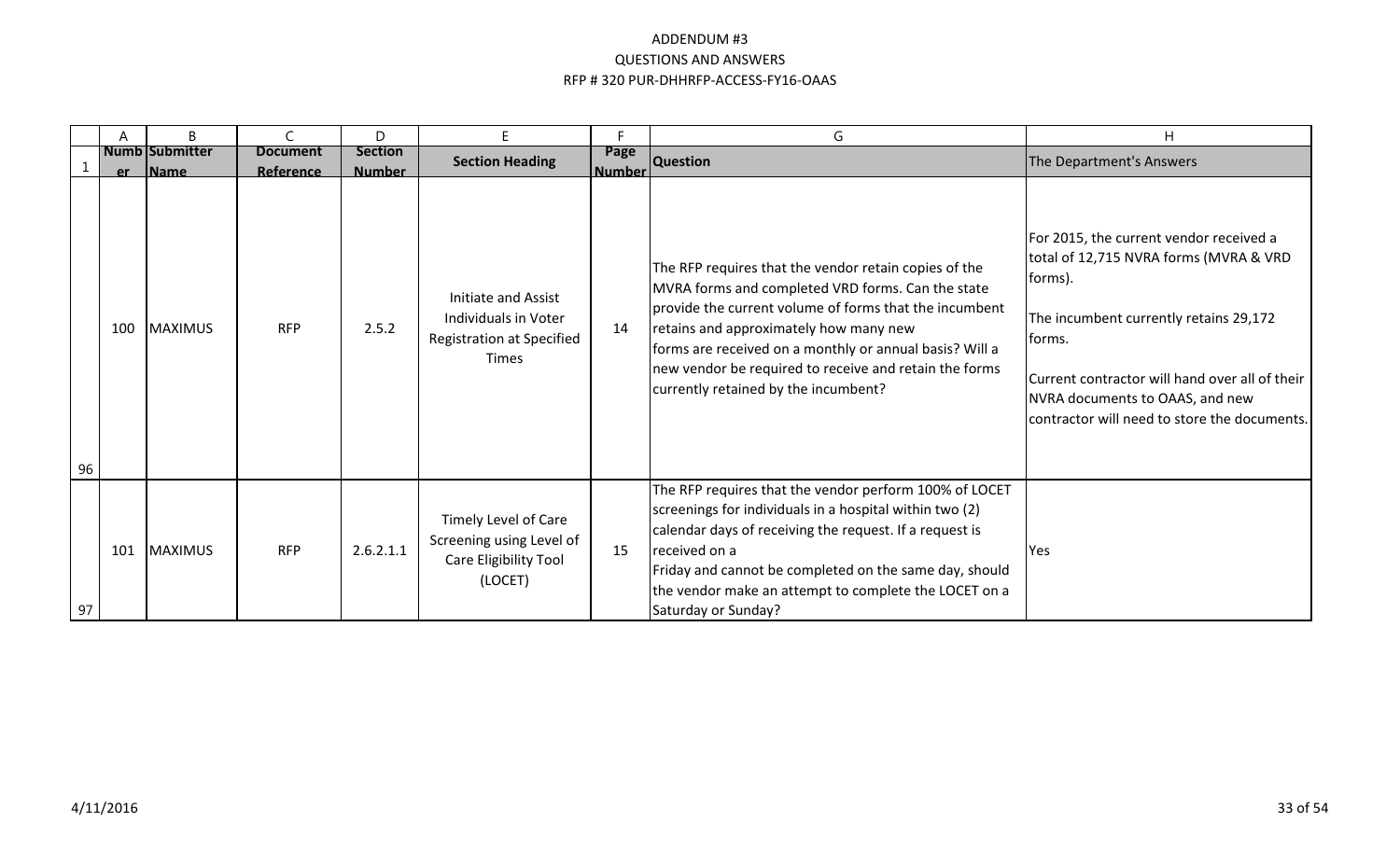|     | A   | B                             | C.                           | D                               | F.                                                                                                         | E.                    | G                                                                                                                                                                                                                                                                                                                                                                            | H                                                                                                                                                                                                                                                                                                                                                                                                                          |
|-----|-----|-------------------------------|------------------------------|---------------------------------|------------------------------------------------------------------------------------------------------------|-----------------------|------------------------------------------------------------------------------------------------------------------------------------------------------------------------------------------------------------------------------------------------------------------------------------------------------------------------------------------------------------------------------|----------------------------------------------------------------------------------------------------------------------------------------------------------------------------------------------------------------------------------------------------------------------------------------------------------------------------------------------------------------------------------------------------------------------------|
|     | er  | <b>Numb Submitter</b><br>Name | <b>Document</b><br>Reference | <b>Section</b><br><b>Number</b> | <b>Section Heading</b>                                                                                     | Page<br><b>Number</b> | <b>Question</b>                                                                                                                                                                                                                                                                                                                                                              | The Department's Answers                                                                                                                                                                                                                                                                                                                                                                                                   |
| 98  | 102 | <b>MAXIMUS</b>                | <b>RFP</b>                   | 2.6.2.1.3                       | Timely Level of Care<br>Screening using Level of<br>Care Eligibility Tool<br>(LOCET)                       | 15                    | The RFP requires that the vendor perform 100% of LOCET<br>screenings for individuals in protective services and who<br>are in the hospital within two (2) calendar days of receiving<br>the request.<br>If a request is received on a Friday and cannot be<br>completed on the same day, should the vendor make an<br>attempt to complete the LOCET on a Saturday or Sunday? | Yes                                                                                                                                                                                                                                                                                                                                                                                                                        |
| 99  | 103 | <b>MAXIMUS</b>                | <b>RFP</b>                   | 3.2.5.1.5                       | <b>Conduct Face-to-Face</b><br><b>Assessment Visits for</b><br><b>LTPCS Applicants and</b><br>Participants | 25                    | The RFP states that the vendor must conduct annual<br>recertification assessments for LTPCS participants. Will a<br>new contractor be required to convert data from the<br>incumbent's system in order to<br>Idetermine the date of the most recent recertification for<br>existing LTPCS participants, or will a new contractor be able<br>to receive that data from OAAS?  | The contractor will have access to a DHH<br>data system that contains this information.                                                                                                                                                                                                                                                                                                                                    |
| 100 | 104 | <b>MAXIMUS</b>                | <b>RFP</b>                   | 9.2                             | Scoring for Veteran and<br>Hudson Initiative                                                               | 81                    | Can the Department clarify the formula to be used to<br>calculate the allocation of points for a bidder that is not a<br>certified small entrepeneurship but has engaged one or<br>more certified entrepeneruships as a subcontractor?<br>The criteria for selection are present in the RFP, but the<br>formula to calculate the bidder's score is not.                      | There is no mathematical formula applicable<br>to the allocation of points to a proposer that<br>is not a certified small entrepreneurship but<br>has engaged one or more such entities as<br>subcontractors. Instead, points will be<br>allocated to such a proposer in a way that<br>reflects the evaluation team's best judgment<br>of the extent to which the criteria set forth<br>in section 9.20.1.2 have been met. |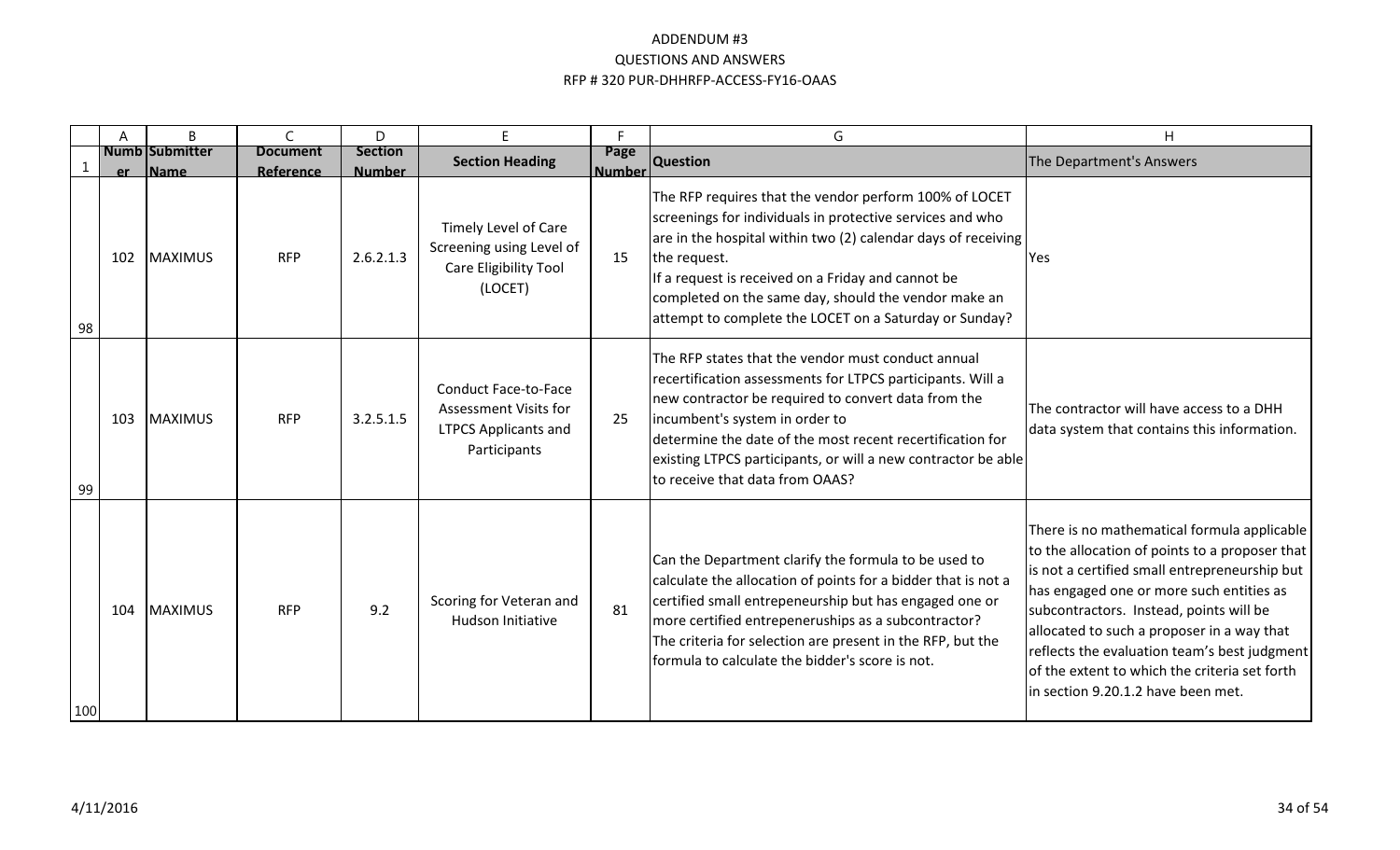|              | A         | B                                    | $\mathsf{C}$                 | D                               | E                              | Е                     | G                                                                                                                                                                                                                                                                                                                                      | H                                                                                                                                                                                                                                                                                                                                                                                                                                             |
|--------------|-----------|--------------------------------------|------------------------------|---------------------------------|--------------------------------|-----------------------|----------------------------------------------------------------------------------------------------------------------------------------------------------------------------------------------------------------------------------------------------------------------------------------------------------------------------------------|-----------------------------------------------------------------------------------------------------------------------------------------------------------------------------------------------------------------------------------------------------------------------------------------------------------------------------------------------------------------------------------------------------------------------------------------------|
| $\mathbf{1}$ | <b>er</b> | <b>Numb Submitter</b><br><b>Name</b> | <b>Document</b><br>Reference | <b>Section</b><br><b>Number</b> | <b>Section Heading</b>         | Page<br><b>Number</b> | <b>Question</b>                                                                                                                                                                                                                                                                                                                        | The Department's Answers                                                                                                                                                                                                                                                                                                                                                                                                                      |
| 101          | 105       | <b>MAXIMUS</b>                       | Appendix G                   | N/A                             | N/A                            | 1                     | Can the Department clarify that the volumes shown in the<br>Monthly Volume column are the volumes the State desires<br>the contractor to price to?<br>In addition, are the 2050 face-to-face assessments<br>referenced for managed care in addition to the 1500<br>referenced in the fee-for-service estimate, or is there<br>overlap? | The volumes shown in the Monthly Volume<br>column are the volumes the State desires<br>the contractor to price to. The 2050 face-to-<br>face assessments referenced for managed<br>care are inclusive of the 1500 assessments<br>referenced in the fee-for-service estimate.<br>Fee-for-service model includes assessments<br>for the LTPCS program only. The managed<br>care model includes assessments for LTPCS,<br>ADHC and CCW programs. |
| 102          | 106       | MAXIMUS                              | <b>RFP</b>                   | $2.8.3.1$ .                     | Written Language               | 18                    | What languages are spoken by more than 4% of the<br>population?                                                                                                                                                                                                                                                                        | Refer to the Procurement Library item,<br>'Louisiana Language Distribution."                                                                                                                                                                                                                                                                                                                                                                  |
| 103          | 107       | <b>MAXIMUS</b>                       | <b>RFP</b>                   | 2.9.3.                          | <b>OAAS- Provided Training</b> | 18                    | The RFP requires that the The contractor receive a daily file enrollments in an MLTSS scope. The<br>from the Enrollment Broker. For what purpose will this<br>daily file be used (.e.g., to reconcile enrollments in a<br>managed care scope or something else)?                                                                       | Yes, the purpose is to reconcile the<br>contractor would need to communicate the<br>results of a client's assessment to the EB.<br>This file would serve as a reference<br>document.                                                                                                                                                                                                                                                          |
| 104          | 108       | <b>MAXIMUS</b>                       | <b>RFP</b>                   | 2.11.3.3.2.                     | Simple Random Sample           | 21                    | What random record review audit tool will supplied by<br>OAAS to measure accuracy, completeness and timeliness<br>of the MDS-HC assessments? Please confirm that this tool<br>will be supplied by OAAS.                                                                                                                                | OAAS can provide information for the<br>development of an audit tool which the<br>contractor may wish to modify to address<br>additional quality assurance needs of the<br>contractor. Information about OAAS MDS-<br>HC quality audits may be found in the<br>Procurement Library under "OAAS internal<br>Operations Manual, Section VI."                                                                                                    |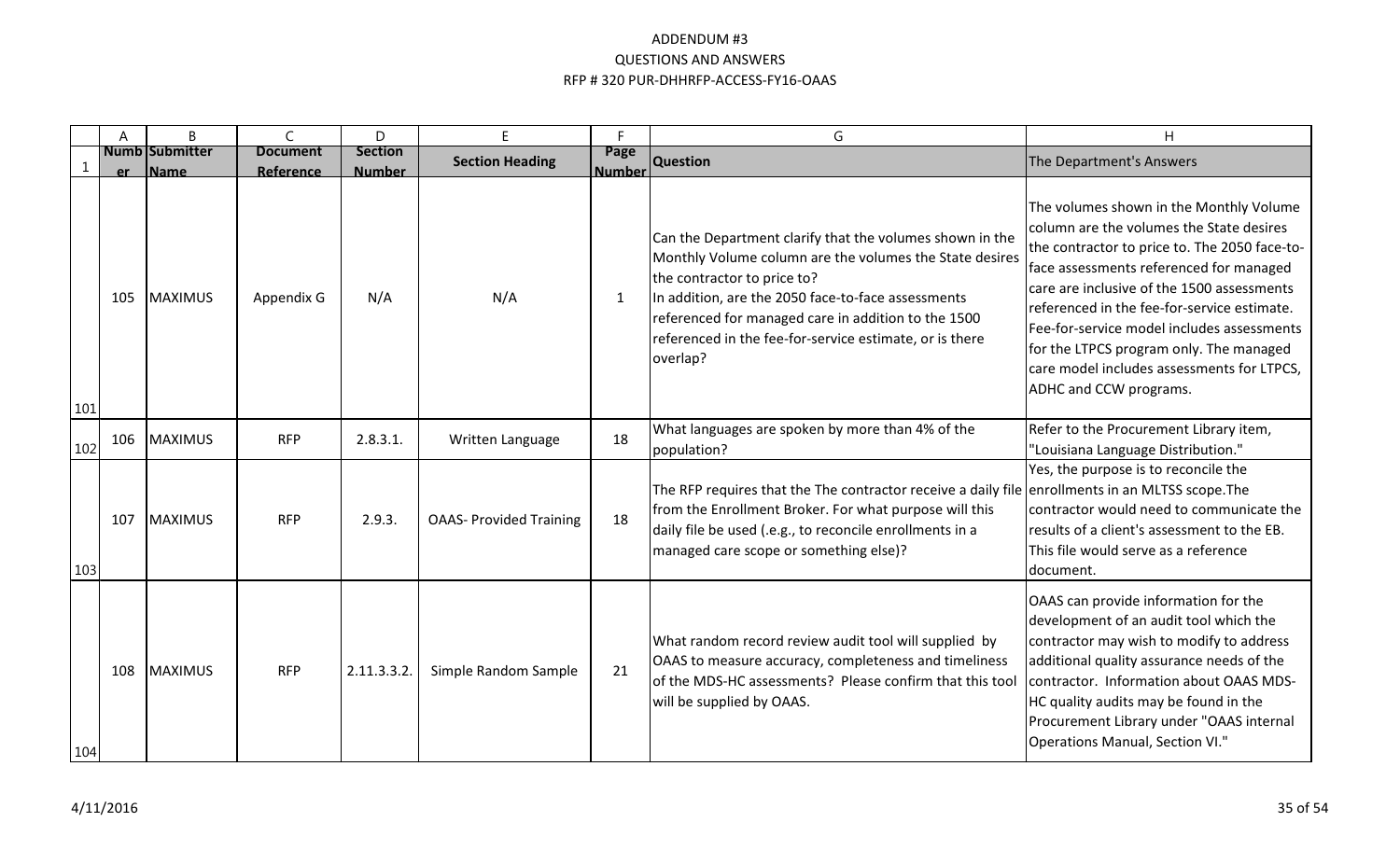|     | A   | B                                    | $\subset$                    | D                               | E.                                                                                      | с                  | G                                                                                                                                                                                                                                    | H                                                                                                                                                                                                                                                             |
|-----|-----|--------------------------------------|------------------------------|---------------------------------|-----------------------------------------------------------------------------------------|--------------------|--------------------------------------------------------------------------------------------------------------------------------------------------------------------------------------------------------------------------------------|---------------------------------------------------------------------------------------------------------------------------------------------------------------------------------------------------------------------------------------------------------------|
|     | er  | <b>Numb Submitter</b><br><b>Name</b> | <b>Document</b><br>Reference | <b>Section</b><br><b>Number</b> | <b>Section Heading</b>                                                                  | Page<br>l Number l | <b>Question</b>                                                                                                                                                                                                                      | The Department's Answers                                                                                                                                                                                                                                      |
| 105 | 109 | <b>MAXIMUS</b>                       | <b>RFP</b>                   | 3.1.                            | Perform Comprehensive<br><b>Assessments for LTPCS</b><br>Applicants and<br>Participants | 23                 | What percentage of the population typically requires a re-<br>assessment due to a change in status?                                                                                                                                  | Individuals may have multiple change of<br>status assessments performed. The<br>procurement library contains historical<br>counts of change in status assessments.                                                                                            |
| 106 | 110 | <b>MAXIMUS</b>                       | <b>RFP</b>                   | 2.3.9.1                         | <b>Maintain Community</b><br><b>Resource Directory</b>                                  | 13                 | Can the contractor assume that an existing database of<br>community resources is available and will be provded to<br>the contractor at the beginning of the contract? How is<br>this community resources database currently updated? | <b>IDHH will make the referral database</b><br>available to the contractor through a DHH<br>data system or as an Excel spreadsheet (to<br>be determined by DHH). The contractor is<br>responsible for maintaining the and<br>updating the resource directory. |
| 107 | 111 | <b>MAXIMUS</b>                       | <b>RFP</b>                   | 6.10.1                          | <b>Eligibility Data Exchange</b>                                                        | 50                 | The RFP requires that the the contractor receive a daily file<br>from the Enrollment Broker. For what purpose will this<br>daily file be used (.e.g., to reconcile enrollments in a<br>managed care scope or something else)?        | <b>See above answer.</b>                                                                                                                                                                                                                                      |
| 108 | 112 | <b>MAXIMUS</b>                       | <b>RFP</b>                   | Gen                             | N/A                                                                                     | N/A                | the RFP requires that the the contractor receive a daily file<br>from the Enrollment Broker. For what purpose will this<br>daily file be used (.e.g., to reconcile enrollments in a<br>managed care scope or something else)?        | See above answer.                                                                                                                                                                                                                                             |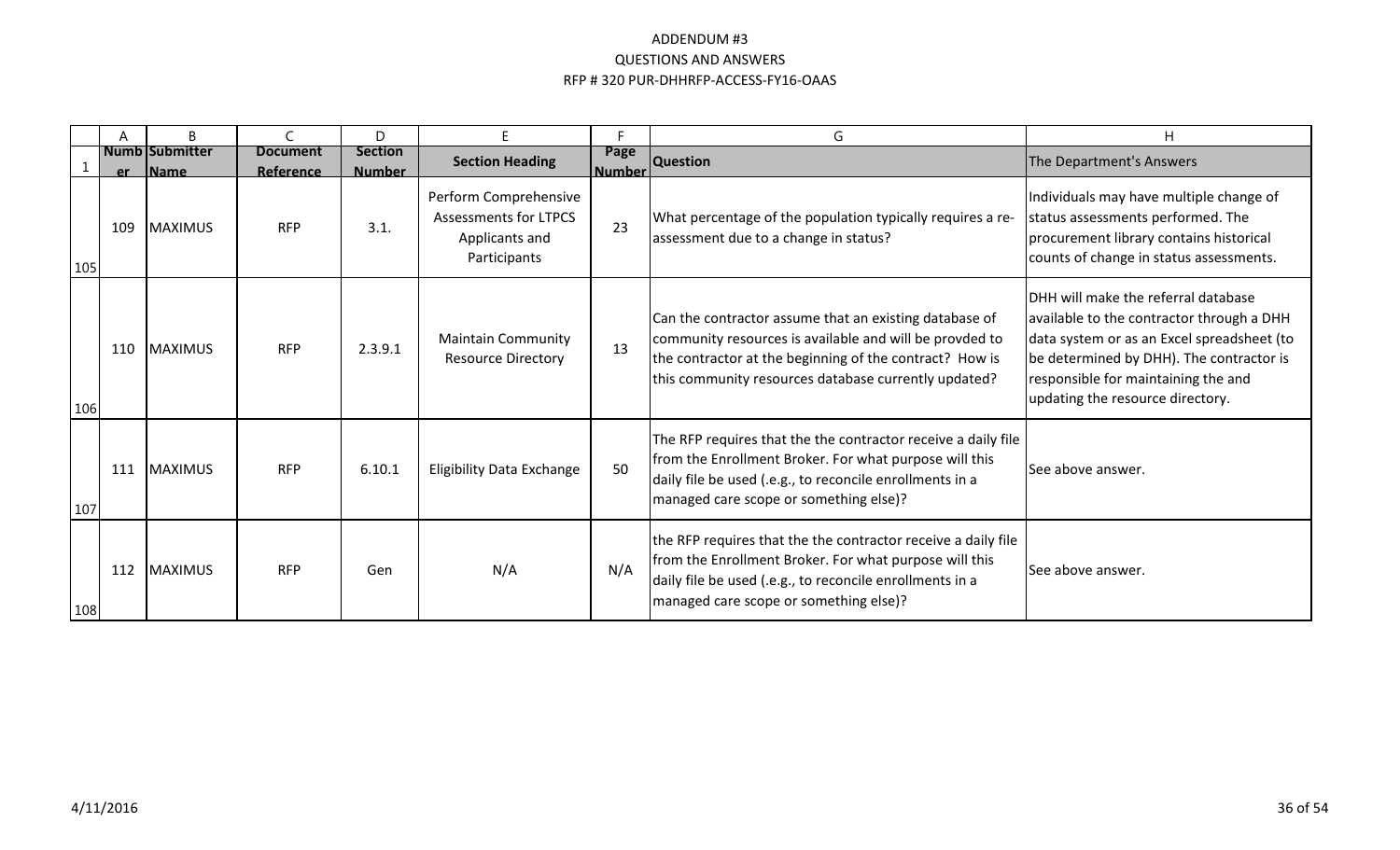|     | A   | <sub>R</sub>                         | C                             | D                               | E.                     | E.                    | G                                                                                                                                                                                                                                                                                                                                                                                                                                                                                                                 | H                                                                                                                                                                                                                           |
|-----|-----|--------------------------------------|-------------------------------|---------------------------------|------------------------|-----------------------|-------------------------------------------------------------------------------------------------------------------------------------------------------------------------------------------------------------------------------------------------------------------------------------------------------------------------------------------------------------------------------------------------------------------------------------------------------------------------------------------------------------------|-----------------------------------------------------------------------------------------------------------------------------------------------------------------------------------------------------------------------------|
|     | er. | <b>Numb Submitter</b><br><b>Name</b> | <b>Document</b><br>Reference  | <b>Section</b><br><b>Number</b> | <b>Section Heading</b> | Page<br><b>Number</b> | <b>Question</b>                                                                                                                                                                                                                                                                                                                                                                                                                                                                                                   | The Department's Answers                                                                                                                                                                                                    |
| 109 | 113 | <b>MAXIMUS</b>                       | Appenix F                     | Table                           | Part II, Question 4    | n/a                   | Appendix F requests that the table be completed for each<br>LTSS contract we have entered into in the last five years. It<br>also says to limt our response to two pages inclusive of the<br>table As we have many LTSS contracts within the last five<br>lyears,<br>it is unlikely that we could limit the table to two pages. Do<br>you prefer to have us select some of our contracts and<br>remain within the 2 page limit, or provide information for<br>all of the contracts and exceed the two page limit? | The proposer should use a separate<br>Appendix F for each LTSS contract entered<br>into within the last five (5) years. The<br>proposer can use up to two pages for each<br>contract description.                           |
| 110 |     | <b>PCG</b>                           | Public<br>Consulting<br>Group | 2.3.4.3                         |                        |                       | With respect to requirement 2.3.4.3., is a live operator<br>needed at the call center 24 hours/day, 7 days/week?                                                                                                                                                                                                                                                                                                                                                                                                  | Refer to Section 2.3.4.2. The 1-800 number<br>shall be manned during business hours (8:00<br>am to 5:00 pm M-F) excluding official state<br>holidays.                                                                       |
| 111 |     | PCG                                  | Public<br>Consulting<br>Group | 2.7.1.2.                        |                        |                       | With respect to requirement 2.7.1.2., what defines a timely affiliate staff as the accused shall be<br>report?                                                                                                                                                                                                                                                                                                                                                                                                    | All incidents of possible abuse involving DHH<br>clients as alleged victims and/or DHH or<br>reported immediately to APS. APS may<br>develop specific reporting procedures for<br>individual facilities/programs within DHH |
| 112 |     | <b>PCG</b>                           | Public<br>Consulting<br>Group | 3.14.1.                         |                        |                       | With respect to requirement 3.14.1., what is defined as<br>'not delivered appropriately'?                                                                                                                                                                                                                                                                                                                                                                                                                         | Services which are not delivered<br>appropriately are those which do not adhere<br>to the participant's approved person-<br>centered plan of care.                                                                          |
| 113 |     | <b>PCG</b>                           | Public<br>Consulting<br>Group | 3.6.1                           |                        |                       | With respect to requirement 3.6.1., will DHH supply the<br>contractor with a list of available service provider<br>agencies?                                                                                                                                                                                                                                                                                                                                                                                      | Yes.                                                                                                                                                                                                                        |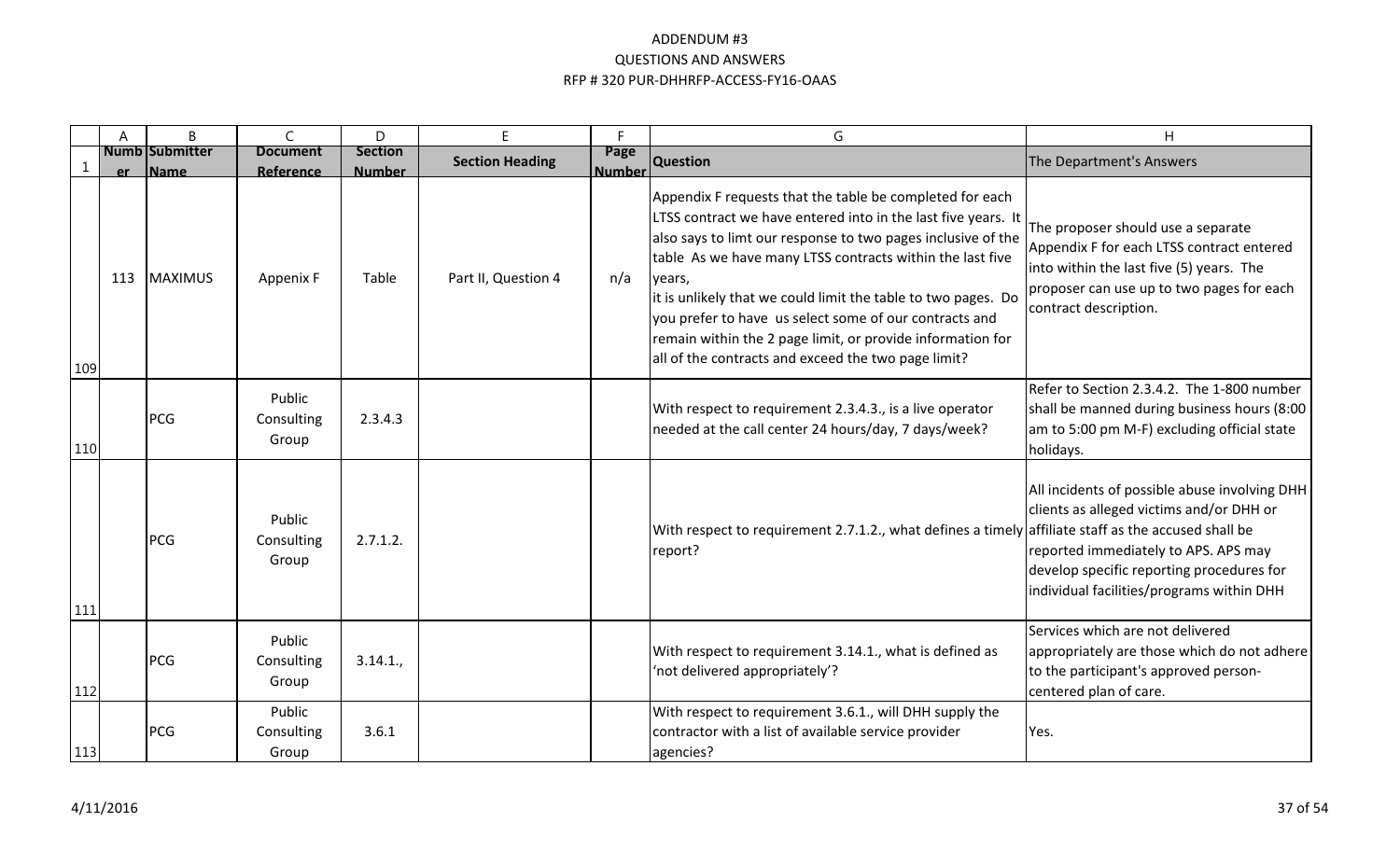|              | A   | B                                    | $\mathsf{C}$                        | D                               | E                      | Е                     | G                                                                                                           | H                                                                                                                                                                                                                                                                                      |
|--------------|-----|--------------------------------------|-------------------------------------|---------------------------------|------------------------|-----------------------|-------------------------------------------------------------------------------------------------------------|----------------------------------------------------------------------------------------------------------------------------------------------------------------------------------------------------------------------------------------------------------------------------------------|
| $\mathbf{1}$ | er. | <b>Numb Submitter</b><br><b>Name</b> | <b>Document</b><br><b>Reference</b> | <b>Section</b><br><b>Number</b> | <b>Section Heading</b> | Page<br><b>Number</b> | <b>Question</b>                                                                                             | The Department's Answers                                                                                                                                                                                                                                                               |
| 114          |     | PCG                                  | Public<br>Consulting<br>Group       |                                 |                        |                       | What is the monthly average of participant complaints<br>received?                                          | Average of 19 complaints per month.                                                                                                                                                                                                                                                    |
| 115          |     | PCG                                  | Public<br>Consulting<br>Group       |                                 |                        |                       | Does DHH intend to award each scope of work outlined in<br>this RFP to a separate vendor?                   | No. DHH expects one vendor to perform the<br>scope of work required currently in the fee-<br>for-service delivery model and then<br>transition to the MLTSS scope of work in the<br>event that the MLTSS service delivery model<br>is implemented during the term of this<br>contract. |
| 116          |     | PCG                                  | Public<br>Consulting<br>Group       |                                 |                        |                       | How many FTEs currently work on each scope of this<br>project?                                              | Current FTE is 130. This should not be taken<br>as guideline by proposers. Proposers should<br>develop their own FTE and staffing design<br>based on the requirements of this RFP.                                                                                                     |
| 117          |     | PCG                                  | Public<br>Consulting<br>Group       |                                 |                        |                       | How many individuals currently receive services on each<br>waiver or program?                               | Refer to the Procurement Library items,<br>"Volumes."                                                                                                                                                                                                                                  |
| 118          |     | PCG                                  | Public<br>Consulting<br>Group       |                                 |                        |                       | Is the contractor responsible for securing locations at<br>which to conduct face-to-face assessment visits? | Face-to-face assessment visits are<br>conducted in the participant's home.                                                                                                                                                                                                             |
| 119          |     | PCG                                  | Public<br>Consulting<br>Group       |                                 |                        |                       | What is the expected application volume for each waiver<br>or program?                                      | Refer to the Procurement Library items,<br>"Volumes."                                                                                                                                                                                                                                  |
| 120          |     | PCG                                  | Public<br>Consulting<br>Group       |                                 |                        |                       | What is the expected call center volume?                                                                    | Refer to the Procurement Library items,<br>"Volumes, LTC Contractor Annual Volumes<br>for period 07-01-2011 through 01-31-2016"                                                                                                                                                        |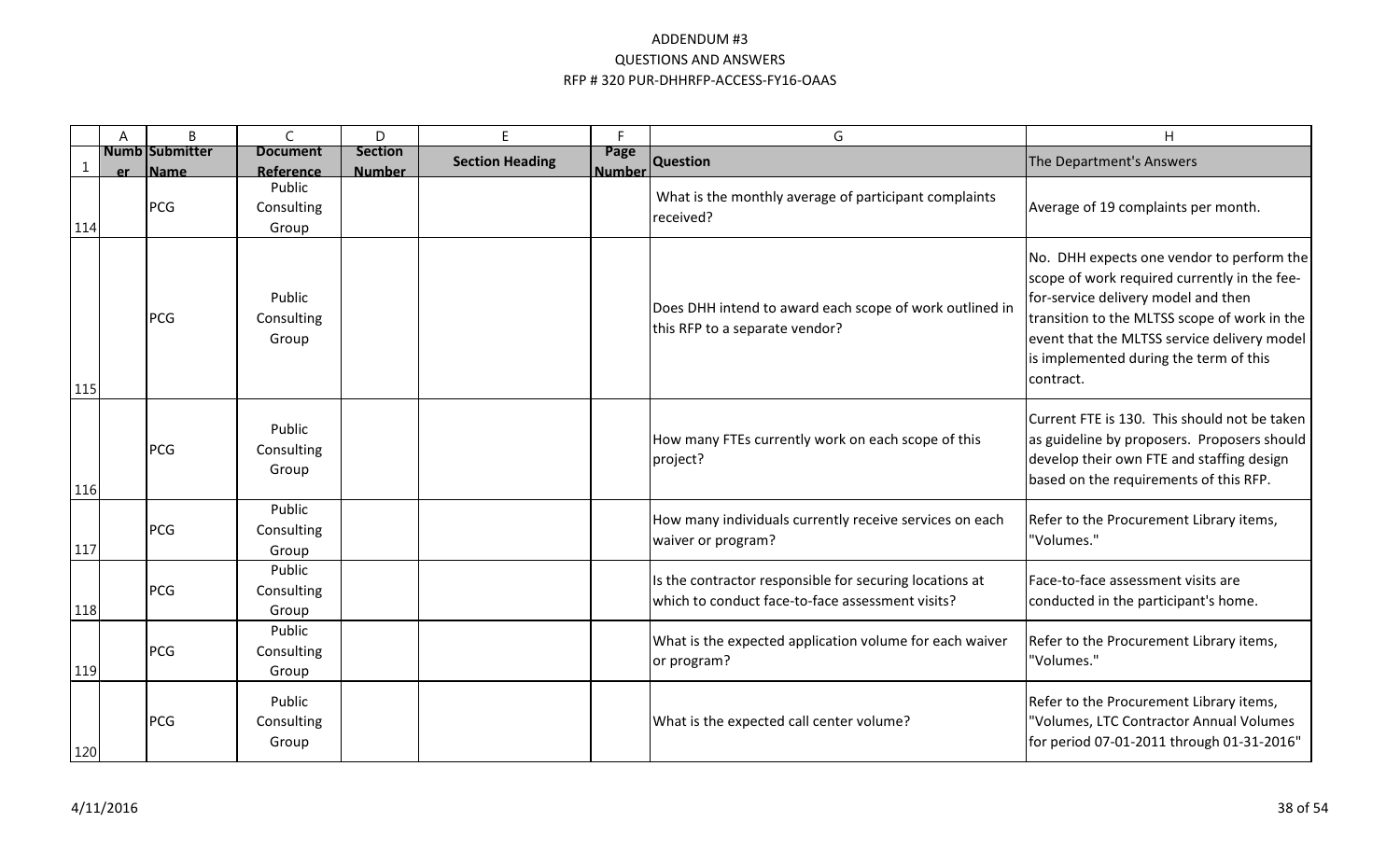|     | Α   | B                     | $\mathsf{C}$                  | D              |                        |                | G                                                                                                                                                                                                                                              | H                                                                                                                                                                                                                                                                                                             |
|-----|-----|-----------------------|-------------------------------|----------------|------------------------|----------------|------------------------------------------------------------------------------------------------------------------------------------------------------------------------------------------------------------------------------------------------|---------------------------------------------------------------------------------------------------------------------------------------------------------------------------------------------------------------------------------------------------------------------------------------------------------------|
|     |     | <b>Numb Submitter</b> | <b>Document</b>               | <b>Section</b> | <b>Section Heading</b> | Page           | <b>Question</b>                                                                                                                                                                                                                                | The Department's Answers                                                                                                                                                                                                                                                                                      |
|     | er. | <b>IName</b>          | Reference                     | <b>Number</b>  |                        | <u> Number</u> |                                                                                                                                                                                                                                                |                                                                                                                                                                                                                                                                                                               |
| 121 |     | PCG                   | Public<br>Consulting<br>Group |                |                        |                | What is the value of the current contract?                                                                                                                                                                                                     | $$52,232,522.00$ for the five year contract<br>period ending June 30, 2016.                                                                                                                                                                                                                                   |
|     |     |                       | Public                        |                |                        |                |                                                                                                                                                                                                                                                |                                                                                                                                                                                                                                                                                                               |
| 122 |     | PCG                   | Consulting<br>Group           |                |                        |                | Who is the current incumbent?                                                                                                                                                                                                                  | Xerox State Healthcare, LLC                                                                                                                                                                                                                                                                                   |
| 123 |     | PCG                   | Public<br>Consulting<br>Group |                |                        |                | Will DHH please provide the OAAS Quality Monitoring<br>audit tool?                                                                                                                                                                             | OAAS cannot provide the tool. However<br>relevant sections from the OAAS internal<br>'Operations Manual, Section VI" have been<br>added to the procurement library.                                                                                                                                           |
| 124 |     | PCG                   | Public<br>Consulting<br>Group |                |                        |                | Will DHH provide any training to the selected contractor<br>a. Will staff complete training and certification in the use of areas, including MDS-HC certification,<br>the Level of Care Eligibility Tool (LOCET) after the RFP is<br>lawarded? | See appendix H, item 12. Also, the<br>Procurement Library Document, "List of<br>OAAS-Required Training" is all provided by<br>OAAS. OAAS will provide training in many<br>LOCET, appeals, NVRA, plan of care<br>development, etc. Staff will complete<br>training for LOCET after the contract is<br>awarded. |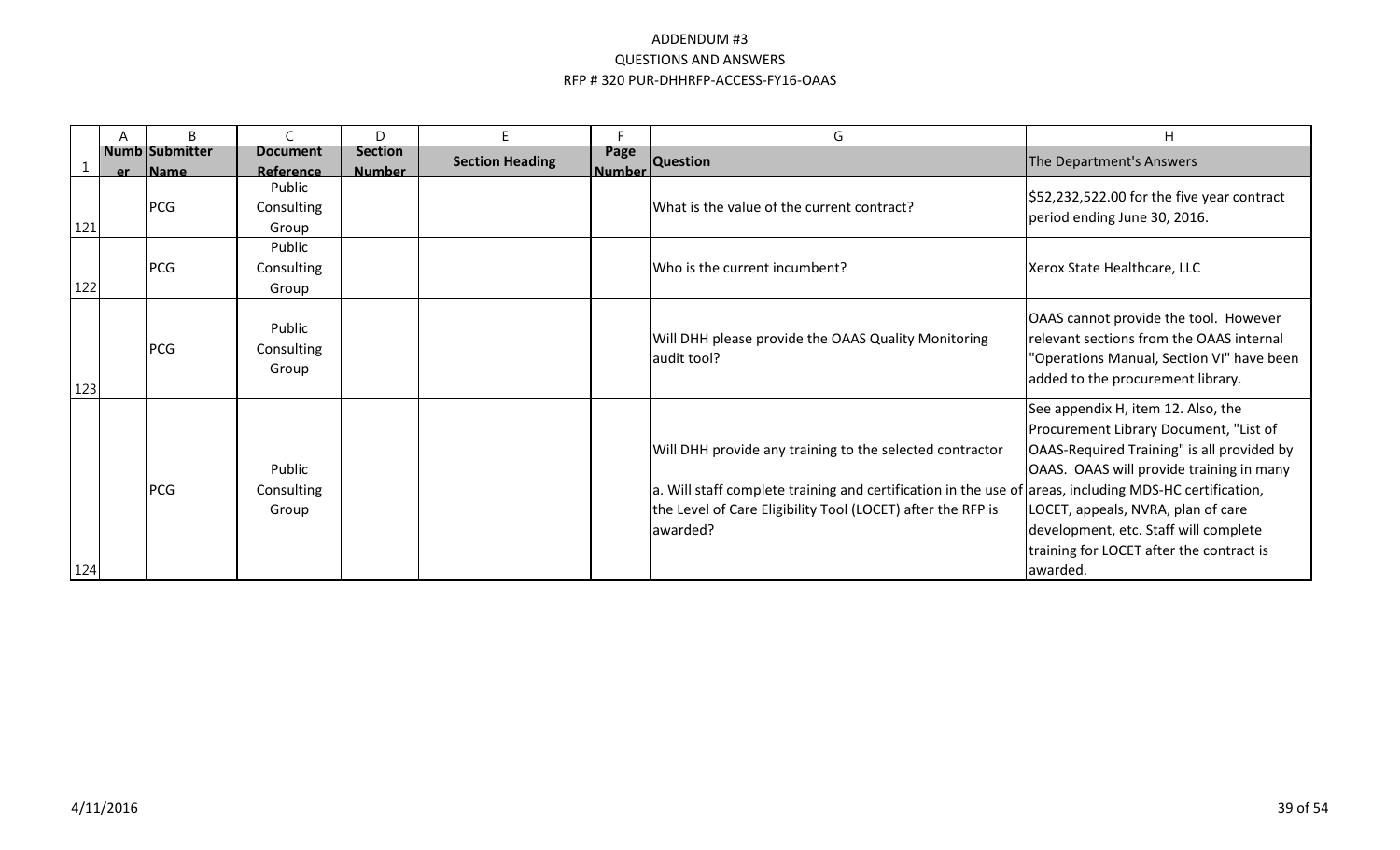|     | B                                                       |                              | D                               |                        |                        | G                                                                                                                                                                               | H                                                                                                                                                                                                                                                                                                                                                                                                                        |
|-----|---------------------------------------------------------|------------------------------|---------------------------------|------------------------|------------------------|---------------------------------------------------------------------------------------------------------------------------------------------------------------------------------|--------------------------------------------------------------------------------------------------------------------------------------------------------------------------------------------------------------------------------------------------------------------------------------------------------------------------------------------------------------------------------------------------------------------------|
|     | <b>Numb Submitter</b><br>er Name                        | <b>Document</b><br>Reference | <b>Section</b><br><b>Number</b> | <b>Section Heading</b> | Page<br><u> Number</u> | <b>Question</b>                                                                                                                                                                 | The Department's Answers                                                                                                                                                                                                                                                                                                                                                                                                 |
| 125 | <b>Xerox Care</b><br>and Quality<br>Solutions,<br>llnc. | <b>RFP</b>                   | General                         | N/A                    | N/A                    | Will DHH please confirm whether the Proposers can submit<br>a list of negotiation points with their proposal. If so, where<br>in the proposal should they include these points? | No, proposers should not submit negotiation<br>points with their proposal. After the<br>contract has been awarded, DHH and the<br>successful proposer will have the<br>opportunity to consider and discuss possible<br>revisions to be included in the language of<br>the final executed contract. DHH expressly<br>disclaims any intention to make a binding<br>commitment that it will agree to any such<br>revisions. |
| 126 | <b>Xerox Care</b><br>and Quality<br>Solutions,<br>llnc. | <b>RFP</b>                   | General                         | N/A                    | N/A                    | Will DHH please confirm that the Proposers will have the<br>ability to negotiate the final agreement prior to contract<br>execution including Appendix B?                       | After the contract has been awarded, DHH<br>and the successful proposer will have the<br>opportunity to consider and discuss possible<br>revisions to be included in the language of<br>the final executed contract. DHH expressly<br>disclaims any intention to make a binding<br>commitment that it will agree to any such<br>revisions.                                                                               |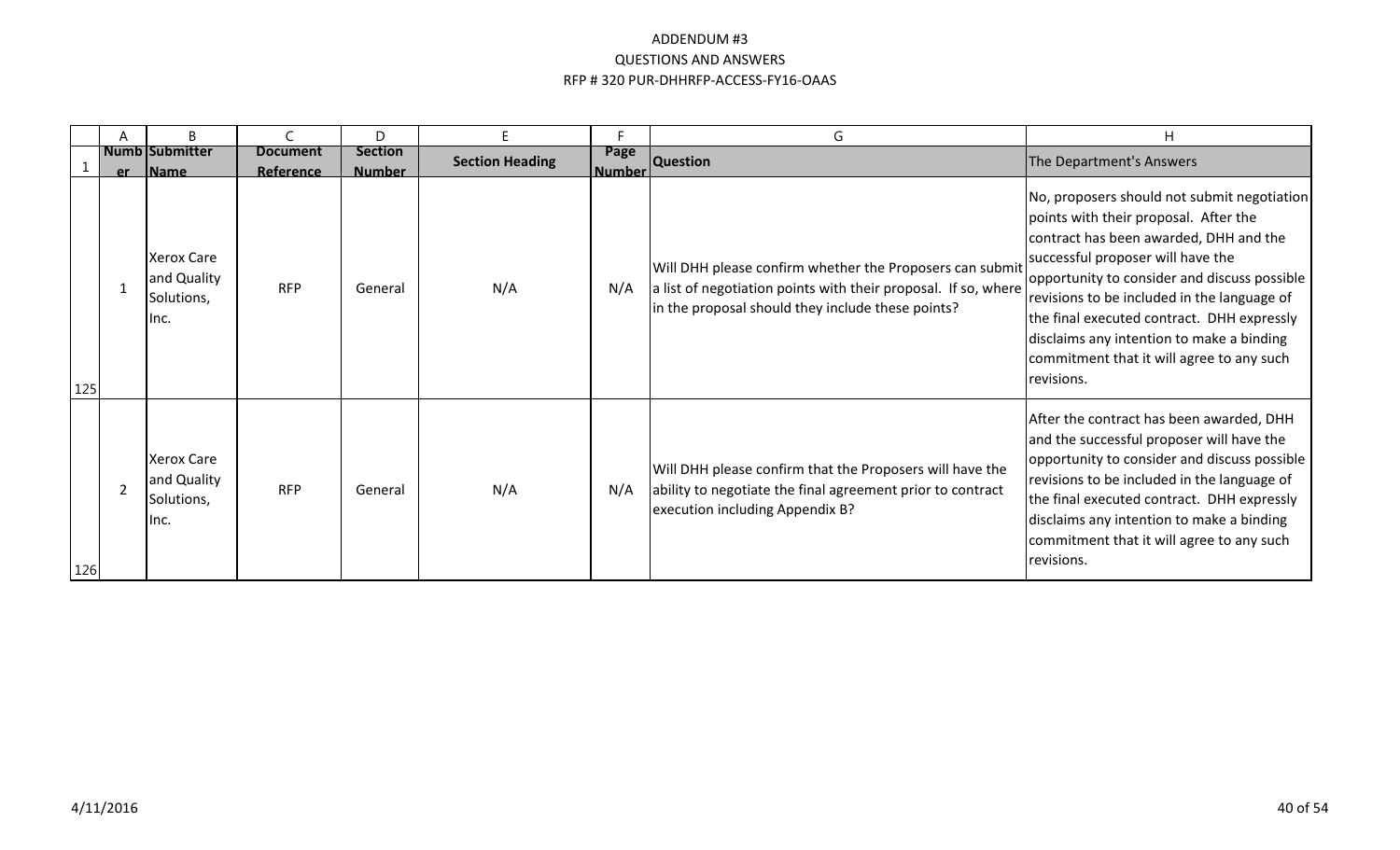|            | A | B                                                       | C                            | D                               | E                                                                                                                                                                                                                                                                                                                                                                                        | Е.             | G                                                                                                                                                                                                                                                                                                                                                                                                                                                                  | H                                                                                                                                                                                                                                                                                                                                                                                |
|------------|---|---------------------------------------------------------|------------------------------|---------------------------------|------------------------------------------------------------------------------------------------------------------------------------------------------------------------------------------------------------------------------------------------------------------------------------------------------------------------------------------------------------------------------------------|----------------|--------------------------------------------------------------------------------------------------------------------------------------------------------------------------------------------------------------------------------------------------------------------------------------------------------------------------------------------------------------------------------------------------------------------------------------------------------------------|----------------------------------------------------------------------------------------------------------------------------------------------------------------------------------------------------------------------------------------------------------------------------------------------------------------------------------------------------------------------------------|
|            |   | <b>Numb Submitter</b><br>er Name                        | <b>Document</b><br>Reference | <b>Section</b><br><b>Number</b> | <b>Section Heading</b>                                                                                                                                                                                                                                                                                                                                                                   | Page<br>Number | <b>Question</b>                                                                                                                                                                                                                                                                                                                                                                                                                                                    | The Department's Answers                                                                                                                                                                                                                                                                                                                                                         |
|            | 3 | <b>Xerox Care</b><br>and Quality<br>Solutions,<br>llnc. | <b>RFP</b>                   | 2.0                             | <b>ORGANIZATION OF RFP:</b><br>Two Scopes of Work,<br>Three Sets of Deliverables<br>DHH has conducted<br>planning and development<br>to implement a system of<br>managed Medicaid for<br>individuals receiving or at<br>risk for needing LTSS.<br>Proposers are required to<br>provide responses,<br>including distinct cost<br>proposals, for each of the<br>two<br>(2) scopes of work. | 8              | Since the State emphasizes the different scope of work and transition nor confirm that the transition will<br>cost of services under the current LTSS Delivery model<br>versus the future MLTSS Delivery model, can the State<br>please clarify when the transition is set to occur? Also,<br>please clarify whether it will be a phased in transition,<br>either over time, or by region? This information will help<br>bidders plan staff resources accordingly. | The State cannot provide timing for this<br>definitely occur during the term of the<br>contract. However, it is a possibility that the<br>State will move to an MLTSS delivery model.<br>Planning completed thus far does not call for<br>a phased in implementation. The contractor<br>will have several months lead time to<br>prepare for such a transition if it does occur. |
| 127<br>128 | 4 | <b>Xerox Care</b><br>and Quality<br>Solutions,<br>llnc. | <b>RFP</b>                   | 2.3.4.2                         | Call Center Operations to<br>Provide Effective Info and<br>Referral                                                                                                                                                                                                                                                                                                                      | 11             | Please confirm that it is acceptable to allow the caller to<br>leave a message instead of a number.                                                                                                                                                                                                                                                                                                                                                                | It is acceptable for the caller to leave a<br>message and/or a number.                                                                                                                                                                                                                                                                                                           |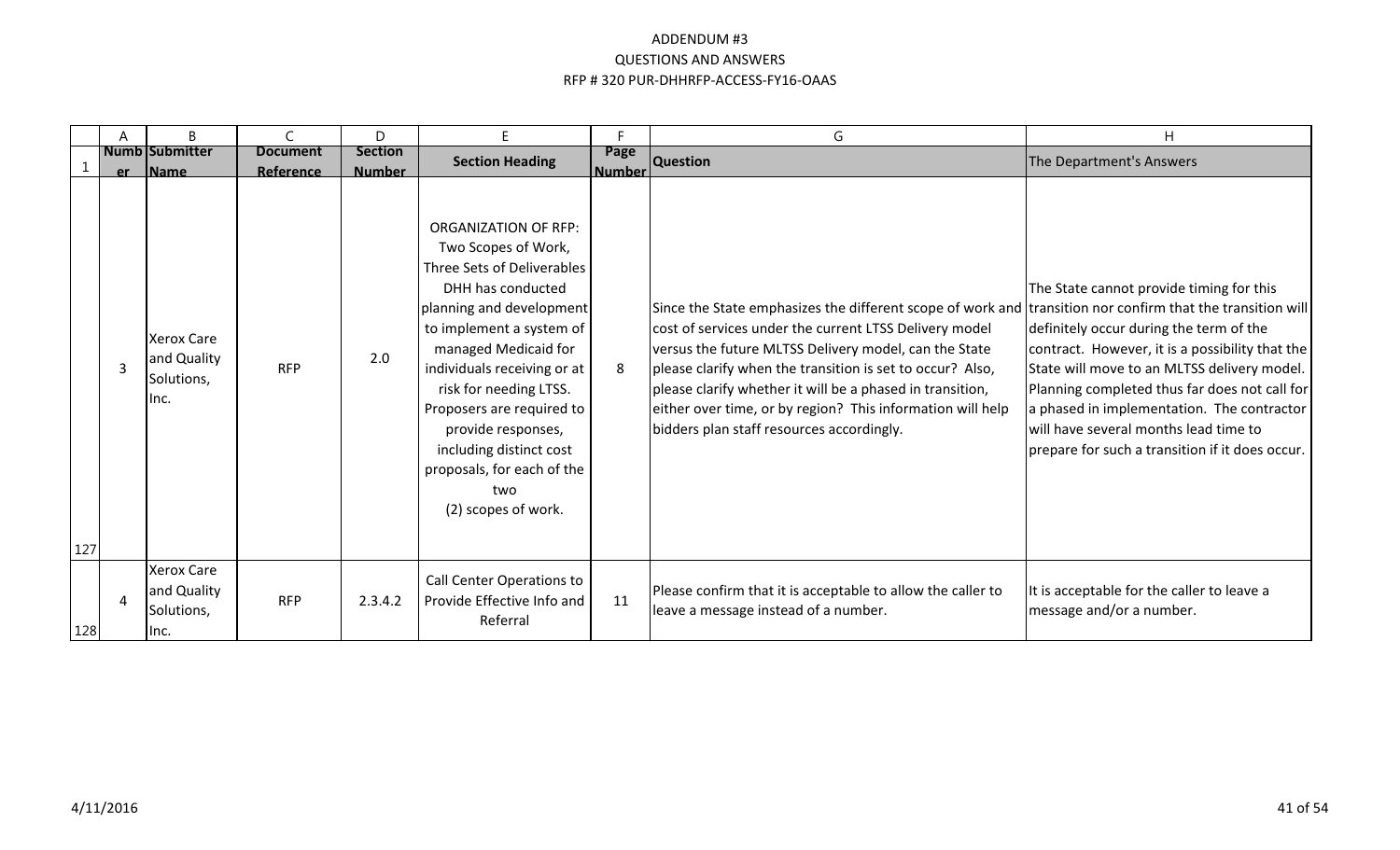|     |    | B                                                      |                              | D                               |                                                                                                 |                       | G                                                                                                 | H                                                                                                                                                                                                                                                                                                                                                                                                                                                                                                                                                                                                                                                                                                                           |
|-----|----|--------------------------------------------------------|------------------------------|---------------------------------|-------------------------------------------------------------------------------------------------|-----------------------|---------------------------------------------------------------------------------------------------|-----------------------------------------------------------------------------------------------------------------------------------------------------------------------------------------------------------------------------------------------------------------------------------------------------------------------------------------------------------------------------------------------------------------------------------------------------------------------------------------------------------------------------------------------------------------------------------------------------------------------------------------------------------------------------------------------------------------------------|
|     | er | Numb Submitter<br><b>IName</b>                         | <b>Document</b><br>Reference | <b>Section</b><br><b>Number</b> | <b>Section Heading</b>                                                                          | Page<br><b>Number</b> | <b>Question</b>                                                                                   | The Department's Answers                                                                                                                                                                                                                                                                                                                                                                                                                                                                                                                                                                                                                                                                                                    |
| 129 | 5  | <b>Xerox Care</b><br>and Quality<br>Solutions,<br>Inc. | <b>RFP</b>                   | 3.9.5.2                         | Performance Indicator:<br>The contractor shall<br>provide representation at<br>100% of appeals. | 29                    | What is the anticipated number of hearings per year that<br>the Contractor is expected to attend? | The contractor is expected to have staff at<br>all hearings. Data regarding appeals and<br>hearings can be found in the Procurement<br>Library. Assessors are not generally<br>required to attend appeals. In the last year<br>there have been 9 instances where an<br>assessor was required to call in for an appeal<br>hearing. Instances why an assessor may be<br>asked to call in are as follows: 1. at the<br>request of the contractor if the contractor<br>feels the appeals coordinator will have a<br>difficult time defending the MDS-HC or MDS-<br>HC notebook 2. at the request of the<br>Administrative Law Judge 3. At the request<br>of the State 4. If there is legal<br>representation for the appellant. |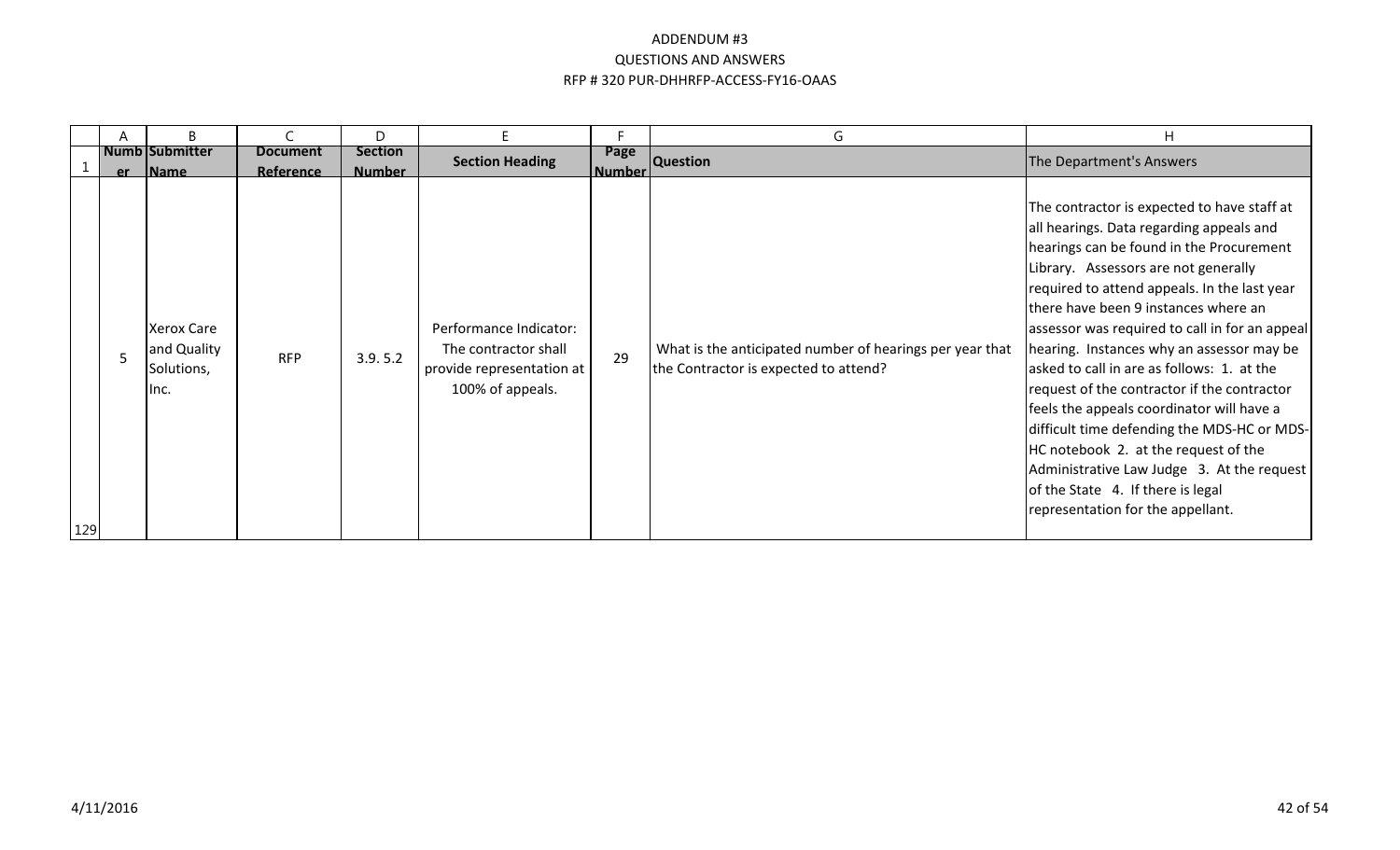|     |   |                                                 |                              | D                               |                                                                                                                                                                                                                                                                           |                       |                                                                                                                                                           |                                                                                                                                                                                                                                                                                  |
|-----|---|-------------------------------------------------|------------------------------|---------------------------------|---------------------------------------------------------------------------------------------------------------------------------------------------------------------------------------------------------------------------------------------------------------------------|-----------------------|-----------------------------------------------------------------------------------------------------------------------------------------------------------|----------------------------------------------------------------------------------------------------------------------------------------------------------------------------------------------------------------------------------------------------------------------------------|
|     |   | <b>Numb Submitter</b><br>er Name                | <b>Document</b><br>Reference | <b>Section</b><br><b>Number</b> | <b>Section Heading</b>                                                                                                                                                                                                                                                    | Page<br><b>Number</b> | <b>Question</b>                                                                                                                                           | The Department's Answers                                                                                                                                                                                                                                                         |
| 130 | h | Xerox Care<br>and Quality<br>Solutions,<br>lnc. | <b>RFP</b>                   | 4.2.7                           | The contractor shall<br>perform accurate and<br>timely change of status<br>reassessments through<br>face-to-face assessment<br>visits. These are<br>conducted upon any<br>reported change in<br>condition which may<br>affect the participant's<br>continued eligibility. | 36                    | How will the contractor be notified of the need for an MCO established for this process. Prior to<br>participant to have a change of status reassessment? | The MCO shall have the responsibility to<br>notify the Access Contractor of a need for<br>status change. Procedures have not been<br>implementation of a managed care delivery<br>system, OAAS will work with the Access<br>Contractor and MCOs to establish the<br>Iprocedures. |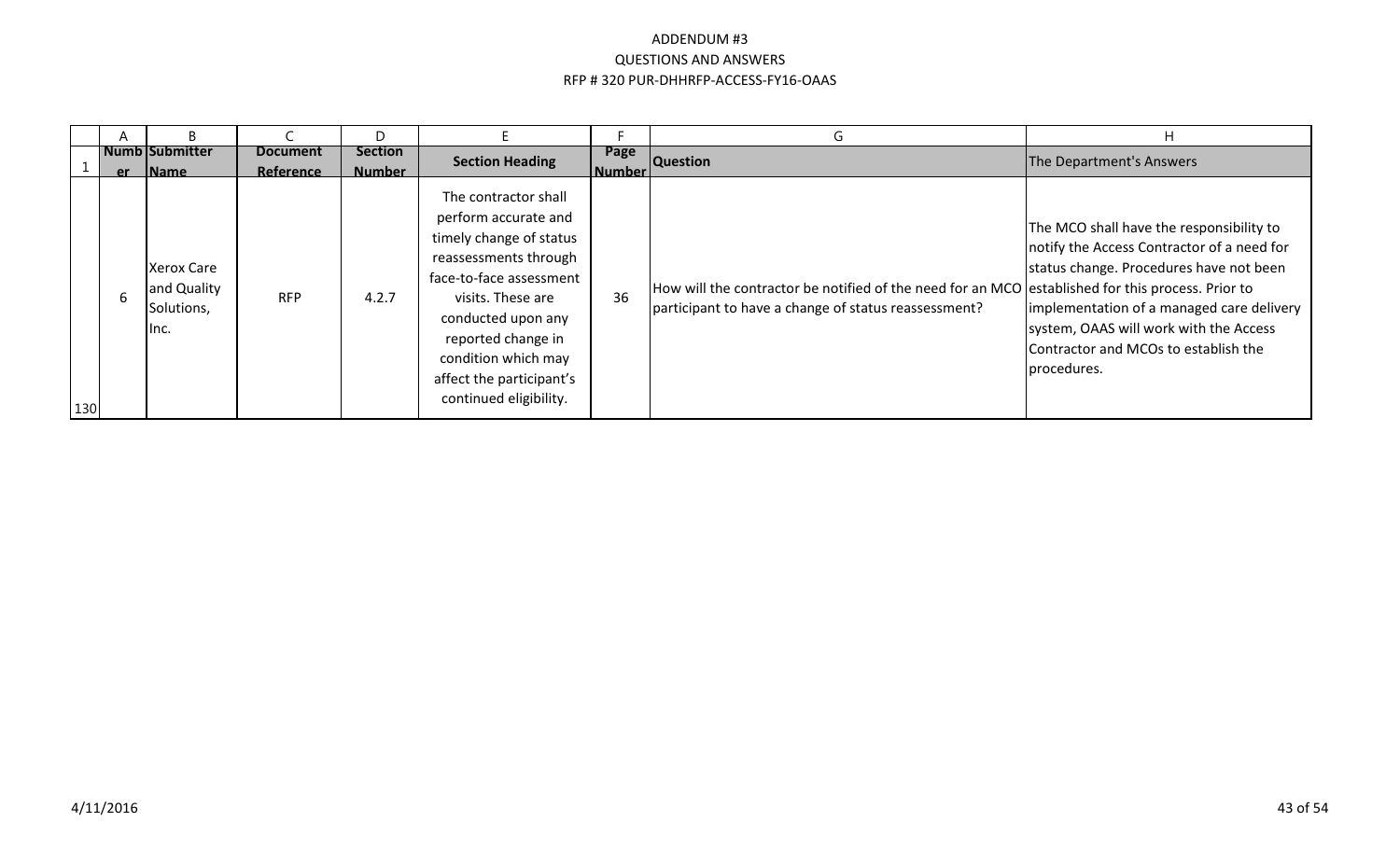|       | A   | B                                                       |                              | D                                                      |                                                                                                                                                                                                                                                                                                                                                                                                                                                       |                                  | G                                                                                                                                                                                                                                                                                                                                                                        | H                                                                                                                                                                                                          |
|-------|-----|---------------------------------------------------------|------------------------------|--------------------------------------------------------|-------------------------------------------------------------------------------------------------------------------------------------------------------------------------------------------------------------------------------------------------------------------------------------------------------------------------------------------------------------------------------------------------------------------------------------------------------|----------------------------------|--------------------------------------------------------------------------------------------------------------------------------------------------------------------------------------------------------------------------------------------------------------------------------------------------------------------------------------------------------------------------|------------------------------------------------------------------------------------------------------------------------------------------------------------------------------------------------------------|
|       | er. | <b>Numb Submitter</b><br><b>Name</b>                    | <b>Document</b><br>Reference | <b>Section</b><br><b>Number</b>                        | <b>Section Heading</b>                                                                                                                                                                                                                                                                                                                                                                                                                                | Page<br><b>Number</b>            | <b>Question</b>                                                                                                                                                                                                                                                                                                                                                          | The Department's Answers                                                                                                                                                                                   |
| $131$ |     | <b>Xerox Care</b><br>and Quality<br>Solutions,<br>IInc. | <b>RFP</b>                   | 6.1.9.<br>12.1.5<br>12.3.<br>12.12.3<br>12.16<br>12.29 | <b>Systems and Technical</b><br>Requirements, General<br>Requirements<br>Terms and Conditions,<br><b>General Requirements</b><br>Terms and Conditions,<br>Applicable Laws and<br>Regulations<br>Terms and Conditions,<br><b>Entire Contract</b><br>Terms and Conditions,<br>HIPAA Privacy and<br>Security Compliance and<br><b>HIPAA Business Associate</b><br>Agreement<br>Terms and Conditions,<br>References to Statutes,<br>Rules, or Regulations | 44<br>89<br>90<br>94<br>94<br>99 | Will DHH please confirm that if a change in any applicable<br>State or Federal laws, regulations, policies, or procedures<br>results in a change of scope that affects the cost of services<br>being provided by the Contractor, that any resulting<br>change in scope will be handled through the modification,<br>amendment, or PAQ procedures as outlined in the RFP? | Confirmed, but only if the change in<br>applicable state or federal laws, regulations,<br>policies, or procedures has a substantial<br>effect on the cost of services being provided<br>by the contractor. |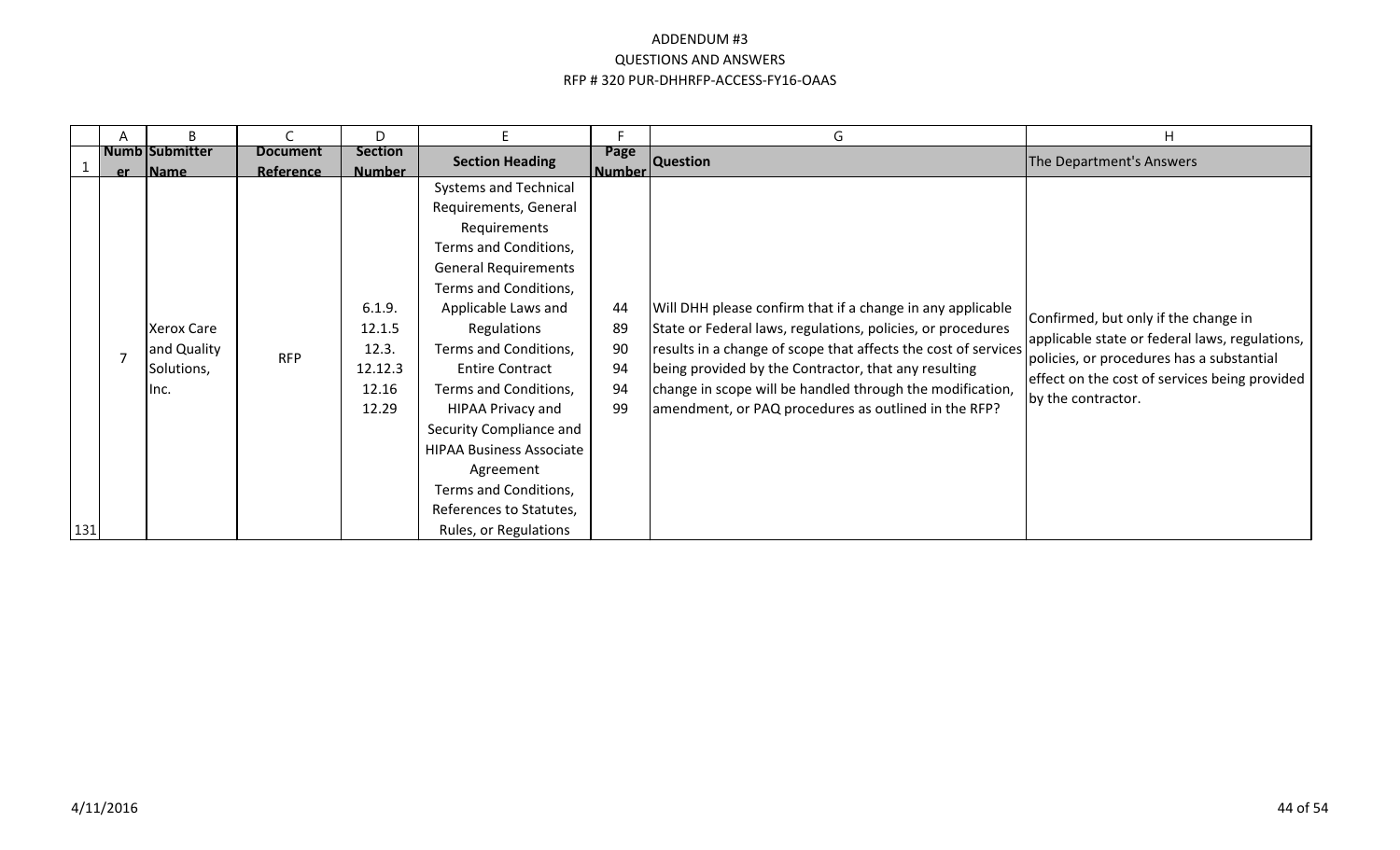|     | A            | B                                                                 |                         | D                       | F                                                                                                                                                                                                                                   | F            | G                                                                                                                    | H                                                                                                                                                                                                    |
|-----|--------------|-------------------------------------------------------------------|-------------------------|-------------------------|-------------------------------------------------------------------------------------------------------------------------------------------------------------------------------------------------------------------------------------|--------------|----------------------------------------------------------------------------------------------------------------------|------------------------------------------------------------------------------------------------------------------------------------------------------------------------------------------------------|
|     |              | <b>Numb Submitter</b>                                             | <b>Document</b>         | <b>Section</b>          | <b>Section Heading</b>                                                                                                                                                                                                              | Page         | <b>Question</b>                                                                                                      | The Department's Answers                                                                                                                                                                             |
| 132 | 8            | er Name<br><b>Xerox Care</b><br>and Quality<br>Solutions,<br>Inc. | Reference<br><b>RFP</b> | <b>Number</b><br>6.2.3. | 6.2.3. The systems shall<br>conform to the following<br>HIPAA-compliant<br>standards as amended for<br>information exchange.<br>Transaction types may<br>include,<br>• ASC X12N 270/271<br>Eligibility/Benefit<br>Inquiry/Response; | Number<br>45 | Please provide the reasons when the contractor would be<br>expected to use the 270/271 eligibility transactions.     | Currently eligibility status is queried using<br>an online system. It is possible that future<br>State systems would make use of the<br>270/271 transaction for Medicaid eligibility<br>interchange. |
| 133 | $\mathsf{q}$ | <b>Xerox Care</b><br>and Quality<br>Solutions,<br>llnc.           | <b>RFP</b>              | 6.2.3.                  | 6.2.3. The systems shall<br>conform to the following<br>HIPAA-compliant<br>standards as amended for<br>information exchange.<br>Transaction types may<br>include,<br>• ASC X12N 278Utilization<br>Review Inquiry/Response;          | 45           | Please provide the reasons when the contractor would be<br>expected to transmit 278 authorization data transactions. | It is possible that future State systems would<br>make use of the 278 transaction for prior<br>authorization interchange.                                                                            |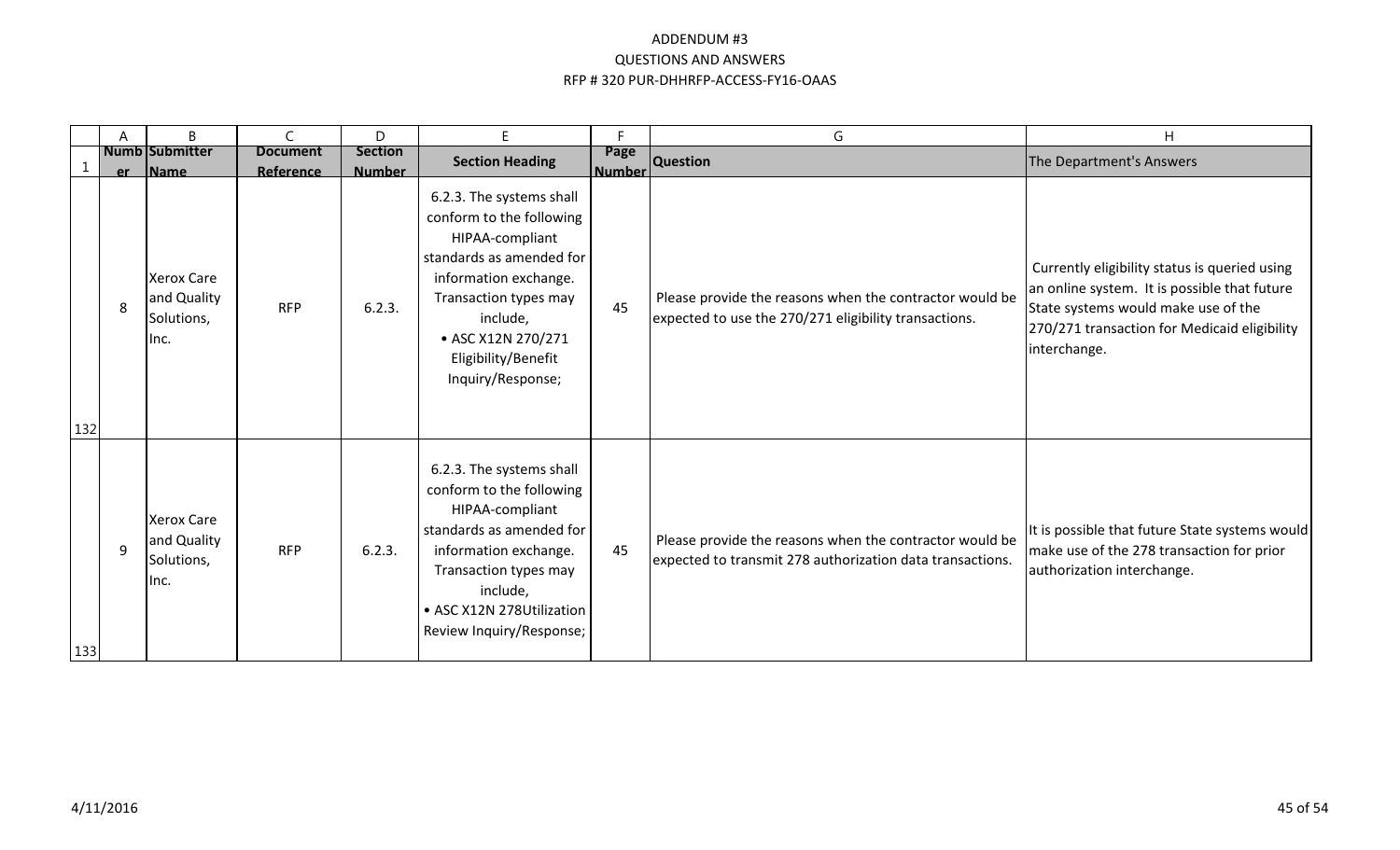|     | А  | B                                                       |                              | D                               |                                                        |                | G                                                                                                                                                                                                                                                               | н                                                                                                                                                                                                                                                                                                                                                                                                                            |
|-----|----|---------------------------------------------------------|------------------------------|---------------------------------|--------------------------------------------------------|----------------|-----------------------------------------------------------------------------------------------------------------------------------------------------------------------------------------------------------------------------------------------------------------|------------------------------------------------------------------------------------------------------------------------------------------------------------------------------------------------------------------------------------------------------------------------------------------------------------------------------------------------------------------------------------------------------------------------------|
|     |    | <b>Numb Submitter</b><br>er Name                        | <b>Document</b><br>Reference | <b>Section</b><br><b>Number</b> | <b>Section Heading</b>                                 | Page<br>Number | <b>Question</b>                                                                                                                                                                                                                                                 | The Department's Answers                                                                                                                                                                                                                                                                                                                                                                                                     |
| 134 | 10 | <b>Xerox Care</b><br>and Quality<br>Solutions,<br>llnc. | <b>RFP</b>                   | 7.1 & 7.1.1                     | <b>General Requirements</b>                            | 56             | In this requirement the State refers to an "approved"<br>Disclosure Form" which should be submitted with the<br>proposal. Would the State please provide this form as it<br>was not included with the RFP or the released Appendices,<br>as listed on page 104? | See Procurement Library for the<br>"Disclosure of Ownership Form."                                                                                                                                                                                                                                                                                                                                                           |
| 135 | 11 | <b>Xerox Care</b><br>and Quality<br>Solutions,<br>llnc. | <b>RFP</b>                   |                                 | General Requirements,<br><b>Insurance Requirements</b> | 56-58          | Would DHH please consider negotiating the insurance<br>terms in Section 7 to ensure that the State's insurance<br>requirements also align with the Contractor's standard<br>corporate policies?                                                                 | At this time, DHH will not consider revising<br>the RFP language as requested. After the<br>contract has been awarded, DHH and the<br>successful proposer will have the<br>opportunity to consider and discuss possible<br>revisions to be included in the language of<br>the final executed contract. DHH expressly<br>disclaims any intention to make a binding<br>commitment that it will agree to any such<br>revisions. |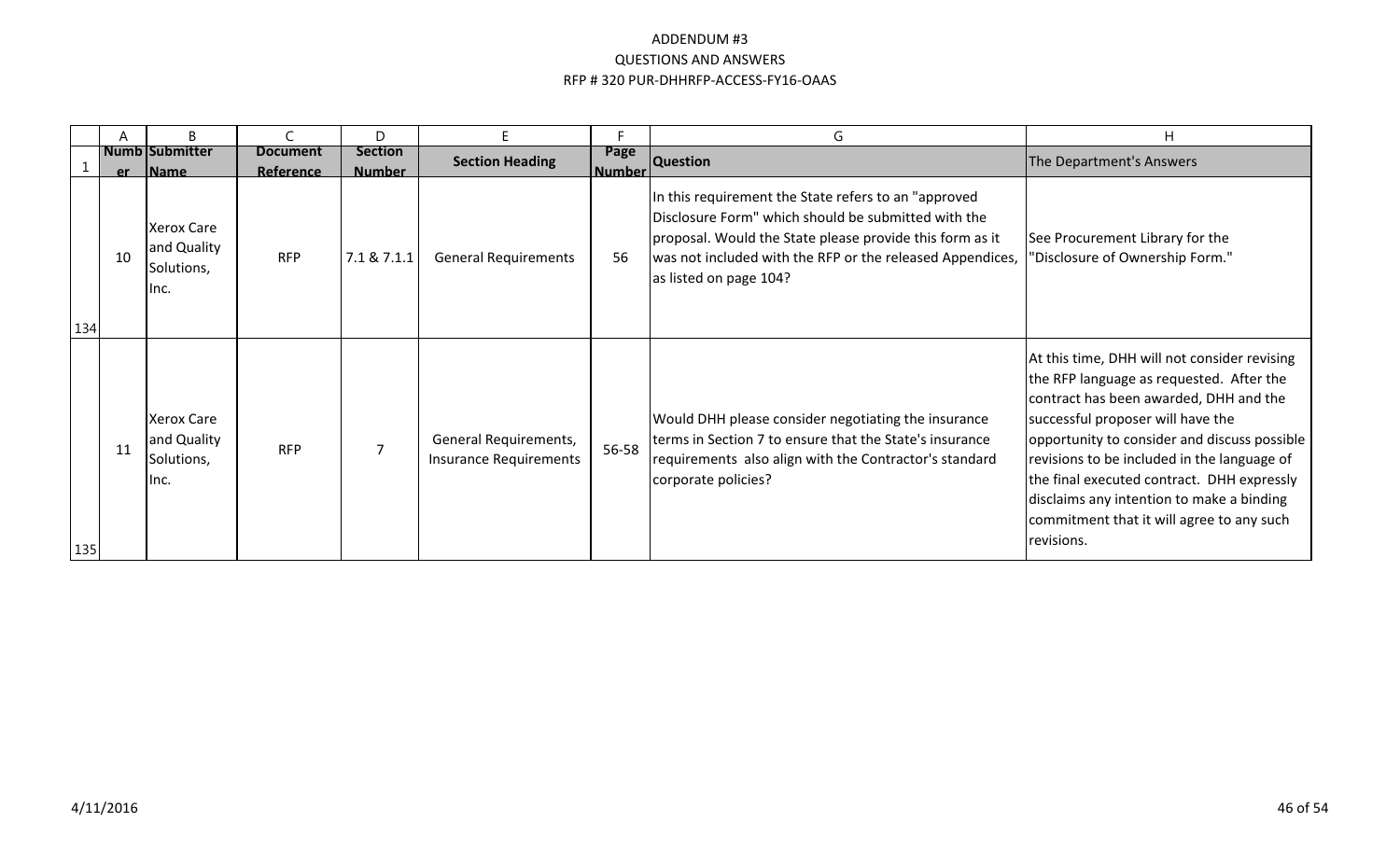|     | A        | $\sf B$                                                                | C                       | D                     | E.                                                                                  | F.                  | G                                                                                                                                                                                                                                                                                                                                                                                                                                                                                                                                                                                                                                                                                                                                                                                                                                                                                       | H                                                                                                                                                                                                                                                                                                                                                                                                                            |
|-----|----------|------------------------------------------------------------------------|-------------------------|-----------------------|-------------------------------------------------------------------------------------|---------------------|-----------------------------------------------------------------------------------------------------------------------------------------------------------------------------------------------------------------------------------------------------------------------------------------------------------------------------------------------------------------------------------------------------------------------------------------------------------------------------------------------------------------------------------------------------------------------------------------------------------------------------------------------------------------------------------------------------------------------------------------------------------------------------------------------------------------------------------------------------------------------------------------|------------------------------------------------------------------------------------------------------------------------------------------------------------------------------------------------------------------------------------------------------------------------------------------------------------------------------------------------------------------------------------------------------------------------------|
|     |          | Numb Submitter                                                         | <b>Document</b>         | <b>Section</b>        | <b>Section Heading</b>                                                              | Page                | Question                                                                                                                                                                                                                                                                                                                                                                                                                                                                                                                                                                                                                                                                                                                                                                                                                                                                                | The Department's Answers                                                                                                                                                                                                                                                                                                                                                                                                     |
| 136 | er<br>12 | <b>Name</b><br><b>Xerox Care</b><br>and Quality<br>Solutions,<br>llnc. | Reference<br><b>RFP</b> | <b>Number</b><br>8.11 | <b>Contract Monitoring and</b><br>Compliance, Imposing<br><b>Liquidated Damages</b> | <b>Number</b><br>63 | Will DHH please consider adding the following language to<br>Section 8.11 to allow for the fair assessment of liquidated<br>damages?<br>Liquidated damages will not be imposed in the following<br>circumstances:<br>1. When changes in scope, direction, or program funding<br>are made at the request of DHH, and such changes impact<br>the Contractor's ability to perform in accordance with<br>service levels;<br>2. When a force majeure event occurs;<br>3. When program processes are changed at the request of<br>DHH, and such changes impact the Contractor's ability to<br>perform in accordance with service levels;<br>4. When any stated assumption on which a performance<br>goal is based turns out not to have been correct; or<br>5. When the failure is due to the acts or omissions of DHH<br>or a third party outside of the Contractor's reasonable<br>control. | At this time, DHH will not consider revising<br>the RFP language as requested. After the<br>contract has been awarded, DHH and the<br>successful proposer will have the<br>opportunity to consider and discuss possible<br>revisions to be included in the language of<br>the final executed contract. DHH expressly<br>disclaims any intention to make a binding<br>commitment that it will agree to any such<br>revisions. |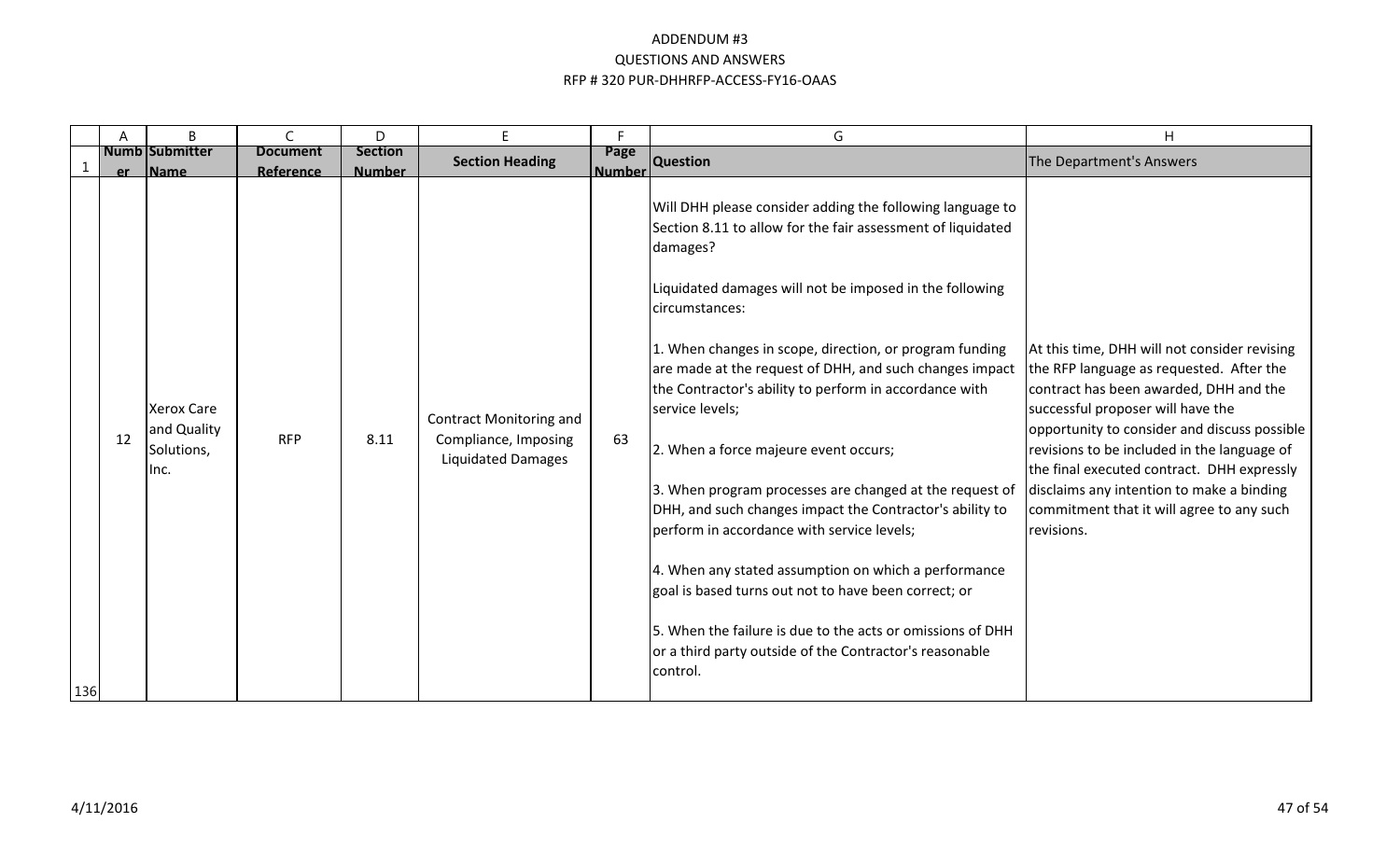|     | A  | B                                                       | C                            | D                               | E.                                                                                     | F.                    | G                                                                                                                                                                                                       | H                                                                                                                                                                                                                                                                                                                                                                                                                            |
|-----|----|---------------------------------------------------------|------------------------------|---------------------------------|----------------------------------------------------------------------------------------|-----------------------|---------------------------------------------------------------------------------------------------------------------------------------------------------------------------------------------------------|------------------------------------------------------------------------------------------------------------------------------------------------------------------------------------------------------------------------------------------------------------------------------------------------------------------------------------------------------------------------------------------------------------------------------|
|     | er | <b>Numb Submitter</b><br><b>Name</b>                    | <b>Document</b><br>Reference | <b>Section</b><br><b>Number</b> | <b>Section Heading</b>                                                                 | Page<br><b>Number</b> | <b>Question</b>                                                                                                                                                                                         | The Department's Answers                                                                                                                                                                                                                                                                                                                                                                                                     |
| 137 | 13 | <b>Xerox Care</b><br>and Quality<br>Solutions,<br>llnc. | <b>RFP</b>                   | 8.12.1                          | <b>Contract Monitoring and</b><br>Compliance, Amounts for<br><b>Liquidated Damages</b> | 63                    | Would DHH be willing to negotiate a monthly total<br>aggregate cap on liquidated damages? The Contractor's<br>suggested cap would be at ten (10%) percent of the-<br>monthly invoice amount.            | At this time, DHH will not consider revising<br>the RFP language as requested. After the<br>contract has been awarded, DHH and the<br>successful proposer will have the<br>opportunity to consider and discuss possible<br>revisions to be included in the language of<br>the final executed contract. DHH expressly<br>disclaims any intention to make a binding<br>commitment that it will agree to any such<br>revisions. |
| 138 | 14 | <b>Xerox Care</b><br>and Quality<br>Solutions,<br>llnc. | <b>RFP</b>                   | 9.11 &<br>9.11.3,<br>9.17.9     | <b>Proposal Submission</b>                                                             | 69 & 73               | Would the State please confirm that the cost proposal<br>(Part XIII) and the financial statements (Part XV) should be<br>included in one separate binder from other binders<br>required for submission? | See Addendum 2.                                                                                                                                                                                                                                                                                                                                                                                                              |
| 139 | 15 | <b>Xerox Care</b><br>and Quality<br>Solutions,<br>llnc. |                              |                                 |                                                                                        |                       | [No question submitted.]                                                                                                                                                                                |                                                                                                                                                                                                                                                                                                                                                                                                                              |
| 140 | 16 | <b>Xerox Care</b><br>and Quality<br>Solutions,<br>Ilnc. | <b>RFP</b>                   | 12.7                            | Contract Language<br>Interpretation                                                    |                       | Page 92 Would DHH please consider deleting Section 12.7?                                                                                                                                                | INo.                                                                                                                                                                                                                                                                                                                                                                                                                         |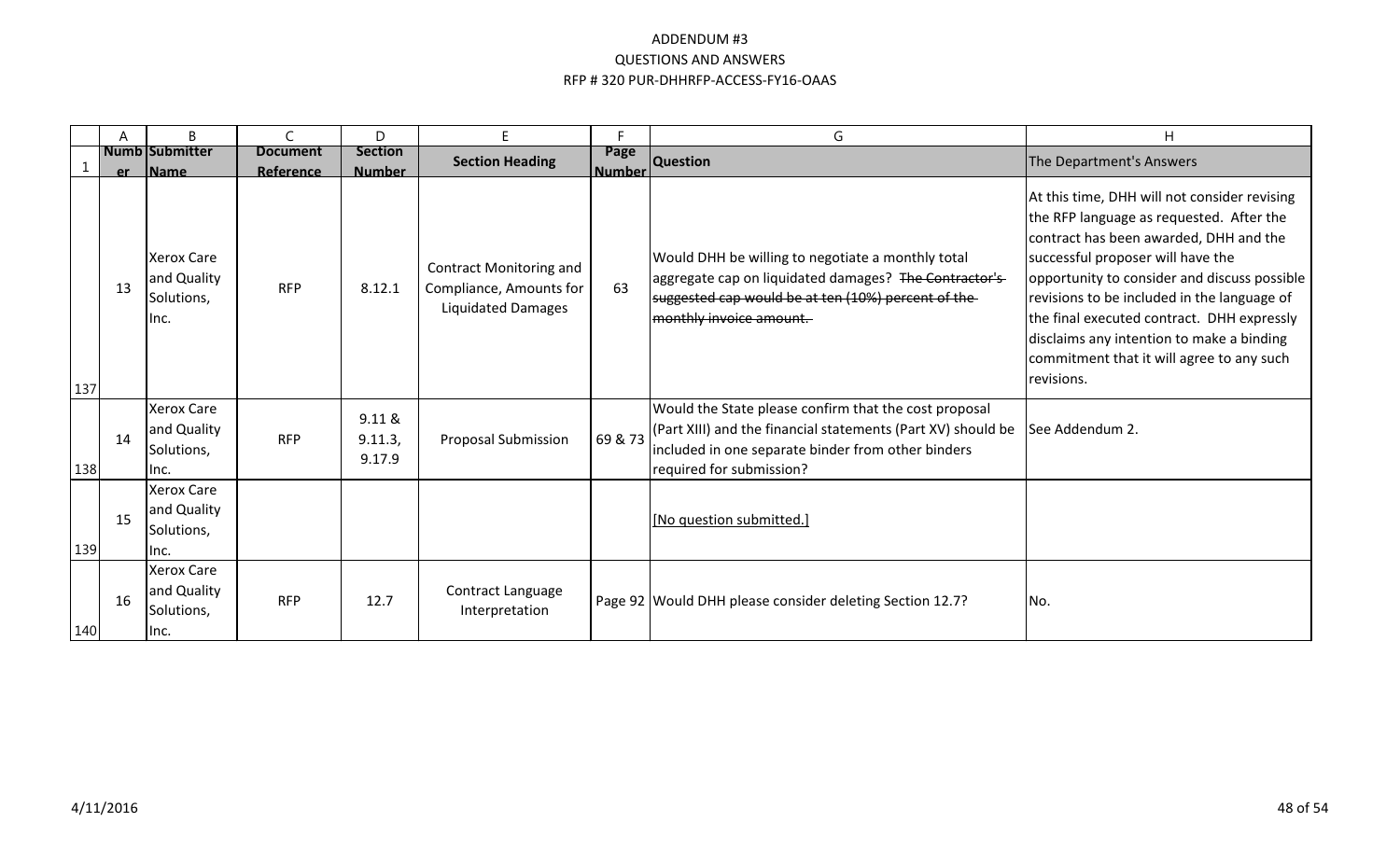|     |    | B                                                       |                              | D                               | E.                                                                      |                           | G                                                                                                                                                                                                                                                                                                                                                                                                                                                    | H                                                                                                                                                                                                                                                                                                                                                                                                                             |
|-----|----|---------------------------------------------------------|------------------------------|---------------------------------|-------------------------------------------------------------------------|---------------------------|------------------------------------------------------------------------------------------------------------------------------------------------------------------------------------------------------------------------------------------------------------------------------------------------------------------------------------------------------------------------------------------------------------------------------------------------------|-------------------------------------------------------------------------------------------------------------------------------------------------------------------------------------------------------------------------------------------------------------------------------------------------------------------------------------------------------------------------------------------------------------------------------|
|     |    | Numb Submitter<br>er Name                               | <b>Document</b><br>Reference | <b>Section</b><br><b>Number</b> | <b>Section Heading</b>                                                  | Page<br><u>l Number l</u> | <b>Question</b>                                                                                                                                                                                                                                                                                                                                                                                                                                      | The Department's Answers                                                                                                                                                                                                                                                                                                                                                                                                      |
| 141 | 17 | <b>Xerox Care</b><br>and Quality<br>Solutions,<br>llnc. | <b>RFP</b>                   | 12.18.1                         | Terms and Conditions,<br>Indemnification and<br>Limitation of Liability | 95                        | Will DHH please consider amending this section to read:<br>The contractor shall be fully liable for the actions of its<br>agents, employees, partners or subcontractors and shall<br>fully indemnify and hold harmless DHH and its Authorized<br>users from any third party suits, actions, damages and<br>costs or every name and description relating to personal                                                                                  | At this time, DHH will not consider revising<br>the RFP language as requested. After the<br>contract has been awarded, DHH and the<br>successful proposer will have the<br>opportunity to consider and discuss possible<br>revisions to be included in the language of<br>the final executed contract. DHH expressly                                                                                                          |
| 142 | 18 | <b>Xerox Care</b><br>and Quality<br>Solutions,<br>llnc. | <b>RFP</b>                   | 12.18.1                         | Terms and Conditions,<br>Indemnification and<br>Limitation of Liability | 95                        | Will DHH please consider applying the following carve outs<br>under section 12.18.2. to section 12.18.1:<br>12.18.2.1. Prompt written notice of any action, claim or<br>threat of infringement suit, or other suit,<br>12.18.2.2. The opportunity to take over, settle or defend<br>such action, claim or suit at the contractor's sole expense,<br>land<br>12.18.2.3. Assistance in the defense of any such action at<br>the expense of contractor. | At this time, DHH will not consider revising<br>the RFP language as requested. After the<br>contract has been awarded, DHH and the<br>successful proposer will have the<br>opportunity to consider and discuss possible<br>revisions to be included in the language of<br>the final executed contract. DHH expressly<br>disclaims any intention to make a binding<br>commitment that it will agree to any such<br>Irevisions. |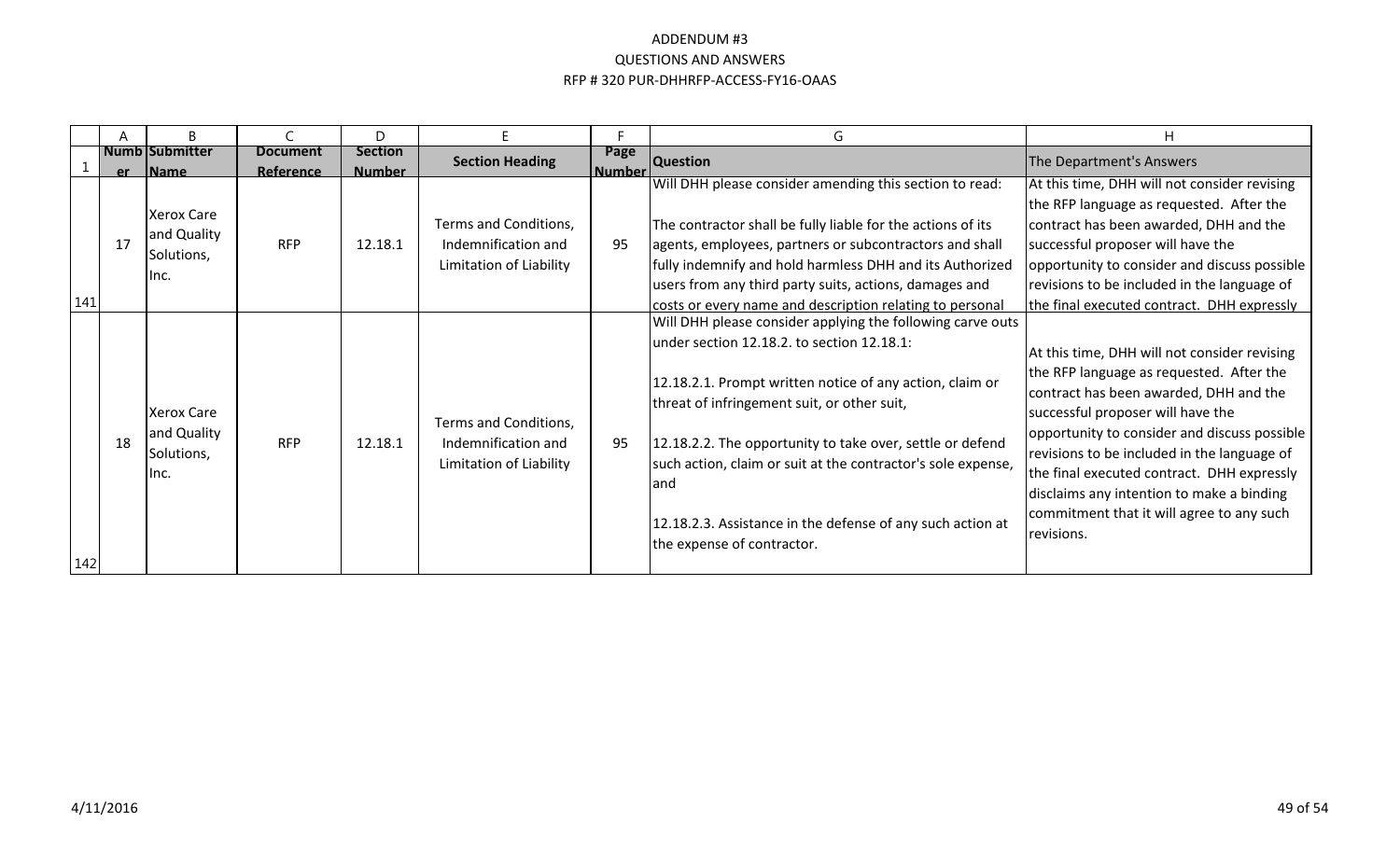|     | Α  | B                                                      | $\mathsf{C}$                 | D                               | E                                                                                                                                                                                                                                                                                                                                                                                                                                                                          | F.                    | G                                                                                                                                                                                                                                      | H                                                                                                                                                |
|-----|----|--------------------------------------------------------|------------------------------|---------------------------------|----------------------------------------------------------------------------------------------------------------------------------------------------------------------------------------------------------------------------------------------------------------------------------------------------------------------------------------------------------------------------------------------------------------------------------------------------------------------------|-----------------------|----------------------------------------------------------------------------------------------------------------------------------------------------------------------------------------------------------------------------------------|--------------------------------------------------------------------------------------------------------------------------------------------------|
|     | er | <b>Numb Submitter</b><br>Name                          | <b>Document</b><br>Reference | <b>Section</b><br><b>Number</b> | <b>Section Heading</b>                                                                                                                                                                                                                                                                                                                                                                                                                                                     | Page<br><b>Number</b> | <b>Question</b>                                                                                                                                                                                                                        | The Department's Answers                                                                                                                         |
| 143 | 19 | <b>Xerox Care</b><br>and Quality<br>Solutions,<br>Inc. | <b>RFP</b>                   | 12.18.8                         | Indemnification and<br>Limitation of Liability,<br>'The State and Authorized<br>User may, in addition to<br>other remedies available<br>to them at law or equity<br>and upon notice to the<br>contractor, retain such<br>monies from amounts due<br>contractor, or may<br>proceed against the<br>performance and payment<br>bond, if any, as may be<br>necessary to satisfy any<br>claim for damages,<br>penalties, costs and the<br>like asserted by or against<br>them." | 96                    | There is a reference to a performance and payment bond.<br>Please confirm a performance and payment bond is not a<br>requirement of the RFP.                                                                                           | Confirmed.                                                                                                                                       |
| 144 | 20 | <b>Xerox Care</b><br>and Quality<br>Solutions,<br>Inc. | <b>RFP</b>                   | 12.26.8                         | Terms and Conditions,<br>Terms of Payment                                                                                                                                                                                                                                                                                                                                                                                                                                  | 99                    | Will DHH confirm the Contractor will not be under<br>obligation to continue to perform once DHH is invoiced the<br>maximum amount of the contract unless the contract<br>maximum is increased through an amendment to the<br>contract? | Confirmed.                                                                                                                                       |
| 145 | 21 | <b>Xerox Care</b><br>and Quality<br>Solutions,<br>Inc. | <b>RFP</b>                   | 12.30                           | Terms and Conditions,<br><b>Right to Audit</b>                                                                                                                                                                                                                                                                                                                                                                                                                             | 100                   | Will DHH please confirm that the only financial information<br>that will be audited under this section are those required<br>to validate the accuracy of invoices?                                                                     | We cannot confirm this because the<br>Department has no control over other<br>auditing agencies and cannot make a<br>commitment on their behalf. |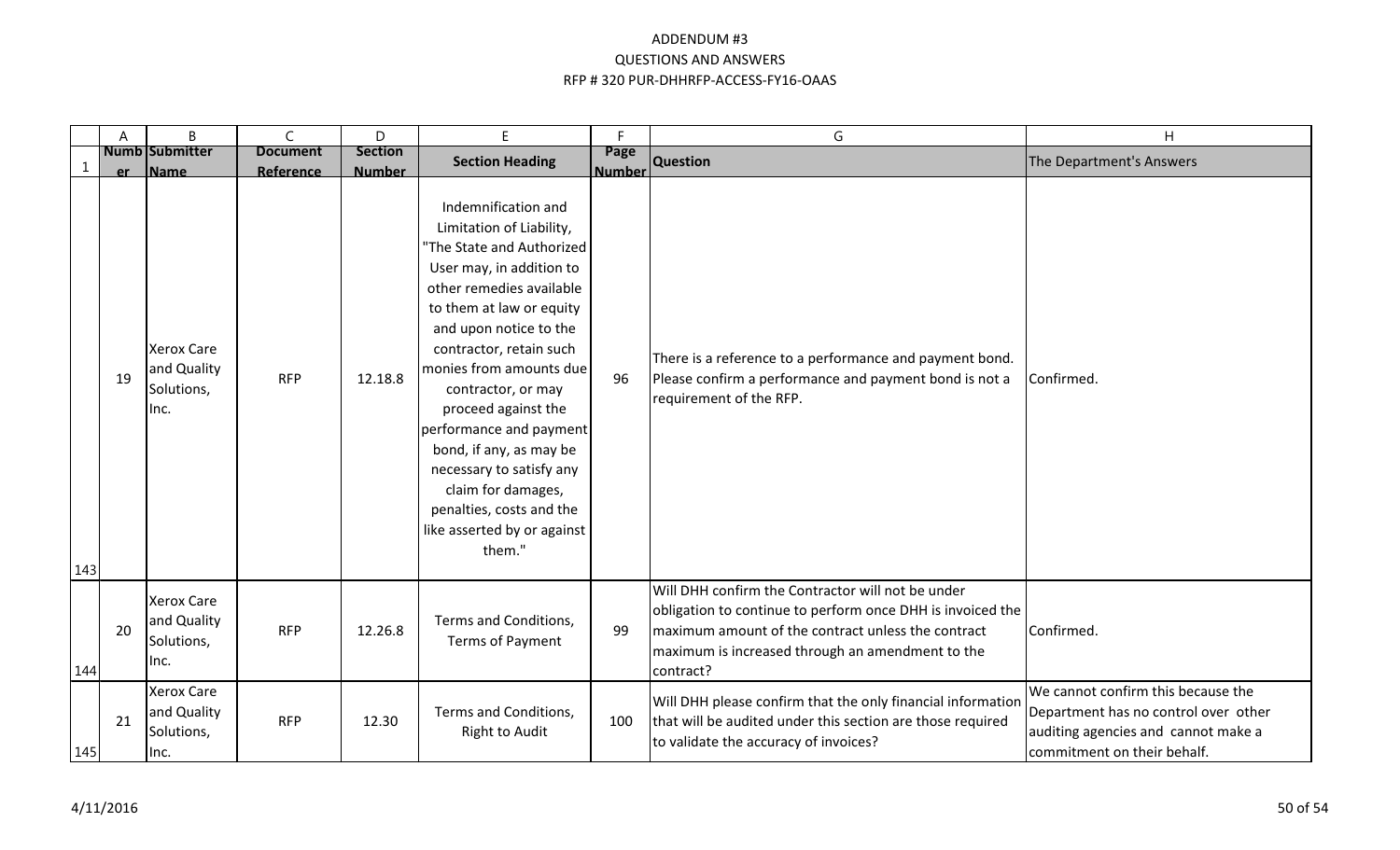|     | A  | B                                                       | C                            | D                               | F.                                                                                                                                                                                                                                                                                              | Е                     | G                                                                                                                                                                       | H                                                                                                                                                                                                                                                                                                                                                                                                                            |
|-----|----|---------------------------------------------------------|------------------------------|---------------------------------|-------------------------------------------------------------------------------------------------------------------------------------------------------------------------------------------------------------------------------------------------------------------------------------------------|-----------------------|-------------------------------------------------------------------------------------------------------------------------------------------------------------------------|------------------------------------------------------------------------------------------------------------------------------------------------------------------------------------------------------------------------------------------------------------------------------------------------------------------------------------------------------------------------------------------------------------------------------|
|     |    | <b>Numb Submitter</b><br>er Name                        | <b>Document</b><br>Reference | <b>Section</b><br><b>Number</b> | <b>Section Heading</b>                                                                                                                                                                                                                                                                          | Page<br><b>Number</b> | <b>Question</b>                                                                                                                                                         | The Department's Answers                                                                                                                                                                                                                                                                                                                                                                                                     |
| 146 | 22 | <b>Xerox Care</b><br>and Quality<br>Solutions,<br>llnc. | <b>RFP</b>                   | 12.35<br>12.36<br>12.39         | Terms and Conditions,<br><b>Termination for</b><br>Convenience,<br>Terms and Conditions,<br>Termination for<br>Contractor Insolvency,<br>Bankruptcy, Instability of<br>Funds<br>Terms and Conditions,<br><b>Termination or Reduction</b><br>in Scope of Work for Non-<br>Appropriation of Funds | 101<br>101<br>102     | Would DHH please consider negotiating the termination<br>provisions so that they are in line with industry standards?                                                   | At this time, DHH will not consider revising<br>the RFP language as requested. After the<br>contract has been awarded, DHH and the<br>successful proposer will have the<br>opportunity to consider and discuss possible<br>revisions to be included in the language of<br>the final executed contract. DHH expressly<br>disclaims any intention to make a binding<br>commitment that it will agree to any such<br>revisions. |
| 147 | 23 | <b>Xerox Care</b><br>and Quality<br>Solutions,<br>llnc. | <b>RFP</b>                   | 12.40                           | Terms and Conditions,<br>Time is of the Essence                                                                                                                                                                                                                                                 | 102                   | Will DHH please consider removing Section 12.40 Time is<br>of the Essence as it is not applicable to the type of services No.<br>being provided under this procurement. |                                                                                                                                                                                                                                                                                                                                                                                                                              |
| 148 | 24 | <b>Xerox Care</b><br>and Quality<br>Solutions,<br>llnc. | <b>RFP</b>                   | 12.42                           | Terms and Conditions, Use<br>of Data                                                                                                                                                                                                                                                            | 103                   | Will DHH please confirm that this section does not apply to DHH will not disclose proprietary<br>the Contractor's proprietary data or information?                      | information.                                                                                                                                                                                                                                                                                                                                                                                                                 |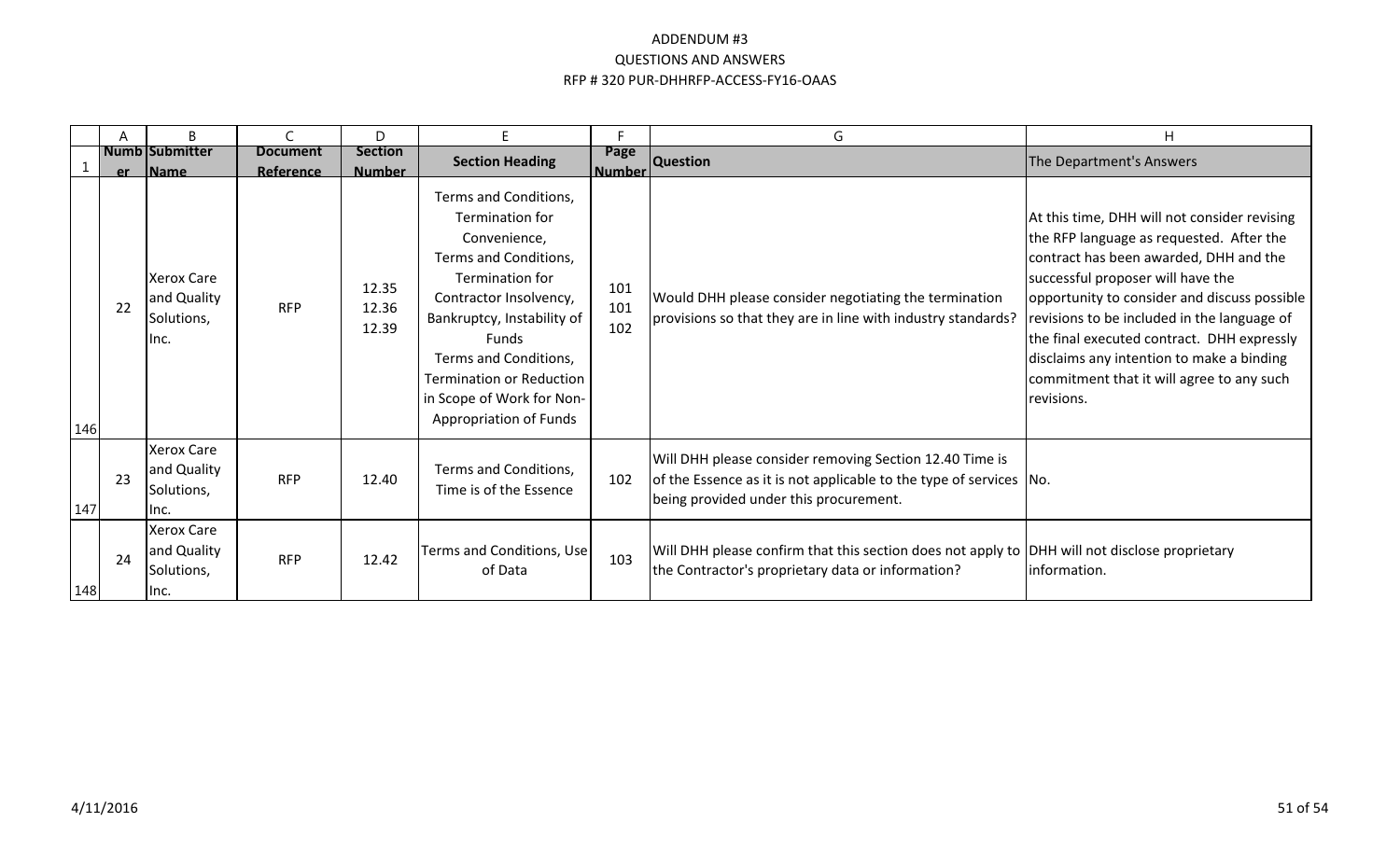|     | A        | B                                                                      |                         | D                      | E                                                                                                | F                     | G                                                                                                                                                                                                                                                                                                                                                                                                                       | H                                                                                                                                                                                                                                                                                                                                                                                                                            |
|-----|----------|------------------------------------------------------------------------|-------------------------|------------------------|--------------------------------------------------------------------------------------------------|-----------------------|-------------------------------------------------------------------------------------------------------------------------------------------------------------------------------------------------------------------------------------------------------------------------------------------------------------------------------------------------------------------------------------------------------------------------|------------------------------------------------------------------------------------------------------------------------------------------------------------------------------------------------------------------------------------------------------------------------------------------------------------------------------------------------------------------------------------------------------------------------------|
|     |          | Numb Submitter                                                         | <b>Document</b>         | <b>Section</b>         | <b>Section Heading</b>                                                                           | Page                  | <b>Question</b>                                                                                                                                                                                                                                                                                                                                                                                                         | The Department's Answers                                                                                                                                                                                                                                                                                                                                                                                                     |
| 149 | er<br>25 | <b>Name</b><br><b>Xerox Care</b><br>and Quality<br>Solutions,<br>llnc. | Reference<br><b>RFP</b> | <b>Number</b><br>12.45 | Terms and Conditions,<br>Warranty to Comply with<br><b>State and Federal</b><br>Regulations      | <u> Number</u><br>103 | Will DHH please consider amending the language as<br>follows:<br>The contractor shall warrant, to the best of its knowledge,<br>that it shall comply with all state and federal laws and<br>regulations as they exist at the time of the Contract or as<br>subsequently amended as applicable.                                                                                                                          | At this time, DHH will not consider revising<br>the RFP language as requested. After the<br>contract has been awarded, DHH and the<br>successful proposer will have the<br>opportunity to consider and discuss possible<br>revisions to be included in the language of<br>the final executed contract. DHH expressly<br>disclaims any intention to make a binding<br>commitment that it will agree to any such<br>revisions. |
| 150 | 26       | <b>Xerox Care</b><br>and Quality<br>Solutions,<br>llnc.                | Appendix B              | Appendix B-3           | Contract between State of<br>Louisiana Department of<br>Health and Hospitals,<br>Auditors        | Page 2                | Would DHH confirm that any audit conducted under this<br>provision will be conducted during business hours on<br>business and will not be intrusive. If audits are intrusive,<br>any liquidated damage incurred as a result of this<br>interruption will be waived. Additionally, will DHH confirm<br>that financial information required for this audit will only<br>be those documents required to validate invoices. | We cannot confirm this because the<br>Department has no control over other<br>auditing agencies and cannot make a<br>commitment on their behalf.                                                                                                                                                                                                                                                                             |
| 151 | 27       | <b>Xerox Care</b><br>and Quality<br>Solutions,<br>llnc.                | Appendix B              | Appendix B-            | Contract between State of<br>Louisiana Department of<br>Health and Hospitals,<br><b>Auditors</b> | Page 2                | Would DHH confirm that LA DHH is exempt from payment<br>of Louisiana state and local sales/use taxes and will provide   Confirmed.<br>Contractor with any necessary certification to document<br>such exemption?                                                                                                                                                                                                        |                                                                                                                                                                                                                                                                                                                                                                                                                              |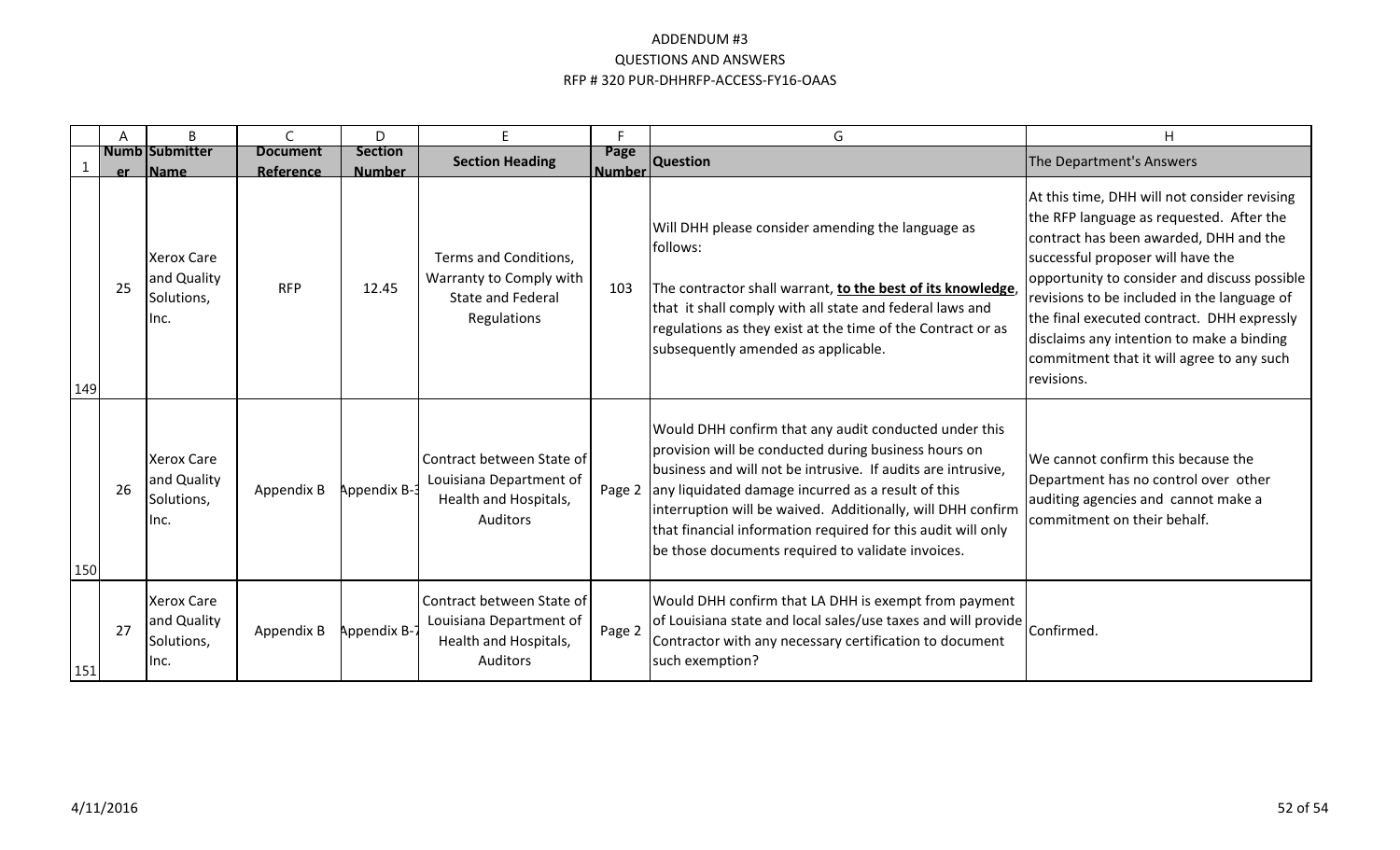|     | A   | B                                                      |                              | D                               | F                                                                                                                 |                       | G                                                                                                                                                                                                                                                                   | Η                                                                                                                                                                                                                                                                                                                                                                                                                                                            |
|-----|-----|--------------------------------------------------------|------------------------------|---------------------------------|-------------------------------------------------------------------------------------------------------------------|-----------------------|---------------------------------------------------------------------------------------------------------------------------------------------------------------------------------------------------------------------------------------------------------------------|--------------------------------------------------------------------------------------------------------------------------------------------------------------------------------------------------------------------------------------------------------------------------------------------------------------------------------------------------------------------------------------------------------------------------------------------------------------|
|     | er. | <b>Numb Submitter</b><br><b>Name</b>                   | <b>Document</b><br>Reference | <b>Section</b><br><b>Number</b> | <b>Section Heading</b>                                                                                            | Page<br><b>Number</b> | <b>Question</b>                                                                                                                                                                                                                                                     | The Department's Answers                                                                                                                                                                                                                                                                                                                                                                                                                                     |
| 152 | 28  | <b>Xerox Care</b><br>and Quality<br>Solutions,<br>Inc. | Appendix B                   | ppendix B-1                     | Contract between State of<br>Louisiana Department of<br>Health and Hospitals,<br>Ownership of Proprietary<br>Data |                       | Would DHH confirm that the Contractor will retain all<br>Page 2   rights to their proprietary information and it will at no time   DHH cannot confirm this request as written.<br>be subject to the requirements of this provision.                                 |                                                                                                                                                                                                                                                                                                                                                                                                                                                              |
| 153 | 29  | <b>Xerox Care</b><br>and Quality<br>Solutions,<br>Inc. | Appendix B                   | ppendix B-2                     | Contract between DHH of<br>Louisiana Department of<br>Health and Hospitals,<br>Indemnification                    | Page 3                | Would DHH confirm that the language regarding<br>indemnification in RFP Section 12.8 - Indemnification and<br>Limitation of Liability supersedes the language in Appendix<br>B 21?                                                                                  | At this time, DHH will not consider revising<br>the RFP language as requested. After the<br>contract has been awarded, DHH and the<br>successful proposer will have the<br>opportunity to consider and discuss possible<br>revisions to be included in the language of<br>the final executed contract in order to clarify<br>this matter. DHH expressly disclaims any<br>intention to make a binding commitment<br>that it will agree to any such revisions. |
| 154 | 30  | <b>Xerox Care</b><br>and Quality<br>Solutions,<br>Inc. | Appendix E                   | Part XV                         | <b>Financial Requirements</b>                                                                                     | 20                    | Given the size of the financial statements and the number<br>of pages included in the statements, would the State<br>consider a link to the statements or providing an electronic statements, but will accept a CD or USB.<br>version on a CD or USB as acceptable? | The State will not accept a link to                                                                                                                                                                                                                                                                                                                                                                                                                          |
| 155 | 31  | <b>Xerox Care</b><br>and Quality<br>Solutions,<br>Inc. | Appendix G                   | Line 9                          | Total Cost for Fee-for-<br>Service Proposal                                                                       | $\overline{2}$        | Should the amount represent the total monthly cost? Or<br>should it be the total cost for the base contract term?                                                                                                                                                   | The figure entered in line nine (9) of<br>Appendix G should represent the total<br>monthly cost for the fee-for-service<br>proposal.                                                                                                                                                                                                                                                                                                                         |